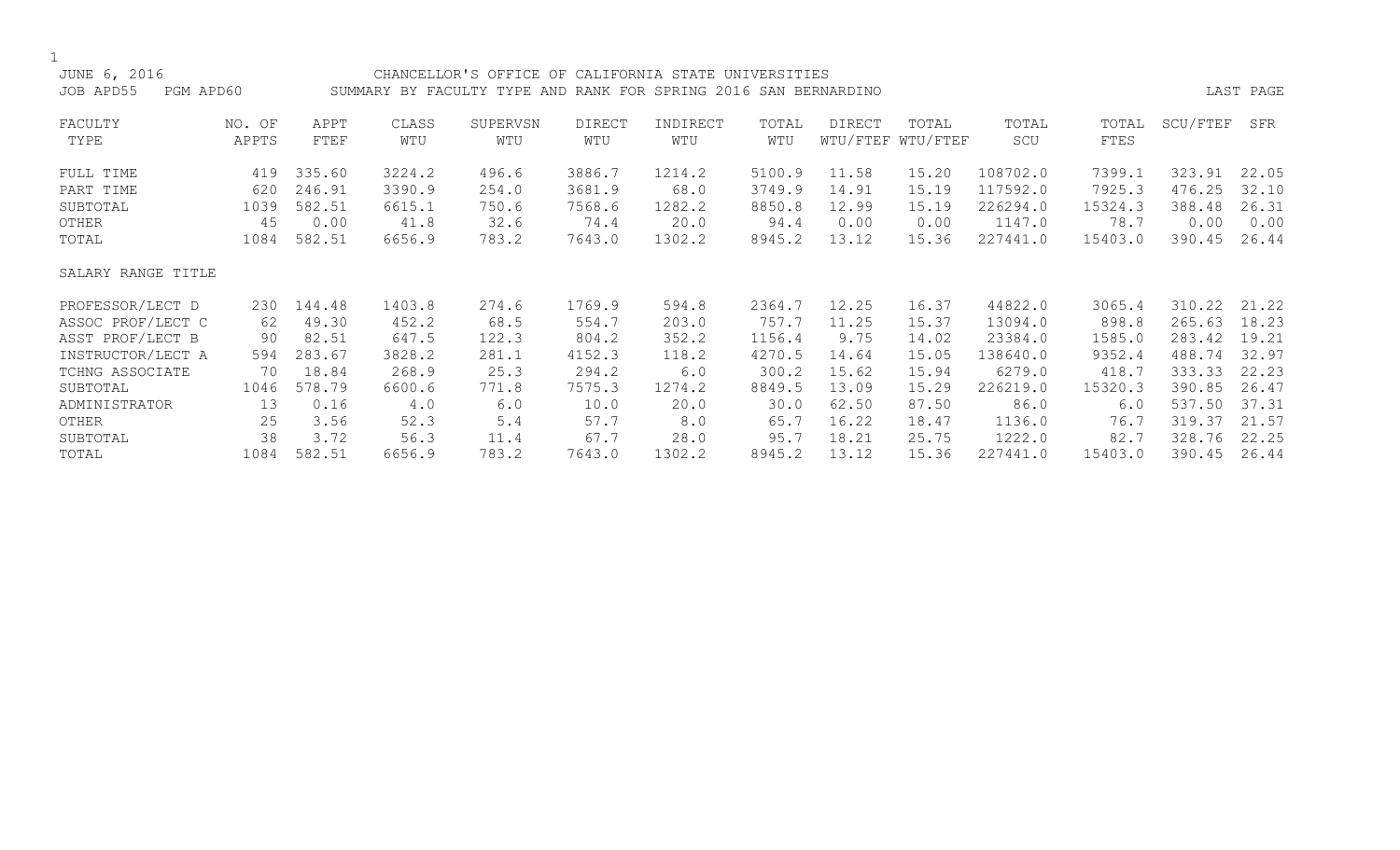| JUNE 6, 2016<br>JOB APD55      | PGM APD60       |                      |                   | CHANCELLOR'S OFFICE OF CALIFORNIA STATE UNIVERSITIES<br>SUMMARY BY FACULTY TYPE AND RANK FOR SPRING 2016 SAN BERNARDINO |                   |                                    |                   |                      |                            |                      |                   | PAGE                 | $\overline{1}$       |
|--------------------------------|-----------------|----------------------|-------------------|-------------------------------------------------------------------------------------------------------------------------|-------------------|------------------------------------|-------------------|----------------------|----------------------------|----------------------|-------------------|----------------------|----------------------|
| SCHOOL - 31 BEHAVIORAL/SOC SCI |                 |                      |                   |                                                                                                                         |                   | DEPARTMENT - 113 AEROSPACE STUDIES |                   |                      |                            |                      |                   |                      |                      |
| FACULTY<br>TYPE                | NO. OF<br>APPTS | APPT<br>FTEF         | CLASS<br>WTU      | SUPERVSN<br>WTU                                                                                                         | DIRECT<br>WTU     | INDIRECT<br>WTU                    | TOTAL<br>WTU      | DIRECT               | TOTAL<br>WTU/FTEF WTU/FTEF | TOTAL<br>SCU         | TOTAL<br>FTES     | SCU/FTEF             | SFR                  |
| OTHER<br>TOTAL                 | 2<br>2          | 0.00<br>0.00         | 0.0<br>0.0        | 0.0<br>0.0                                                                                                              | 0.0<br>0.0        | 0.0<br>0.0                         | 0.0<br>0.0        | 0.00<br>0.00         | 0.00<br>0.00               | 58.0<br>58.0         | 3.9<br>3.9        | 0.00<br>0.00         | 0.00<br>0.00         |
| SALARY RANGE TITLE             |                 |                      |                   |                                                                                                                         |                   |                                    |                   |                      |                            |                      |                   |                      |                      |
| OTHER<br>SUBTOTAL<br>TOTAL     |                 | 0.00<br>0.00<br>0.00 | 0.0<br>0.0<br>0.0 | 0.0<br>0.0<br>0.0                                                                                                       | 0.0<br>0.0<br>0.0 | 0.0<br>0.0<br>0.0                  | 0.0<br>0.0<br>0.0 | 0.00<br>0.00<br>0.00 | 0.00<br>0.00<br>0.00       | 58.0<br>58.0<br>58.0 | 3.9<br>3.9<br>3.9 | 0.00<br>0.00<br>0.00 | 0.00<br>0.00<br>0.00 |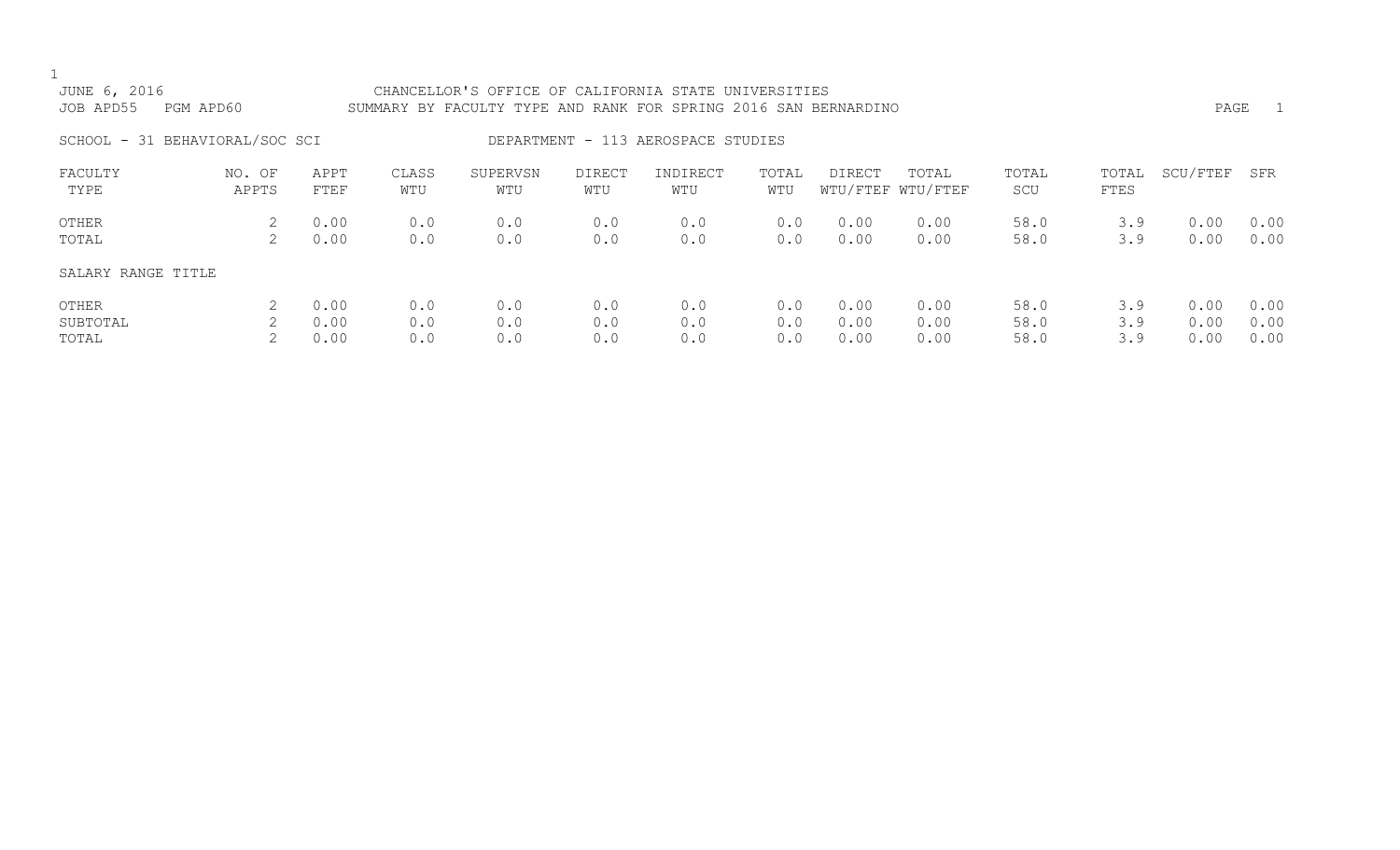#### CHANCELLOR'S OFFICE OF CALIFORNIA STATE UNIVERSITIES JOB APD55 PGM APD60 SUMMARY BY FACULTY TYPE AND RANK FOR SPRING 2016 SAN BERNARDINO PAGE 2

SCHOOL - 31 BEHAVIORAL/SOC SCI DEPARTMENT - 134 ANTHROPOLOGY

| FACULTY            | NO. OF | APPT | CLASS | SUPERVSN | DIRECT | INDIRECT | TOTAL | DIRECT | TOTAL             | TOTAL  | TOTAL | SCU/FTEF    | SFR   |
|--------------------|--------|------|-------|----------|--------|----------|-------|--------|-------------------|--------|-------|-------------|-------|
| TYPE               | APPTS  | FTEF | WTU   | WTU      | WTU    | WTU      | WTU   |        | WTU/FTEF WTU/FTEF | SCU    | FTES  |             |       |
| FULL TIME          |        | 5.73 | 44.0  | 11.6     | 59.6   | 28.0     | 87.6  | 10.39  | 15.28             | 1882.0 | 127.6 | 328.22      | 22.25 |
| PART TIME          | 4      | 1.74 | 30.0  | 0.0      | 30.0   | 0.0      | 30.0  | 17.29  | 17.29             | 2215.0 | 147.7 | 276.66      | 85.11 |
| SUBTOTAL           | 11     | 7.47 | 74.0  | 11.6     | 89.6   | 28.0     | 117.6 | 12.00  | 15.75             | 4097.0 | 275.3 | 548.<br>.53 | 36.86 |
| TOTAL              | 11     | 7.47 | 74.0  | 11.6     | 89.6   | 28.0     | 117.6 | 12.00  | 15.75             | 4097.0 | 275.3 | 548.53      | 36.86 |
| SALARY RANGE TITLE |        |      |       |          |        |          |       |        |                   |        |       |             |       |
| PROFESSOR/LECT D   | 4      | 2.73 | 28.0  | 0.3      | 28.3   | 12.0     | 40.3  | 10.36  | 14.75             | 1344.0 | 89.7  | 491.95      | 32.82 |
| ASST PROF/LECT B   |        | 3.00 | 16.0  | 11.3     | 31.3   | 16.0     | 47.3  | 10.43  | 15.76             | 538.0  | 37.9  | 179.21      | 12.63 |
| INSTRUCTOR/LECT A  | 4      | 1.74 | 30.0  | 0.0      | 30.0   | 0.0      | 30.0  | 17.29  | 17.29             | 2215.0 | 147.7 | 276.66      | 85.11 |
| SUBTOTAL           |        | 7.47 | 74.0  | 11.6     | 89.6   | 28.0     | 117.6 | 12.00  | 15.75             | 4097.0 | 275.3 | 548.53      | 36.86 |
| TOTAL              | 11     | 7.47 | 74.0  | 11.6     | 89.6   | 28.0     | 117.6 | 12.00  | 15.75             | 4097.0 | 275.3 | 548.53      | 36.86 |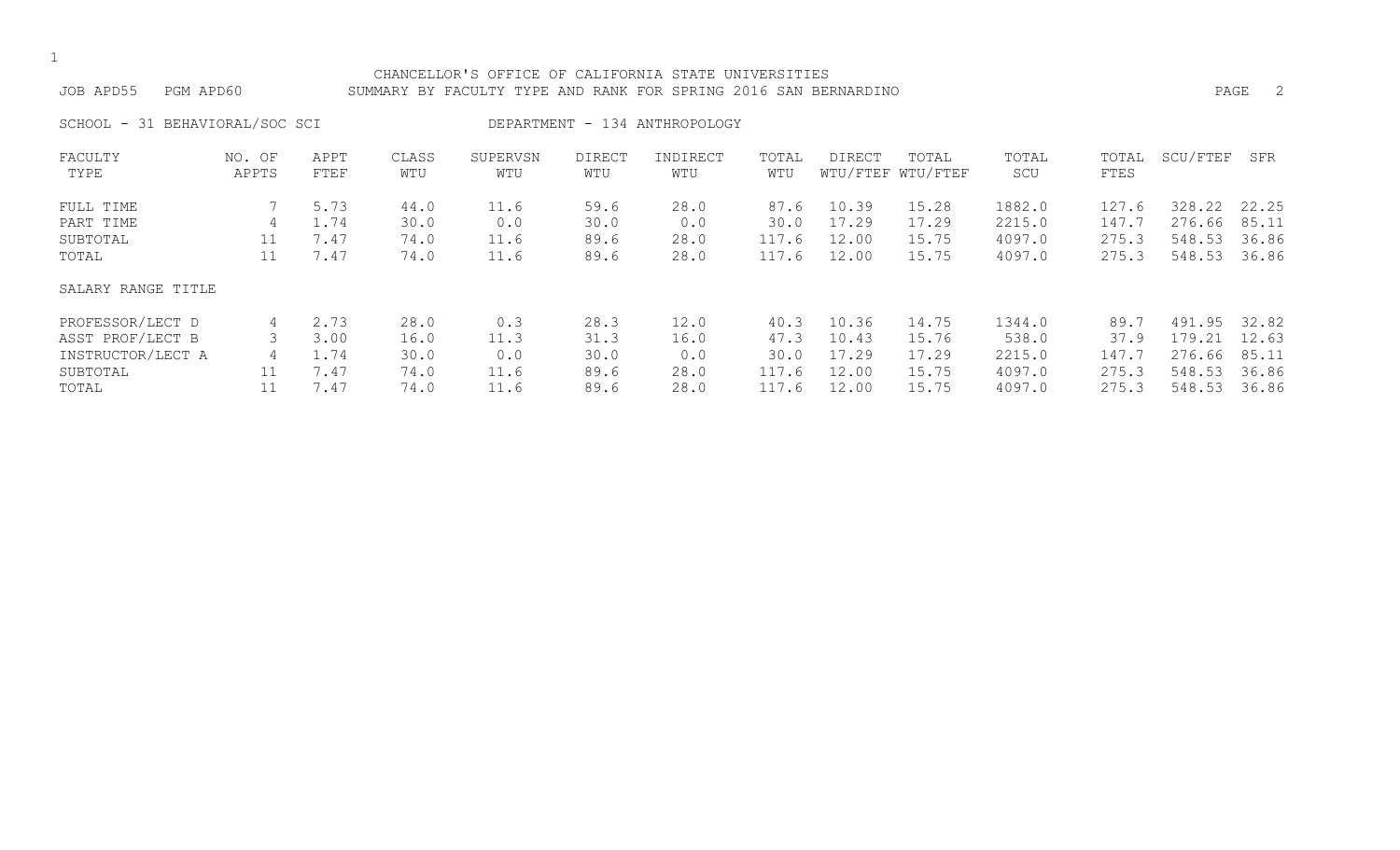#### CHANCELLOR'S OFFICE OF CALIFORNIA STATE UNIVERSITIES JOB APD55 PGM APD60 SUMMARY BY FACULTY TYPE AND RANK FOR SPRING 2016 SAN BERNARDINO PAGE 3

SCHOOL - 31 BEHAVIORAL/SOC SCI DEPARTMENT - 197 CRIMINOLOGY

| FACULTY            | NO. OF | APPT  | CLASS | SUPERVSN | <b>DIRECT</b> | INDIRECT | TOTAL | DIRECT | TOTAL             | TOTAL  | TOTAL | SCU/FTEF | SFR   |
|--------------------|--------|-------|-------|----------|---------------|----------|-------|--------|-------------------|--------|-------|----------|-------|
| TYPE               | APPTS  | FTEF  | WTU   | WTU      | WTU           | WTU      | WTU   |        | WTU/FTEF WTU/FTEF | SCU    | FTES  |          |       |
| FULL TIME          | 12     | 11.63 | 100.0 | 7.8      | 107.8         | 36.0     | 143.8 | 9.27   | 12.36             | 3746.0 | 252.2 | 322.07   | 21.68 |
| PART TIME          | 8      | 2.94  | 40.0  | 0.0      | 40.0          | 0.0      | 40.0  | 13.62  | 13.62             | 1952.0 | 130.1 | 664.62   | 44.31 |
| SUBTOTAL           | 20     | 14.57 | 140.0 | 7.8      | 147.8         | 36.0     | 183.8 | 10.15  | 12.62             | 5698.0 | 382.3 | 391.13   | 26.24 |
| OTHER              | 2      | 0.00  | 0.0   | 0.0      | 0.0           | 0.0      | 0.0   | 0.00   | 0.00              | 0.0    | 0.0   | 0.00     | 0.00  |
| TOTAL              | 22     | 14.57 | 140.0 | 7.8      | 147.8         | 36.0     | 183.8 | 10.15  | 12.62             | 5698.0 | 382.3 | 391.13   | 26.24 |
| SALARY RANGE TITLE |        |       |       |          |               |          |       |        |                   |        |       |          |       |
| PROFESSOR/LECT D   | 4      | 3.67  | 28.0  | 1.3      | 29.3          | 16.0     | 45.3  | 7.99   | 12.35             | 888.0  | 59.9  | 242.03   | 16.32 |
| ASSOC PROF/LECT C  | 3      | 3.00  | 32.0  | 0.0      | 32.0          | 4.0      | 36.0  | 10.67  | 12.01             | 970.0  | 65.2  | 323.55   | 21.74 |
| ASST PROF/LECT B   | 5      | 4.96  | 40.0  | 6.5      | 46.5          | 16.0     | 62.5  | 9.37   | 12.59             | 1888.0 | 127.1 | 380.34   | 25.61 |
| INSTRUCTOR/LECT A  | 8      | 2.94  | 40.0  | 0.0      | 40.0          | 0.0      | 40.0  | 13.62  | 13.62             | 1952.0 | 130.1 | 664.62   | 44.31 |
| SUBTOTAL           | 20     | 14.57 | 140.0 | 7.8      | 147.8         | 36.0     | 183.8 | 10.15  | 12.62             | 5698.0 | 382.3 | 391.13   | 26.24 |
| ADMINISTRATOR      |        | 0.00  | 0.0   | 0.0      | 0.0           | 0.0      | 0.0   | 0.00   | 0.00              | 0.0    | 0.0   | 0.00     | 0.00  |
| OTHER              |        | 0.00  | 0.0   | 0.0      | 0.0           | 0.0      | 0.0   | 0.00   | 0.00              | 0.0    | 0.0   | 0.00     | 0.00  |
| SUBTOTAL           | 2      | 0.00  | 0.0   | 0.0      | 0.0           | 0.0      | 0.0   | 0.00   | 0.00              | 0.0    | 0.0   | 0.00     | 0.00  |
| TOTAL              | 22     | 14.57 | 140.0 | 7.8      | 147.8         | 36.0     | 183.8 | 10.15  | 12.62             | 5698.0 | 382.3 | 391.13   | 26.24 |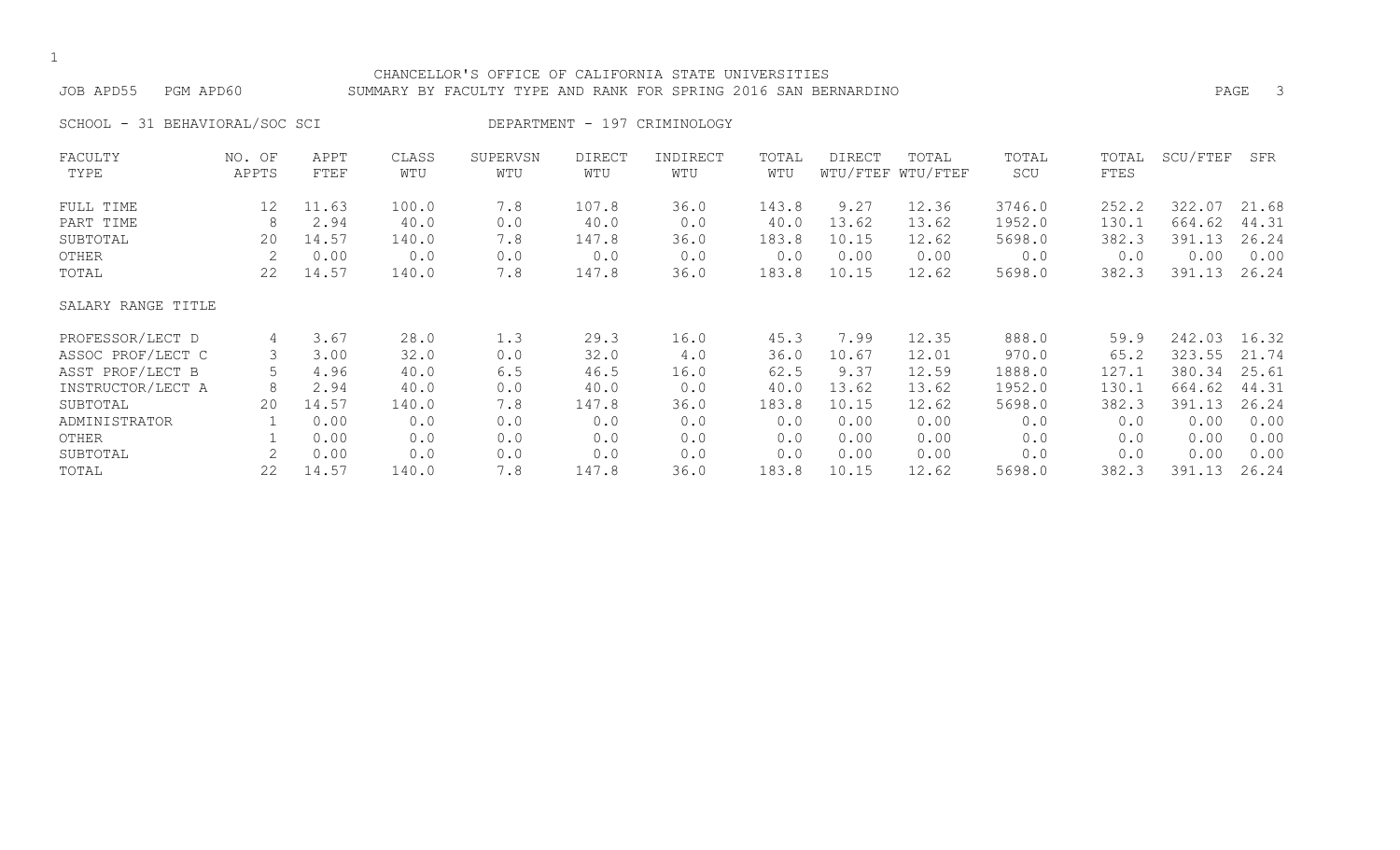#### CHANCELLOR'S OFFICE OF CALIFORNIA STATE UNIVERSITIES JOB APD55 PGM APD60 SUMMARY BY FACULTY TYPE AND RANK FOR SPRING 2016 SAN BERNARDINO PAGE 4

SCHOOL - 31 BEHAVIORAL/SOC SCI DEPARTMENT - 235 ECONOMICS

| FACULTY            | NO. OF | APPT | CLASS | SUPERVSN | <b>DIRECT</b> | INDIRECT | TOTAL | DIRECT | TOTAL             | TOTAL  | TOTAL | SCU/FTEF | SFR   |
|--------------------|--------|------|-------|----------|---------------|----------|-------|--------|-------------------|--------|-------|----------|-------|
| TYPE               | APPTS  | FTEF | WTU   | WTU      | WTU           | WTU      | WTU   |        | WTU/FTEF WTU/FTEF | SCU    | FTES  |          |       |
| FULL TIME          | 6      | 4.88 | 44.0  | 1.7      | 45.7          | 16.0     | 61.7  | 9.37   | 12.66             | 1722.0 | 115.0 | 353.23   | 23.59 |
| PART TIME          |        | 1.60 | 24.0  | 0.0      | 24.0          | 6.0      | 30.0  | 14.98  | 18.73             | 1824.0 | 121.7 | 138.58   | 75.99 |
| SUBTOTAL           | 11     | 6.48 | 68.0  | 1.7      | 69.7          | 22.0     | 91.7  | 10.76  | 14.16             | 3546.0 | 236.7 | 547.48   | 36.55 |
| TOTAL              | 11     | 6.48 | 68.0  | 1.7      | 69.7          | 22.0     | 91.7  | 10.76  | 14.16             | 3546.0 | 236.7 | 547.48   | 36.55 |
| SALARY RANGE TITLE |        |      |       |          |               |          |       |        |                   |        |       |          |       |
| PROFESSOR/LECT D   | 6      | 4.25 | 36.0  | 0.9      | 36.9          | 22.0     | 58.9  | 8.69   | 13.87             | 1396.0 | 93.2  | 328.78   | 21.95 |
| ASST PROF/LECT B   |        | 0.63 | 8.0   | 0.8      | 8.8           | 0.0      | 8.8   | 13.99  | 13.99             | 326.0  | 21.8  | 518.28   | 34.66 |
| INSTRUCTOR/LECT A  | 4      | 1.60 | 24.0  | 0.0      | 24.0          | 0.0      | 24.0  | 14.98  | 14.98             | 1824.0 | 121.7 | 138.58   | 75.99 |
| SUBTOTAL           | 11     | 6.48 | 68.0  | 1.7      | 69.7          | 22.0     | 91.7  | 10.76  | 14.16             | 3546.0 | 236.7 | 547.48   | 36.55 |
| TOTAL              |        | 6.48 | 68.0  | 1.7      | 69.7          | 22.0     | 91.7  | 10.76  | 14.16             | 3546.0 | 236.7 | 547.48   | 36.55 |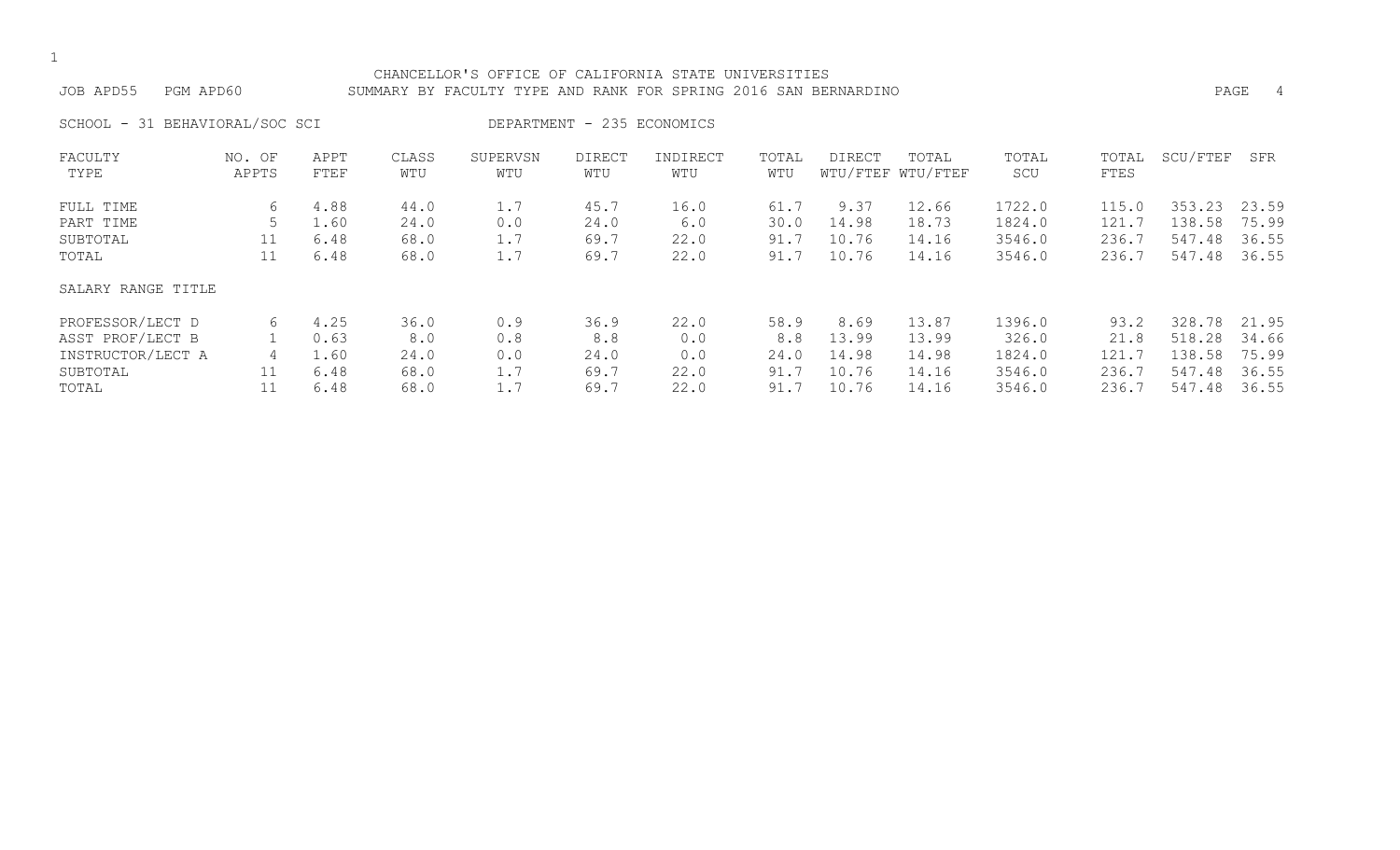#### CHANCELLOR'S OFFICE OF CALIFORNIA STATE UNIVERSITIES JOB APD55 PGM APD60 SUMMARY BY FACULTY TYPE AND RANK FOR SPRING 2016 SAN BERNARDINO PAGE 5

SCHOOL - 31 BEHAVIORAL/SOC SCI DEPARTMENT - 258 ETHNIC STUDIES

| FACULTY<br>TYPE    | NO. OF<br>APPTS | APPT<br>FTEF | CLASS<br>WTU | SUPERVSN<br>WTU | <b>DIRECT</b><br>WTU | INDIRECT<br>WTU | TOTAL<br>WTU | <b>DIRECT</b> | TOTAL<br>WTU/FTEF WTU/FTEF | TOTAL<br>SCU | TOTAL<br>FTES | SCU/FTEF     | SFR   |
|--------------------|-----------------|--------------|--------------|-----------------|----------------------|-----------------|--------------|---------------|----------------------------|--------------|---------------|--------------|-------|
| PART TIME          |                 | 0.53         | 12.0         | 0.0             | 12.0                 | 0.0             | 12.0         | 22.47         | 22.47                      | 588.0        | 39.2          | 101.12 73.41 |       |
| SUBTOTAL           |                 | 0.53         | 12.0         | 0.0             | 12.0                 | 0.0             | 12.0         | 22.47         | 22.47                      | 588.0        | 39.2          | 101.12       | 73.41 |
| TOTAL              | 2               | 0.53         | 12.0         | 0.0             | 12.0                 | 0.0             | 12.0         | 22.47         | 22.47                      | 588.0        | 39.2          | 101.12       | 73.41 |
| SALARY RANGE TITLE |                 |              |              |                 |                      |                 |              |               |                            |              |               |              |       |
| INSTRUCTOR/LECT A  |                 | 0.53         | 12.0         | 0.0             | 12.0                 | 0.0             | 12.0         | 22.47         | 22.47                      | 588.0        | 39.2          | 101.12       | 73.41 |
| SUBTOTAL           |                 | 0.53         | 12.0         | 0.0             | 12.0                 | 0.0             | 12.0         | 22.47         | 22.47                      | 588.0        | 39.2          | 101.12       | 73.41 |
| TOTAL              |                 | 0.53         | 12.0         | 0.0             | 12.0                 | 0.0             | 12.0         | 22.47         | 22.47                      | 588.0        | 39.2          | 101.12       | 73.41 |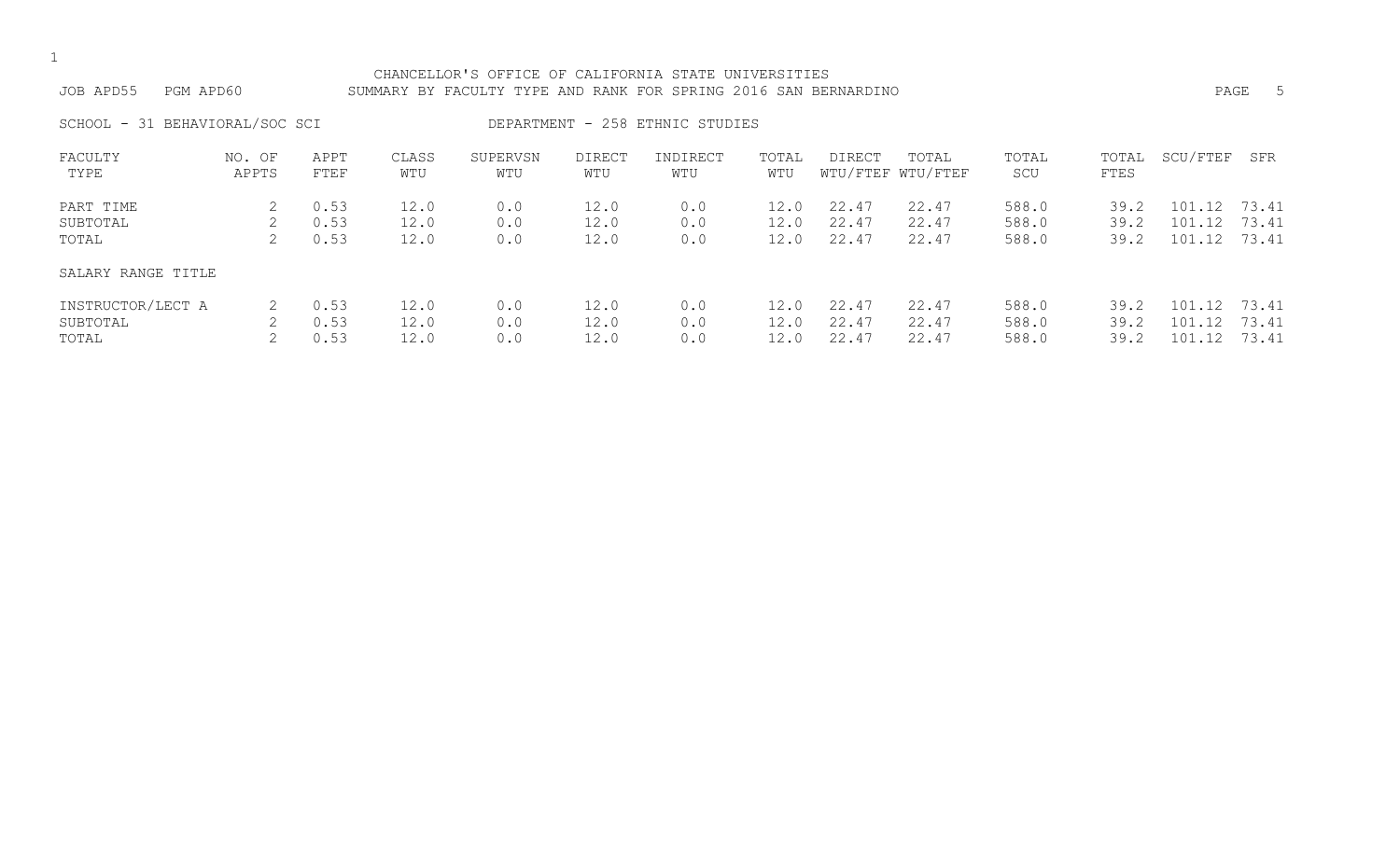#### CHANCELLOR'S OFFICE OF CALIFORNIA STATE UNIVERSITIES JOB APD55 PGM APD60 SUMMARY BY FACULTY TYPE AND RANK FOR SPRING 2016 SAN BERNARDINO PAGE 6

SCHOOL - 31 BEHAVIORAL/SOC SCI DEPARTMENT - 305 GEOGRAPHY

| FACULTY            | NO. OF | APPT | CLASS | SUPERVSN | <b>DIRECT</b> | INDIRECT | TOTAL | DIRECT | TOTAL             | TOTAL  | TOTAL | SCU/FTEF | SFR   |
|--------------------|--------|------|-------|----------|---------------|----------|-------|--------|-------------------|--------|-------|----------|-------|
| TYPE               | APPTS  | FTEF | WTU   | WTU      | WTU           | WTU      | WTU   |        | WTU/FTEF WTU/FTEF | SCU    | FTES  |          |       |
| FULL TIME          | 6      | 4.83 | 48.0  | 0.9      | 48.9          | 16.0     | 64.9  | 10.12  | 13.43             | 1852.0 | 123.8 | 383.20   | 25.61 |
| PART TIME          | 4      | 1.83 | 30.0  | 0.0      | 30.0          | 4.0      | 34.0  | 16.36  | 18.54             | 2686.0 | 179.1 | 464.56   | 97.64 |
| SUBTOTAL           | 10     | 6.67 | 78.0  | 0.9      | 78.9          | 20.0     | 98.9  | 11.83  | 14.83             | 4538.0 | 302.8 | 680.67   | 45.42 |
| TOTAL              | 10     | 6.67 | 78.0  | 0.9      | 78.9          | 20.0     | 98.9  | 11.83  | 14.83             | 4538.0 | 302.8 | 680.67   | 45.42 |
| SALARY RANGE TITLE |        |      |       |          |               |          |       |        |                   |        |       |          |       |
| PROFESSOR/LECT D   |        | 1.83 | 14.0  | 0.3      | 14.3          | 8.0      | 22.3  | 7.80   | 12.17             | 381.0  | 25.5  | 207.86   | 13.89 |
| ASSOC PROF/LECT C  |        | 2.00 | 20.0  | 0.0      | 20.0          | 4.0      | 24.0  | 10.00  | 12.00             | 567.0  | 37.9  | 283.50   | 18.95 |
| ASST PROF/LECT B   |        | 1.50 | 16.0  | 0.6      | 16.6          | 8.0      | 24.6  | 11.07  | 16.40             | 948.0  | 63.3  | 632.00   | 42.23 |
| INSTRUCTOR/LECT A  |        | 1.33 | 28.0  | 0.0      | 28.0          | 0.0      | 28.0  | 20.99  | 20.99             | 2642.0 | 176.1 | 980.51   | 32.03 |
| SUBTOTAL           | 10     | 6.67 | 78.0  | 0.9      | 78.9          | 20.0     | 98.9  | 11.83  | 14.83             | 4538.0 | 302.8 | 680.67   | 45.42 |
| TOTAL              | 10     | 6.67 | 78.0  | 0.9      | 78.9          | 20.0     | 98.9  | 11.83  | 14.83             | 4538.0 | 302.8 | 680.67   | 45.42 |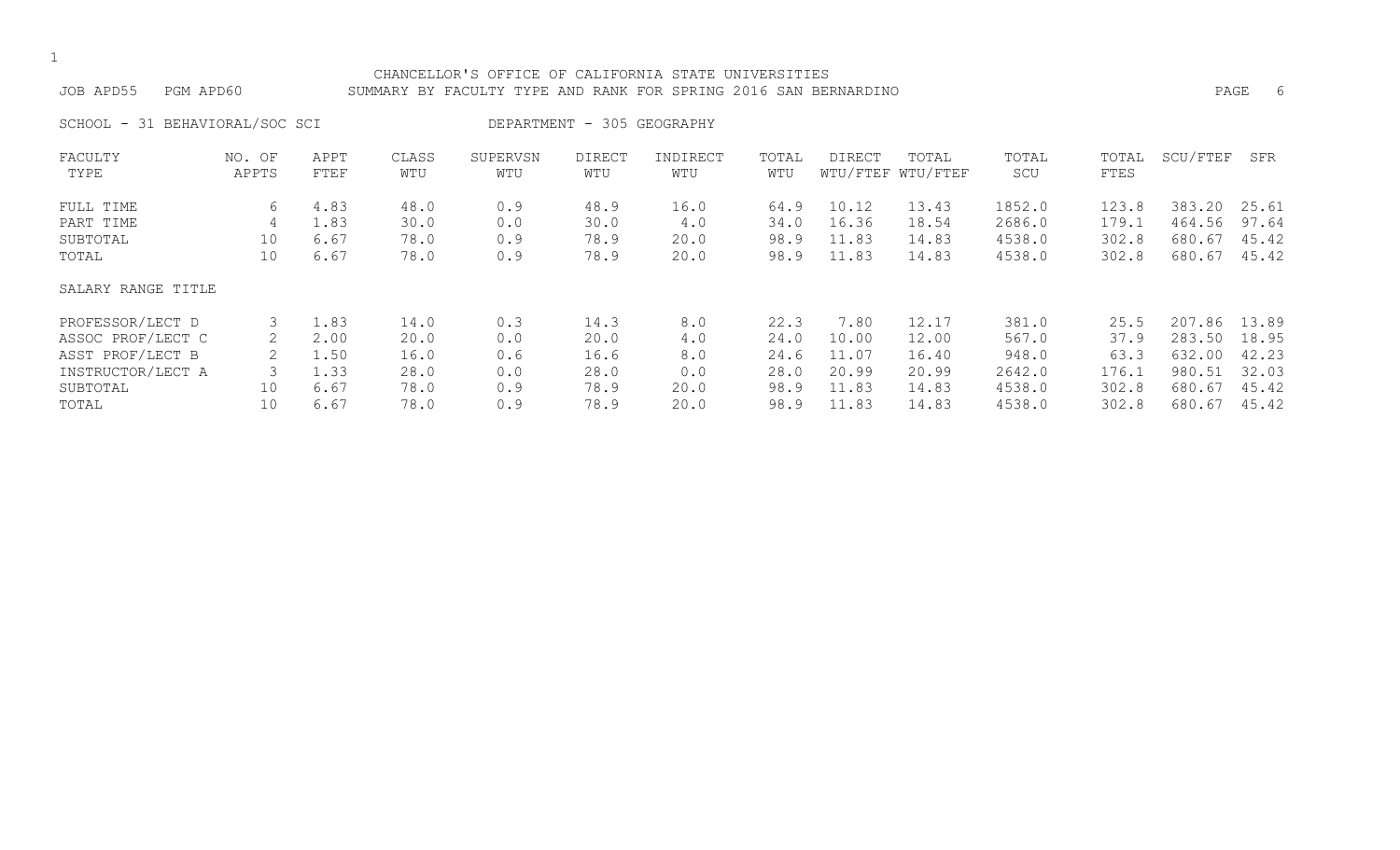#### CHANCELLOR'S OFFICE OF CALIFORNIA STATE UNIVERSITIES JOB APD55 PGM APD60 SUMMARY BY FACULTY TYPE AND RANK FOR SPRING 2016 SAN BERNARDINO PAGE 7

SCHOOL - 31 BEHAVIORAL/SOC SCI DEPARTMENT - 348 HISTORY

| FACULTY            | NO. OF | APPT  | CLASS | SUPERVSN | <b>DIRECT</b> | INDIRECT | TOTAL | <b>DIRECT</b> | TOTAL             | TOTAL  | TOTAL | SCU/FTEF | SFR   |
|--------------------|--------|-------|-------|----------|---------------|----------|-------|---------------|-------------------|--------|-------|----------|-------|
| TYPE               | APPTS  | FTEF  | WTU   | WTU      | WTU           | WTU      | WTU   |               | WTU/FTEF WTU/FTEF | SCU    | FTES  |          |       |
| FULL TIME          | 11     | 6.27  | 50.0  | 10.7     | 72.7          | 58.0     | 130.7 | 11.59         | 20.84             | 2711.0 | 182.1 | 432.17   | 29.02 |
| PART TIME          | 13     | 5.52  | 86.0  | 6.0      | 92.0          | 0.0      | 92.0  | 16.66         | 16.66             | 6600.0 | 440.1 | 195.22   | 79.71 |
| SUBTOTAL           | 24     | 11.80 | 136.0 | 16.7     | 164.7         | 58.0     | 222.7 | 13.96         | 18.88             | 9311.0 | 622.2 | 789.40   | 52.75 |
| OTHER              |        | 0.00  | 0.0   | 0.0      | 0.0           | 0.0      | 0.0   | 0.00          | 0.00              | 0.0    | 0.0   | 0.00     | 0.00  |
| TOTAL              | 25     | 11.80 | 136.0 | 16.7     | 164.7         | 58.0     | 222.7 | 13.96         | 18.88             | 9311.0 | 622.2 | 789.40   | 52.75 |
| SALARY RANGE TITLE |        |       |       |          |               |          |       |               |                   |        |       |          |       |
| PROFESSOR/LECT D   | 5      | 1.33  | 12.0  | 1.0      | 13.0          | 22.0     | 35.0  | 9.75          | 26.26             | 244.0  | 16.3  | 183.05   | 12.25 |
| ASSOC PROF/LECT C  | 4      | 2.37  | 22.0  | 6.5      | 32.5          | 24.0     | 56.5  | 13.71         | 23.84             | 992.0  | 67.1  | 418.57   | 28.30 |
| ASST PROF/LECT B   |        | 2.57  | 16.0  | 3.2      | 27.2          | 12.0     | 39.2  | 10.58         | 15.25             | 1475.0 | 98.7  | 573.93   | 38.39 |
| INSTRUCTOR/LECT A  | 13     | 5.52  | 86.0  | 6.0      | 92.0          | 0.0      | 92.0  | 16.66         | 16.66             | 6600.0 | 440.1 | 195.22   | 79.71 |
| SUBTOTAL           | 25     | 11.80 | 136.0 | 16.7     | 164.7         | 58.0     | 222.7 | 13.96         | 18.88             | 9311.0 | 622.2 | 789.40   | 52.75 |
| TOTAL              | 25     | 11.80 | 136.0 | 16.7     | 164.7         | 58.0     | 222.7 | 13.96         | 18.88             | 9311.0 | 622.2 | 789.40   | 52.75 |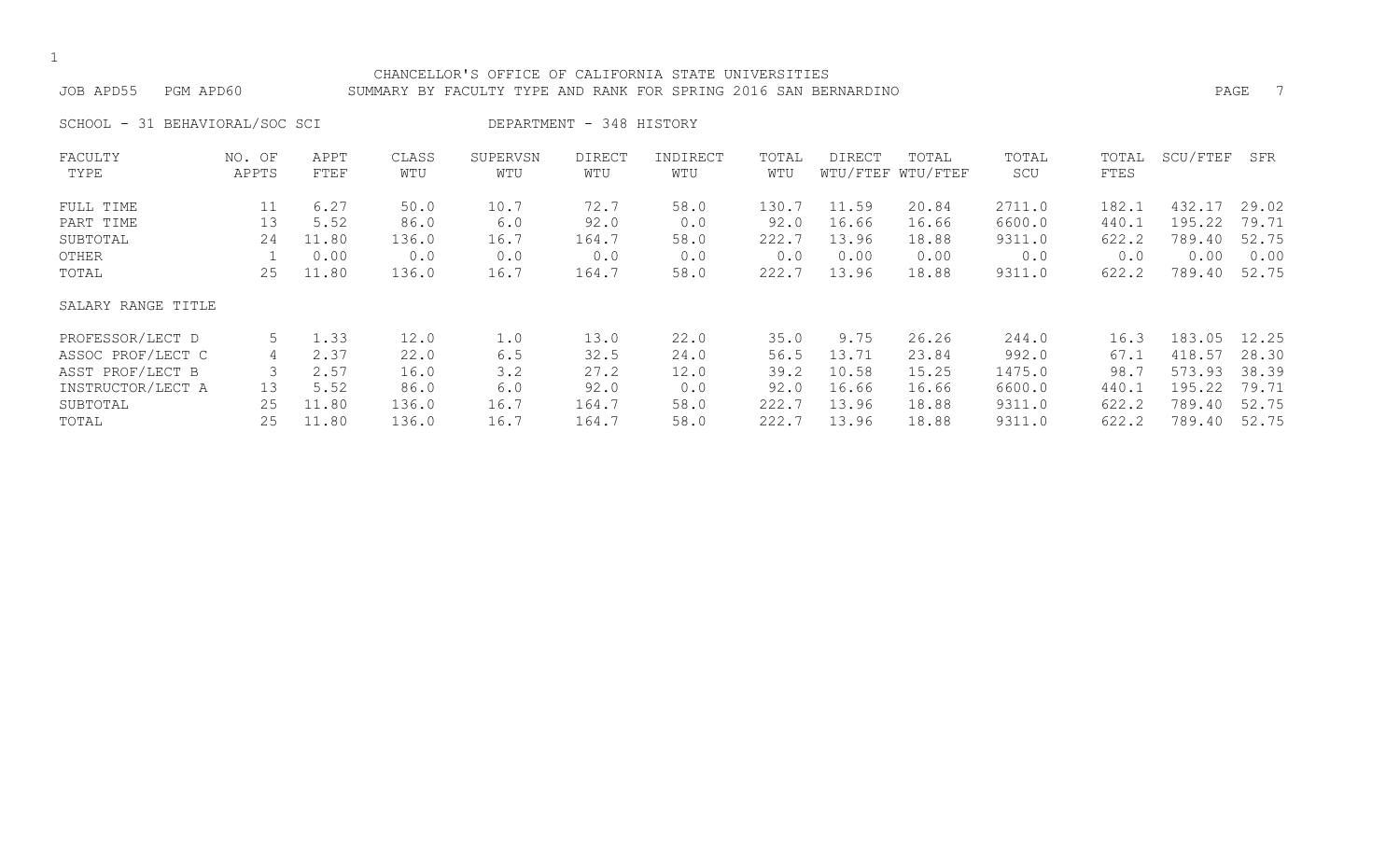|  | ۰.  |
|--|-----|
|  | . . |

#### SCHOOL - 31 BEHAVIORAL/SOC SCI BEPARTMENT - 435 LAW ENFORCEMENT AND ADMINISTRATION

| FACULTY            | NO. OF | APPT | CLASS | SUPERVSN | <b>DIRECT</b> | INDIRECT | TOTAL | <b>DIRECT</b> | TOTAL             | TOTAL | TOTAL | SCU/FTEF | SFR   |
|--------------------|--------|------|-------|----------|---------------|----------|-------|---------------|-------------------|-------|-------|----------|-------|
| TYPE               | APPTS  | FTEF | WTU   | WTU      | WTU           | WTU      | WTU   |               | WTU/FTEF WTU/FTEF | SCU   | FTES  |          |       |
| PART TIME          |        | 0.53 | 12.0  | 0.0      | 12.0          | 0.0      | 12.0  | 22.47         | 22.47             | 320.0 | 21.3  | 599.25   | 39.94 |
| SUBTOTAL           | 2.     | 0.53 | 12.0  | 0.0      | 12.0          | 0.0      | 12.0  | 22.47         | 22.47             | 320.0 | 21.3  | 599.25   | 39.94 |
| TOTAL              |        | 0.53 | 12.0  | 0.0      | 12.0          | 0.0      | 12.0  | 22.47         | 22.47             | 320.0 | 21.3  | 599.25   | 39.94 |
| SALARY RANGE TITLE |        |      |       |          |               |          |       |               |                   |       |       |          |       |
| INSTRUCTOR/LECT A  |        | 0.53 | 12.0  | 0.0      | 12.0          | 0.0      | 12.0  | 22.47         | 22.47             | 320.0 | 21.3  | 599.25   | 39.94 |
| SUBTOTAL           |        | 0.53 | 12.0  | 0.0      | 12.0          | 0.0      | 12.0  | 22.47         | 22.47             | 320.0 | 21.3  | 599.25   | 39.94 |
| TOTAL              |        | 0.53 | 12.0  | 0.0      | 12.0          | 0.0      |       | 22.47         | 22.47             | 320.0 | 21.3  | 599.25   | 39.94 |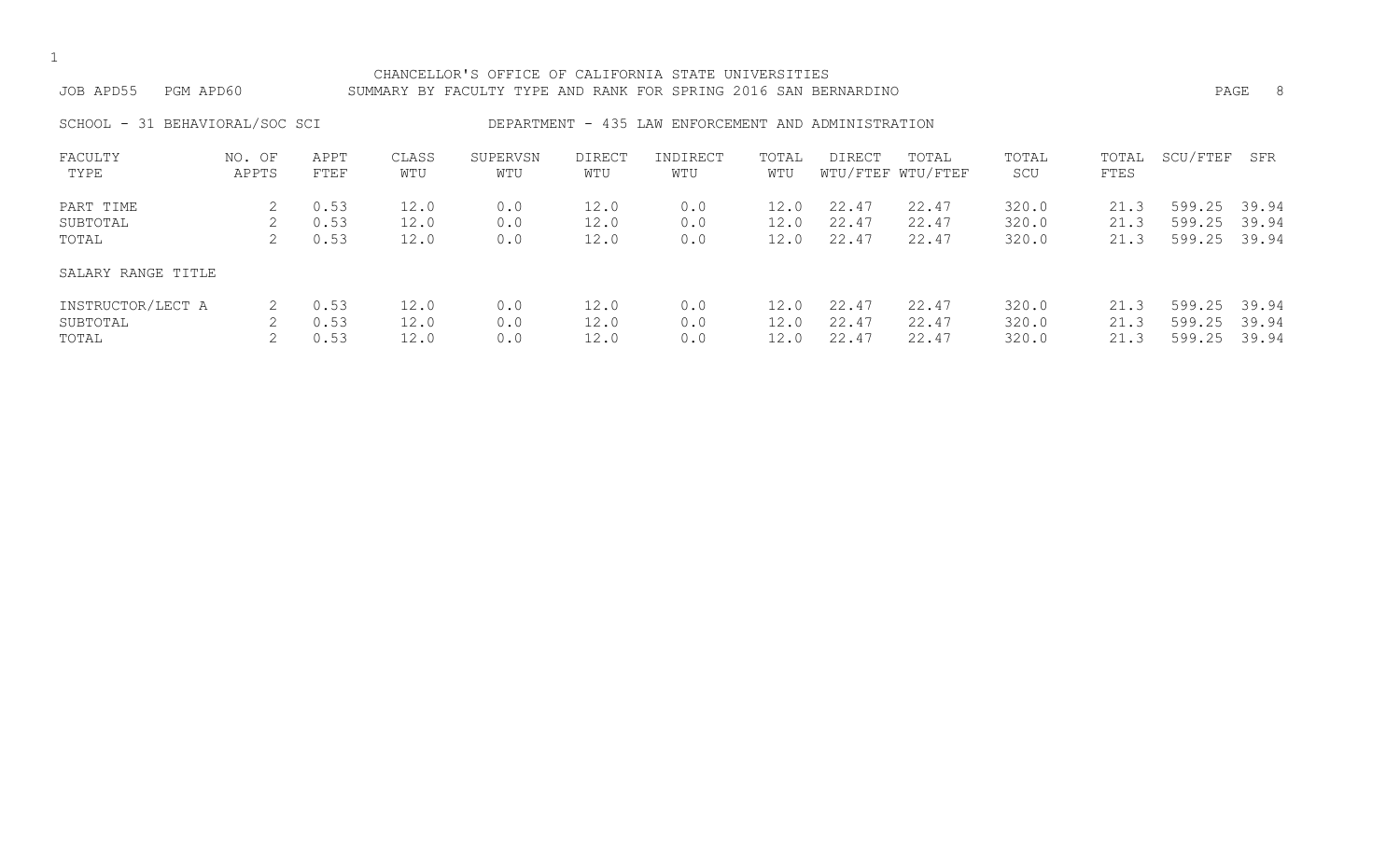#### CHANCELLOR'S OFFICE OF CALIFORNIA STATE UNIVERSITIES JOB APD55 PGM APD60 SUMMARY BY FACULTY TYPE AND RANK FOR SPRING 2016 SAN BERNARDINO PAGE 9

SCHOOL - 31 BEHAVIORAL/SOC SCI DEPARTMENT - 497 MILITARY SCIENCE (ROTC)

| FACULTY            | NO. OF | APPT | CLASS | SUPERVSN | DIRECT | INDIRECT | TOTAL | <b>DIRECT</b> | TOTAL             | TOTAL | TOTAL | SCU/FTEF | SFR  |
|--------------------|--------|------|-------|----------|--------|----------|-------|---------------|-------------------|-------|-------|----------|------|
| TYPE               | APPTS  | FTEF | WTU   | WTU      | WTU    | WTU      | WTU   |               | WTU/FTEF WTU/FTEF | SCU   | FTES  |          |      |
| PART TIME          |        | 0.00 | 0.0   | 0.0      | 0.0    | 0.0      | 0.0   | 0.00          | 0.00              | 10.0  | 0.7   | 0.00     | 0.00 |
| SUBTOTAL           |        | 0.00 | 0.0   | 0.0      | 0.0    | 0.0      | 0.0   | 0.00          | 0.00              | 10.0  | 0.7   | 0.00     | 0.00 |
| OTHER              |        | 0.00 | 0.0   | 0.0      | 0.0    | 0.0      | 0.0   | 0.00          | 0.00              | 95.0  | 6.3   | 0.00     | 0.00 |
| TOTAL              | 3      | 0.00 | 0.0   | 0.0      | 0.0    | 0.0      | 0.0   | 0.00          | 0.00              | 105.0 | 7.0   | 0.00     | 0.00 |
| SALARY RANGE TITLE |        |      |       |          |        |          |       |               |                   |       |       |          |      |
| OTHER              |        | 0.00 | 0.0   | 0.0      | 0.0    | 0.0      | 0.0   | 0.00          | 0.00              | 105.0 | 7.0   | 0.00     | 0.00 |
| SUBTOTAL           |        | 0.00 | 0.0   | 0.0      | 0.0    | 0.0      | 0.0   | 0.00          | 0.00              | 105.0 | 7.0   | 0.00     | 0.00 |
| TOTAL              |        | 0.00 | 0.0   | 0.0      | 0.0    | 0.0      | 0.0   | 0.00          | 0.00              | 105.0 | 7.0   | 0.00     | 0.00 |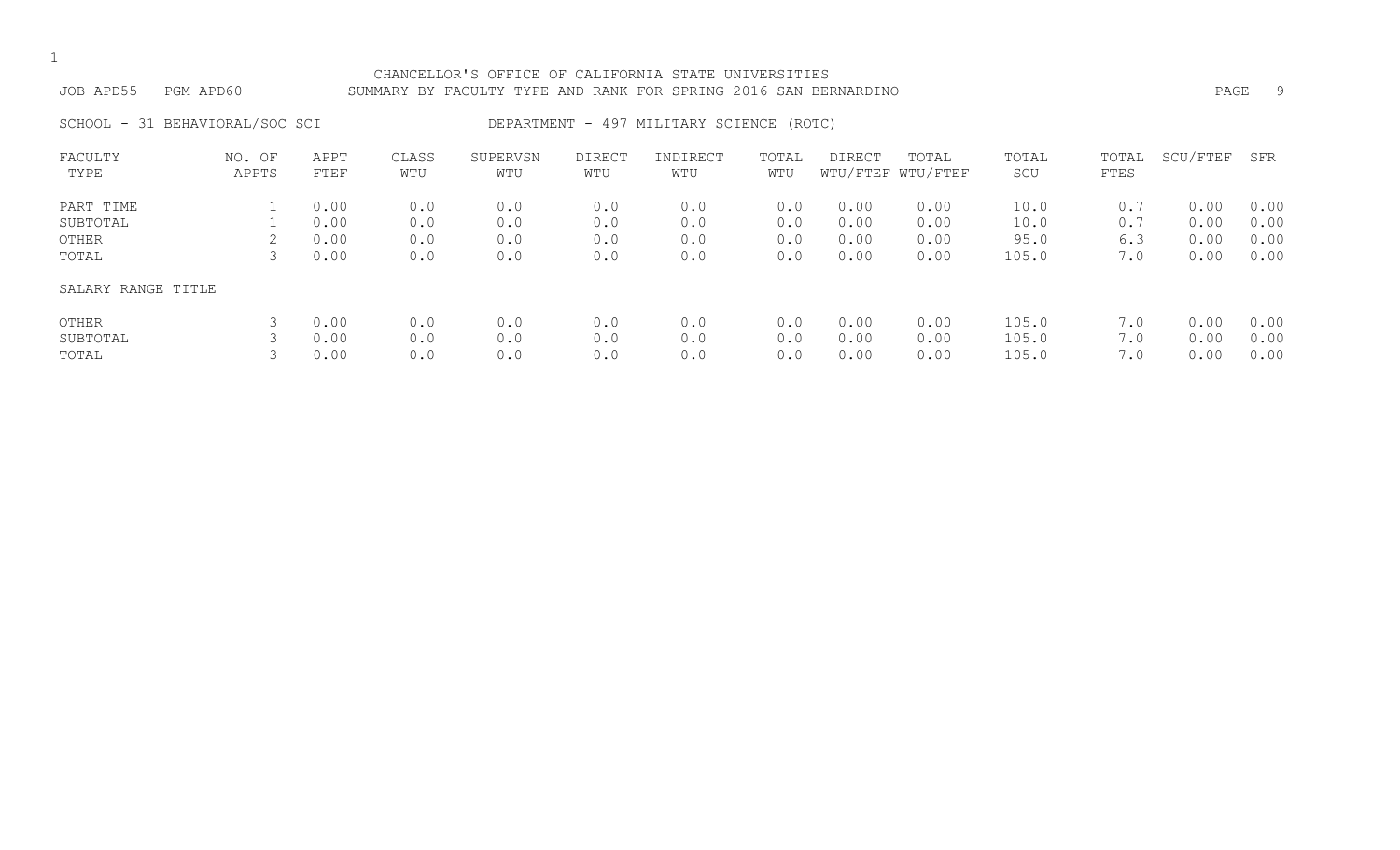#### CHANCELLOR'S OFFICE OF CALIFORNIA STATE UNIVERSITIES JOB APD55 PGM APD60 SUMMARY BY FACULTY TYPE AND RANK FOR SPRING 2016 SAN BERNARDINO PAGE 10

SCHOOL - 31 BEHAVIORAL/SOC SCI DEPARTMENT - 580 POLITICAL SCIENCE

| FACULTY            | NO. OF | APPT | CLASS | SUPERVSN    | <b>DIRECT</b> | INDIRECT | TOTAL | DIRECT | TOTAL             | TOTAL  | TOTAL | SCU/FTEF | SFR   |
|--------------------|--------|------|-------|-------------|---------------|----------|-------|--------|-------------------|--------|-------|----------|-------|
| TYPE               | APPTS  | FTEF | WTU   | WTU         | WTU           | WTU      | WTU   |        | WTU/FTEF WTU/FTEF | SCU    | FTES  |          |       |
| FULL TIME          | 8      | 6.87 | 60.0  | $2 \cdot 0$ | 66.0          | 20.0     | 86.0  | 9.61   | 12.52             | 2440.0 | 166.5 | 355.22   | 24.23 |
| PART TIME          | 8      | 1.87 | 36.0  | 0.0         | 36.0          | 0.0      | 36.0  | 19.26  | 19.26             | 2908.0 | 194.1 | 555.91   | 3.87  |
| SUBTOTAL           | 16     | 8.74 | 96.0  | 2.0         | 102.0         | 20.0     | 122.0 | 11.67  | 13.96             | 5348.0 | 360.6 | 612.04   | 41.27 |
| TOTAL              | 16     | 8.74 | 96.0  | 2.0         | 102.0         | 20.0     | 122.0 | 11.67  | 13.96             | 5348.0 | 360.6 | 612.04   | 41.27 |
| SALARY RANGE TITLE |        |      |       |             |               |          |       |        |                   |        |       |          |       |
| PROFESSOR/LECT D   | 5      | 2.93 | 28.0  | 1.2         | 33.2          | 8.0      | 41.2  | 11.35  | 14.08             | 622.0  | 44.2  | 212.58   | 15.12 |
| ASST PROF/LECT B   | 4      | 3.94 | 36.0  | 0.8         | 36.8          | 12.0     | 48.8  | 9.33   | 12.38             | 1954.0 | 131.3 | 495.56   | 33.30 |
| INSTRUCTOR/LECT A  |        | 1.87 | 32.0  | 0.0         | 32.0          | 0.0      | 32.0  | 17.12  | 17.12             | 2772.0 | 185.1 | 483.15   | 99.02 |
| SUBTOTAL           | 16     | 8.74 | 96.0  | 2.0         | 102.0         | 20.0     | 122.0 | 11.67  | 13.96             | 5348.0 | 360.6 | 612.04   | 41.27 |
| TOTAL              | 16     | 8.74 | 96.0  | 2.0         | 102.0         | 20.0     | 122.0 | 11.67  | 13.96             | 5348.0 | 360.6 | 612.04   | 41.27 |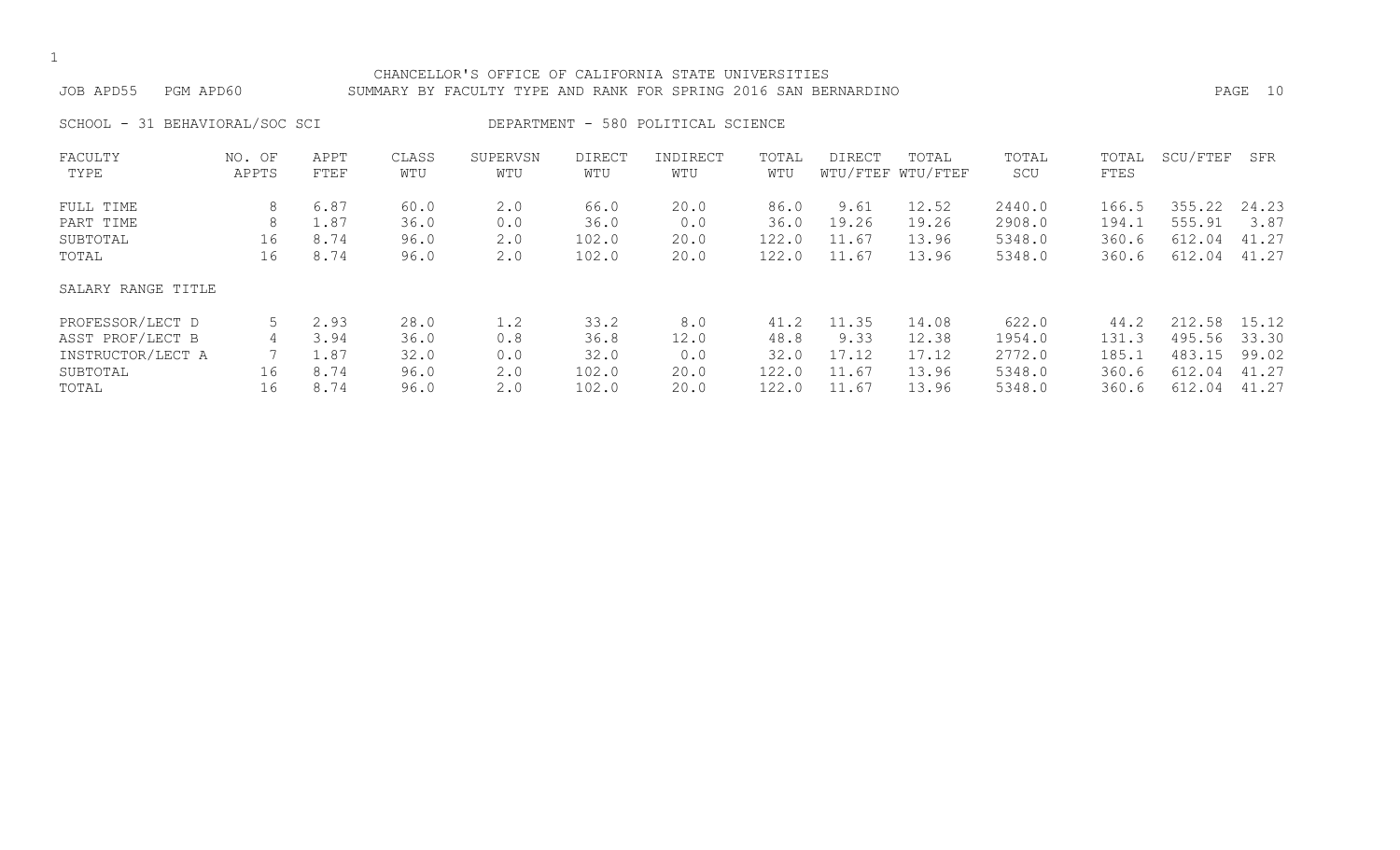#### CHANCELLOR'S OFFICE OF CALIFORNIA STATE UNIVERSITIES JOB APD55 PGM APD60 SUMMARY BY FACULTY TYPE AND RANK FOR SPRING 2016 SAN BERNARDINO PAGE 11

SCHOOL - 31 BEHAVIORAL/SOC SCI DEPARTMENT - 590 PSYCHOLOGY

| FACULTY            | NO. OF | APPT  | CLASS | SUPERVSN | <b>DIRECT</b> | INDIRECT | TOTAL | DIRECT | TOTAL             | TOTAL   | TOTAL  | SCU/FTEF | SFR   |
|--------------------|--------|-------|-------|----------|---------------|----------|-------|--------|-------------------|---------|--------|----------|-------|
| TYPE               | APPTS  | FTEF  | WTU   | WTU      | WTU           | WTU      | WTU   |        | WTU/FTEF WTU/FTEF | SCU     | FTES   |          |       |
| FULL TIME          | 32     | 26.71 | 240.0 | 70.5     | 356.5         | 116.0    | 472.5 | 13.35  | 17.69             | 13096.0 | 887.8  | 490.36   | 33.24 |
| PART TIME          | 33     | 11.68 | 181.0 | 25.0     | 206.0         | 12.0     | 218.0 | 17.64  | 18.67             | 8734.0  | 583.4  | 748.09   | 49.97 |
| SUBTOTAL           | 65     | 38.38 | 421.0 | 95.5     | 562.5         | 128.0    | 690.5 | 14.66  | 17.99             | 21830.0 | 1471.1 | 568.76   | 38.33 |
| OTHER              |        | 0.00  | 1.0   | 6.1      | 7.1           | 0.0      | 7.1   | 0.00   | 0.00              | 41.0    | 3.3    | 0.00     | 0.00  |
| TOTAL              | 67     | 38.38 | 422.0 | 101.6    | 569.6         | 128.0    | 697.6 | 14.84  | 18.18             | 21871.0 | 1474.4 | 569.82   | 38.41 |
| SALARY RANGE TITLE |        |       |       |          |               |          |       |        |                   |         |        |          |       |
| PROFESSOR/LECT D   | 20     | 12.51 | 105.0 | 52.9     | 181.9         | 86.0     | 267.9 | 14.54  | 21.41             | 4420.0  | 304.1  | 353.23   | 24.30 |
| ASSOC PROF/LECT C  | 5      | 4.59  | 28.0  | 9.4      | 51.4          | 10.0     | 61.4  | 11.19  | 13.37             | 2824.0  | 189.7  | 614.85   | 41.31 |
| ASST PROF/LECT B   | 6      | 5.00  | 32.0  | 9.3      | 49.3          | 32.0     | 81.3  | 9.86   | 16.26             | 1415.0  | 96.7   | 282.94   | 19.34 |
| INSTRUCTOR/LECT A  | 23     | 14.14 | 223.0 | 5.0      | 228.0         | 0.0      | 228.0 | 16.12  | 16.12             | 12144.0 | 812.7  | 858.72   | 57.47 |
| TCHNG ASSOCIATE    | 13     | 2.13  | 34.0  | 25.0     | 59.0          | 0.0      | 59.0  | 27.66  | 27.66             | 1068.0  | 71.2   | 500.70   | 33.38 |
| SUBTOTAL           | 67     | 38.38 | 422.0 | 101.6    | 569.6         | 128.0    | 697.6 | 14.84  | 18.18             | 21871.0 | 1474.4 | 569.82   | 38.41 |
| TOTAL              | 67     | 38.38 | 422.0 | 101.6    | 569.6         | 128.0    | 697.6 | 14.84  | 18.18             | 21871.0 | 1474.4 | 569.82   | 38.41 |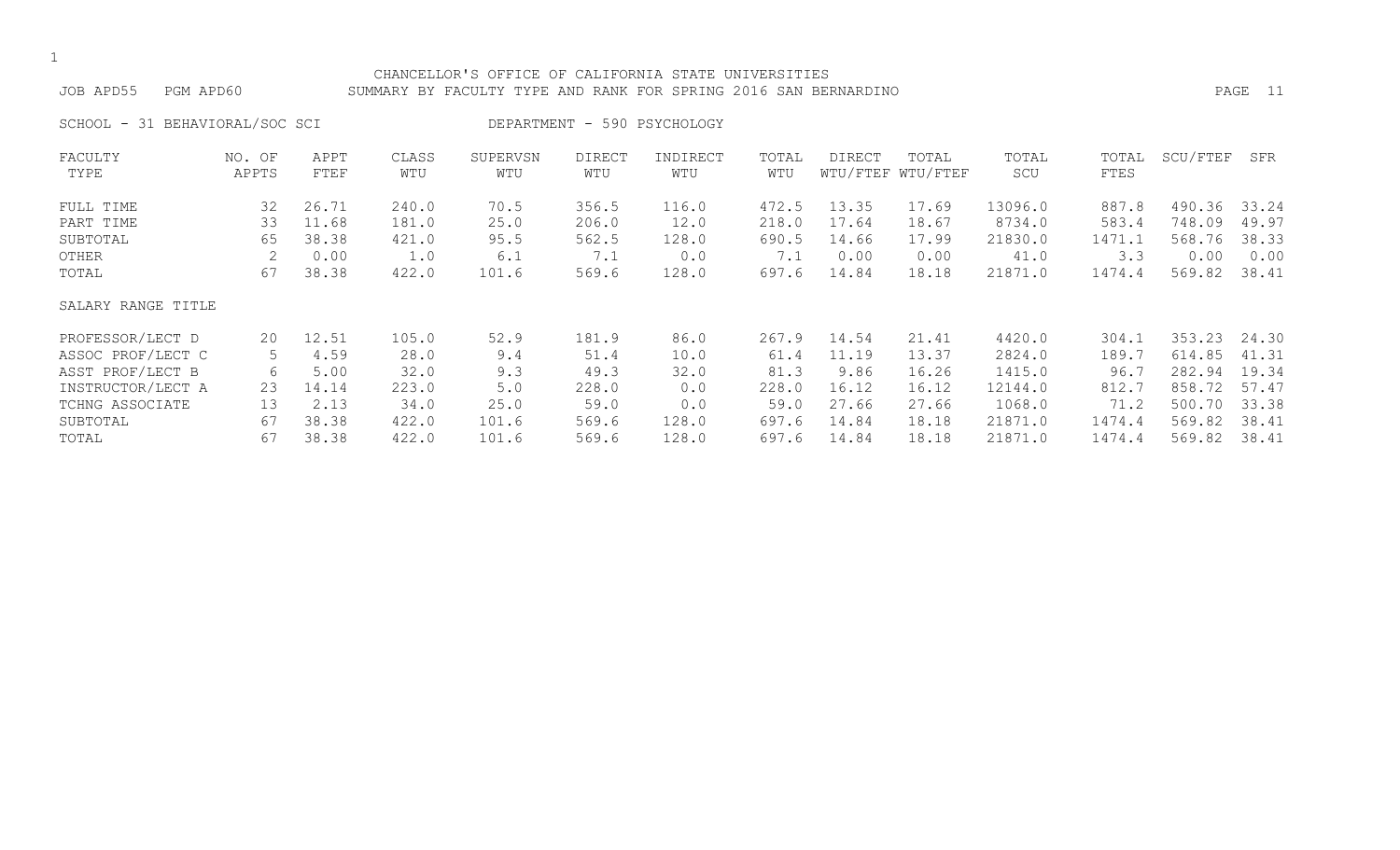#### CHANCELLOR'S OFFICE OF CALIFORNIA STATE UNIVERSITIES JOB APD55 PGM APD60 SUMMARY BY FACULTY TYPE AND RANK FOR SPRING 2016 SAN BERNARDINO PAGE 12

SCHOOL - 31 BEHAVIORAL/SOC SCI DEPARTMENT - 665 SOCIAL SCIENCE

| FACULTY            | NO. OF | APPT | CLASS | SUPERVSN | <b>DIRECT</b> | INDIRECT | TOTAL | DIRECT | TOTAL             | TOTAL  | TOTAL | SCU/FTEF | SFR   |
|--------------------|--------|------|-------|----------|---------------|----------|-------|--------|-------------------|--------|-------|----------|-------|
| TYPE               | APPTS  | FTEF | WTU   | WTU      | WTU           | WTU      | WTU   |        | WTU/FTEF WTU/FTEF | SCU    | FTES  |          |       |
| FULL TIME          |        | 1.01 | 0.0   | 0.0      | 0.0           | 0.0      | 0.0   | 0.00   | 0.00              | 0.0    | 0.0   | 0.00     | 0.00  |
| PART TIME          | 12     | 6.16 | 76.0  | 0.0      | 76.0          | 0.0      | 76.0  | 12.34  | 12.34             | 1856.0 | 123.8 | 301.40   | 20.10 |
| SUBTOTAL           | 14     | 7.16 | 76.0  | 0.0      | 76.0          | 0.0      | 76.0  | 10.61  | 10.61             | 1856.0 | 123.8 | 259.11   | 17.28 |
| TOTAL              | 14     | 7.16 | 76.0  | 0.0      | 76.0          | 0.0      | 76.0  | 10.61  | 10.61             | 1856.0 | 123.8 | 259.11   | 17.28 |
| SALARY RANGE TITLE |        |      |       |          |               |          |       |        |                   |        |       |          |       |
| PROFESSOR/LECT D   |        | 0.76 | 0.0   | 0.0      | 0.0           | 0.0      | 0.0   | 0.00   | 0.00              | 0.0    | 0.0   | 0.00     | 0.00  |
| INSTRUCTOR/LECT A  | 13     | 6.41 | 76.0  | 0.0      | 76.0          | 0.0      | 76.0  | 11.86  | 11.86             | 1856.0 | 123.8 | 289.64   | 19.32 |
| SUBTOTAL           | 14     | 7.16 | 76.0  | 0.0      | 76.0          | 0.0      | 76.0  | 10.61  | 10.61             | 1856.0 | 123.8 | 259.11   | 17.28 |
| TOTAL              | 14     | 7.16 | 76.0  | 0.0      | 76.0          | 0.0      | 76.0  | 10.61  | 10.61             | 1856.0 | 123.8 | 259.11   | 17.28 |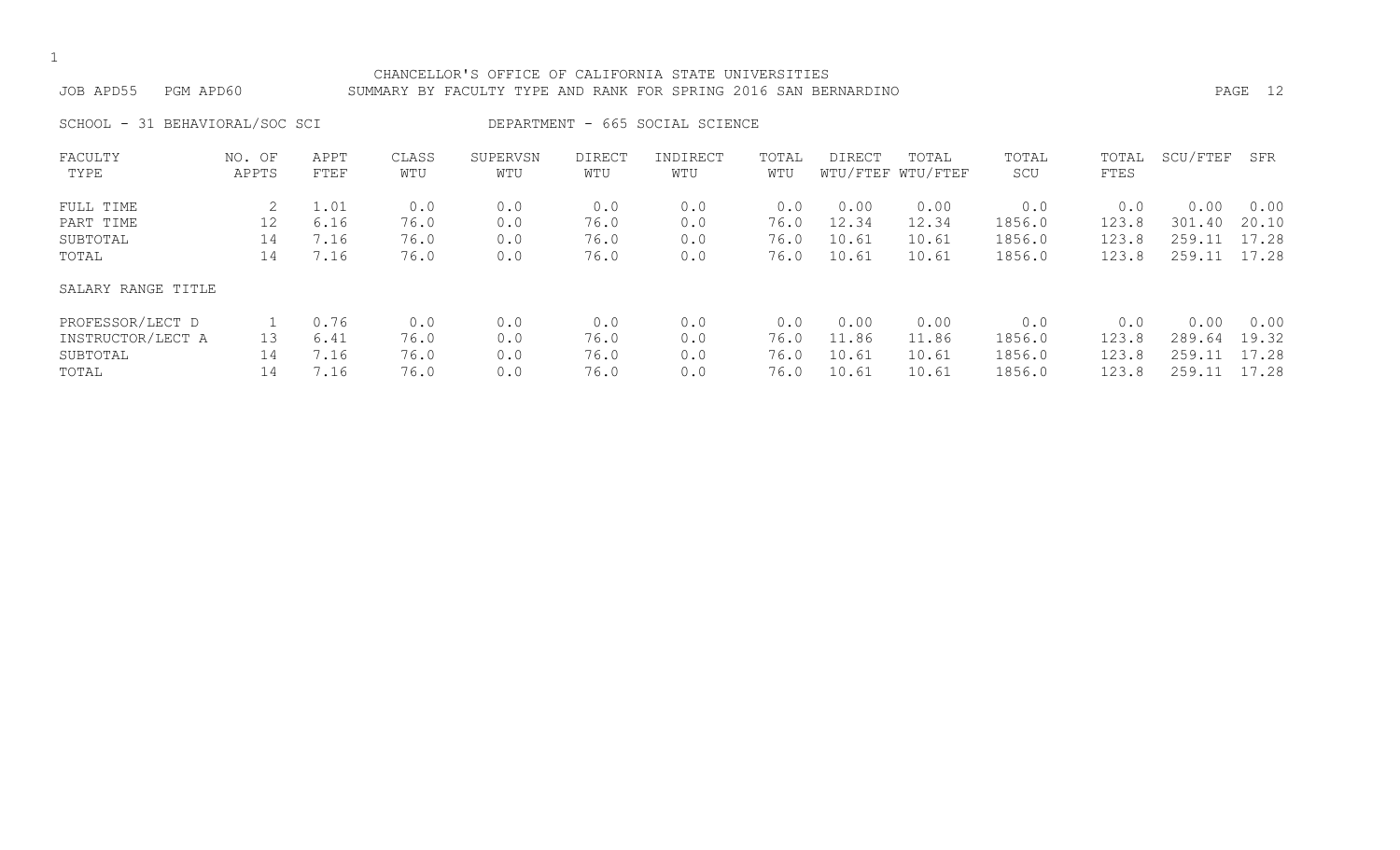#### CHANCELLOR'S OFFICE OF CALIFORNIA STATE UNIVERSITIES JOB APD55 PGM APD60 SUMMARY BY FACULTY TYPE AND RANK FOR SPRING 2016 SAN BERNARDINO PAGE 13

SCHOOL - 31 BEHAVIORAL/SOC SCI DEPARTMENT - 670 SOCIAL WORK

| FACULTY            | NO. OF | APPT  | CLASS | SUPERVSN | <b>DIRECT</b> | INDIRECT | TOTAL | <b>DIRECT</b> | TOTAL             | TOTAL  | TOTAL | SCU/FTEF | SFR   |
|--------------------|--------|-------|-------|----------|---------------|----------|-------|---------------|-------------------|--------|-------|----------|-------|
| TYPE               | APPTS  | FTEF  | WTU   | WTU      | WTU           | WTU      | WTU   |               | WTU/FTEF WTU/FTEF | SCU    | FTES  |          |       |
| FULL TIME          | 10     | 8.50  | 56.0  | 47.2     | 109.2         | 36.0     | 145.2 | 12.85         | 17.08             | 1744.0 | 133.1 | 205.15   | 15.66 |
| PART TIME          | 15     | 5.00  | 35.0  | 39.6     | 74.6          | 0.0      | 74.6  | 14.91         | 14.91             | 1534.0 | 119.8 | 306.68   | 23.94 |
| SUBTOTAL           | 25     | 13.50 | 91.0  | 86.8     | 183.8         | 36.0     | 219.8 | 13.61         | 16.28             | 3278.0 | 252.9 | 242.76   | 18.73 |
| OTHER              |        | 0.00  | 0.0   | 5.5      | 5.5           | 0.0      | 5.5   | 0.00          | 0.00              | 22.0   | 1.8   | 0.00     | 0.00  |
| TOTAL              | 27     | 13.50 | 91.0  | 92.3     | 189.3         | 36.0     | 225.3 | 14.02         | 16.69             | 3300.0 | 254.7 | 244.39   | 18.87 |
| SALARY RANGE TITLE |        |       |       |          |               |          |       |               |                   |        |       |          |       |
| PROFESSOR/LECT D   | 4      | 2.00  | 16.0  | 16.5     | 38.5          | 16.0     | 54.5  | 19.25         | 27.25             | 450.0  | 34.5  | 225.00   | 17.25 |
| ASSOC PROF/LECT C  | 2      | 1.00  | 8.0   | 10.0     | 18.0          | 8.0      | 26.0  | 18.00         | 26.00             | 184.0  | 12.9  | 184.00   | 12.93 |
| ASST PROF/LECT B   |        | 3.00  | 14.0  | 13.5     | 27.5          | 12.0     | 39.5  | 9.17          | 13.17             | 478.0  | 37.6  | 159.33   | 12.54 |
| INSTRUCTOR/LECT A  | 18     | 7.50  | 53.0  | 52.3     | 105.3         | 0.0      | 105.3 | 14.03         | 14.03             | 2188.0 | 169.7 | 291.62   | 22.61 |
| SUBTOTAL           | 27     | 13.50 | 91.0  | 92.3     | 189.3         | 36.0     | 225.3 | 14.02         | 16.69             | 3300.0 | 254.7 | 244.39   | 18.87 |
| TOTAL              | 27     | 13.50 | 91.0  | 92.3     | 189.3         | 36.0     | 225.3 | 14.02         | 16.69             | 3300.0 | 254.7 | 244.39   | 18.87 |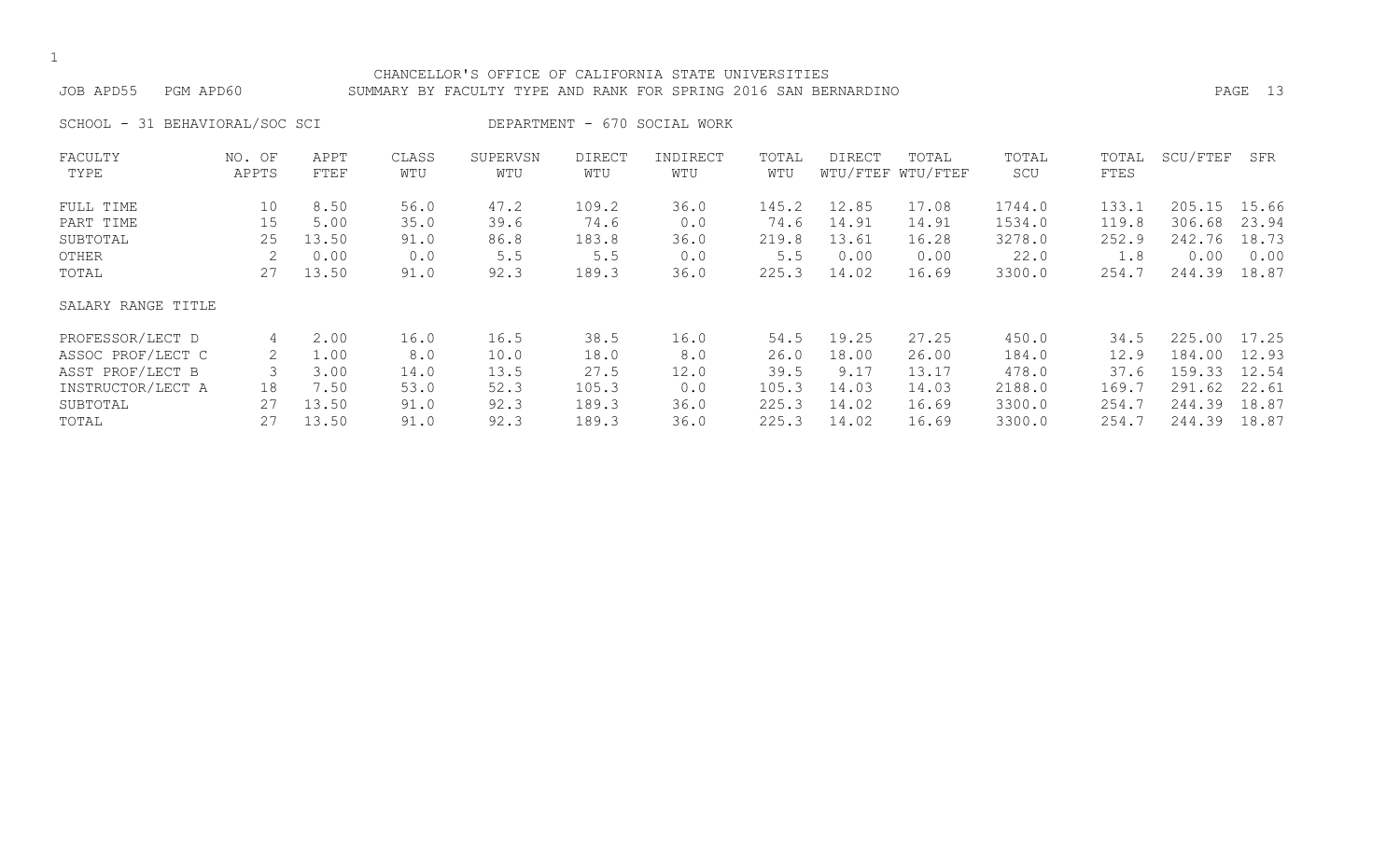#### CHANCELLOR'S OFFICE OF CALIFORNIA STATE UNIVERSITIES JOB APD55 PGM APD60 SUMMARY BY FACULTY TYPE AND RANK FOR SPRING 2016 SAN BERNARDINO PAGE 14

SCHOOL - 31 BEHAVIORAL/SOC SCI DEPARTMENT - 675 SOCIOLOGY

| FACULTY            | NO. OF | APPT  | CLASS | SUPERVSN | <b>DIRECT</b> | INDIRECT | TOTAL | <b>DIRECT</b> | TOTAL             | TOTAL   | TOTAL | SCU/FTEF | SFR   |
|--------------------|--------|-------|-------|----------|---------------|----------|-------|---------------|-------------------|---------|-------|----------|-------|
| TYPE               | APPTS  | FTEF  | WTU   | WTU      | WTU           | WTU      | WTU   |               | WTU/FTEF WTU/FTEF | SCU     | FTES  |          |       |
| FULL TIME          | 13     | 8.70  | 79.8  | 25.2     | 105.0         | 74.0     | 179.0 | 12.07         | 20.57             | 6161.0  | 412.1 | 708.16   | 47.36 |
| PART TIME          | 8      | 4.51  | 60.0  | 0.0      | 60.0          | 2.0      | 62.0  | 13.32         | 13.76             | 4008.0  | 267.3 | 889.68   | 59.33 |
| SUBTOTAL           | 21     | 13.21 | 139.8 | 25.2     | 165.0         | 76.0     | 241.0 | 12.50         | 18.25             | 10169.0 | 679.3 | 770.09   | 51.44 |
| TOTAL              | 21     | 13.21 | 139.8 | 25.2     | 165.0         | 76.0     | 241.0 | 12.50         | 18.25             | 10169.0 | 679.3 | 770.09   | 51.44 |
| SALARY RANGE TITLE |        |       |       |          |               |          |       |               |                   |         |       |          |       |
| PROFESSOR/LECT D   |        | 3.45  | 28.0  | 13.9     | 41.9          | 38.0     | 79.9  | 12.14         | 23.15             | 2497.0  | 167.7 | 723.35   | 48.59 |
| ASST PROF/LECT B   | 6      | 5.00  | 39.8  | 11.3     | 51.1          | 38.0     | 89.1  | 10.22         | 17.83             | 1572.0  | 104.9 | 314.53   | 20.98 |
| INSTRUCTOR/LECT A  | 8      | 4.76  | 72.0  | 0.0      | 72.0          | 0.0      | 72.0  | 15.14         | 15.14             | 6100.0  | 406.7 | 282.86   | 85.54 |
| SUBTOTAL           | 21     | 13.21 | 139.8 | 25.2     | 165.0         | 76.0     | 241.0 | 12.50         | 18.25             | 10169.0 | 679.3 | 770.09   | 51.44 |
| TOTAL              |        | 13.21 | 139.8 | 25.2     | 165.0         | 76.0     | 241.0 | 12.50         | 18.25             | 10169.0 | 679.3 | 770.09   | 51.44 |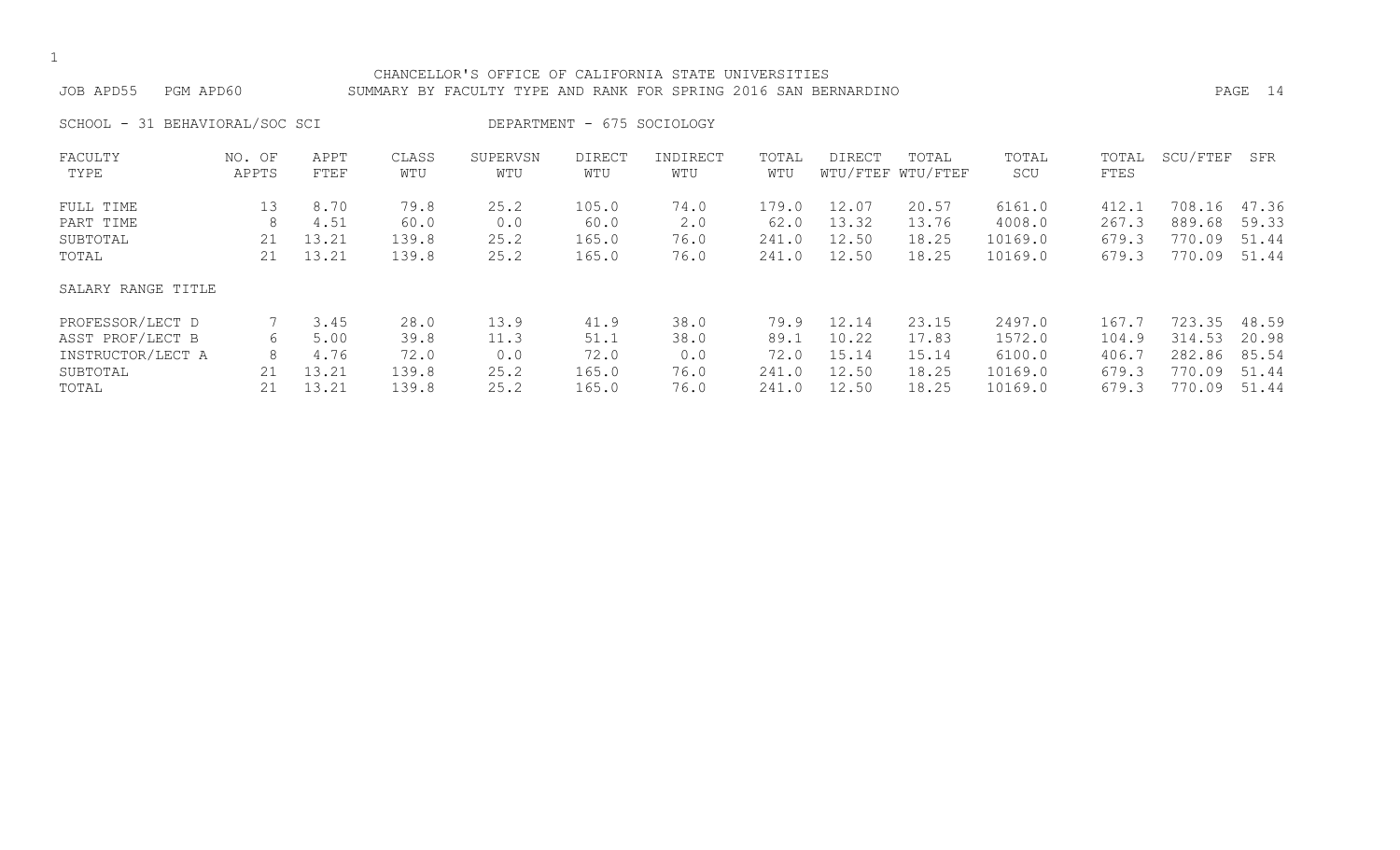### CHANCELLOR'S OFFICE OF CALIFORNIA STATE UNIVERSITIES JOB APD55 PGM APD60 SUMMARY BY FACULTY TYPE AND RANK FOR SPRING 2016 SAN BERNARDINO PAGE 15

SCHOOL - 31 BEHAVIORAL/SOC SCI

| FACULTY            | NO. OF | APPT   | CLASS  | SUPERVSN | <b>DIRECT</b> | INDIRECT | TOTAL  | DIRECT | TOTAL             | TOTAL   | TOTAL  | SCU/FTEF | SFR   |
|--------------------|--------|--------|--------|----------|---------------|----------|--------|--------|-------------------|---------|--------|----------|-------|
| TYPE               | APPTS  | FTEF   | WTU    | WTU      | WTU           | WTU      | WTU    |        | WTU/FTEF WTU/FTEF | SCU     | FTES   |          |       |
| FULL TIME          | 107    | 85.13  | 721.8  | 177.6    | 971.4         | 400.0    | 1371.4 | 11.41  | 16.11             | 35354.0 | 2400.0 | 415.30   | 28.19 |
| PART TIME          | 115    | 43.91  | 622.0  | 70.6     | 692.6         | 24.0     | 716.6  | 15.77  | 16.32             | 35235.0 | 2368.3 | 802.49   | 53.94 |
| SUBTOTAL           | 222    | 129.04 | 1343.8 | 248.2    | 1664.0        | 424.0    | 2088.0 | 12.90  | 16.18             | 70589.0 | 4768.3 | 547.05   | 36.95 |
| OTHER              | 11     | 0.00   | 1.0    | 11.6     | 12.6          | 0.0      | 12.6   | 0.00   | 0.00              | 216.0   | 15.3   | 0.00     | 0.00  |
| TOTAL              | 233    | 129.04 | 1344.8 | 259.8    | 1676.6        | 424.0    | 2100.6 | 12.99  | 16.28             | 70805.0 | 4783.6 | 548.73   | 37.07 |
| SALARY RANGE TITLE |        |        |        |          |               |          |        |        |                   |         |        |          |       |
| PROFESSOR/LECT D   | 59     | 35.46  | 295.0  | 88.3     | 417.3         | 228.0    | 645.3  | 11.77  | 18.20             | 12242.0 | 835.1  | 345.24   | 23.55 |
| ASSOC PROF/LECT C  | 16     | 12.96  | 110.0  | 25.9     | 153.9         | 50.0     | 203.9  | 11.87  | 15.73             | 5537.0  | 372.8  | 427.20   | 28.76 |
| ASST PROF/LECT B   | 33     | 29.61  | 217.8  | 57.3     | 295.1         | 146.0    | 441.1  | 9.97   | 14.90             | 10594.0 | 719.4  | 357.82   | 24.30 |
| INSTRUCTOR/LECT A  | 105    | 48.88  | 688.0  | 63.3     | 751.3         | 0.0      | 751.3  | 15.37  | 15.37             | 41201.0 | 2774.3 | 842.99   | 56.76 |
| TCHNG ASSOCIATE    | 13     | 2.13   | 34.0   | 25.0     | 59.0          | 0.0      | 59.0   | 27.66  | 27.66             | 1068.0  | 71.2   | 500.70   | 33.38 |
| SUBTOTAL           | 226    | 129.04 | 1344.8 | 259.8    | 1676.6        | 424.0    | 2100.6 | 12.99  | 16.28             | 70642.0 | 4772.7 | 547.46   | 36.99 |
| ADMINISTRATOR      |        | 0.00   | 0.0    | 0.0      | 0.0           | 0.0      | 0.0    | 0.00   | 0.00              | 0.0     | 0.0    | 0.00     | 0.00  |
| OTHER              | 6      | 0.00   | 0.0    | 0.0      | 0.0           | 0.0      | 0.0    | 0.00   | 0.00              | 163.0   | 10.9   | 0.00     | 0.00  |
| SUBTOTAL           |        | 0.00   | 0.0    | 0.0      | 0.0           | 0.0      | 0.0    | 0.00   | 0.00              | 163.0   | 10.9   | 0.00     | 0.00  |
| TOTAL              | 233    | 129.04 | 1344.8 | 259.8    | 1676.6        | 424.0    | 2100.6 | 12.99  | 16.28             | 70805.0 | 4783.6 | 548.73   | 37.07 |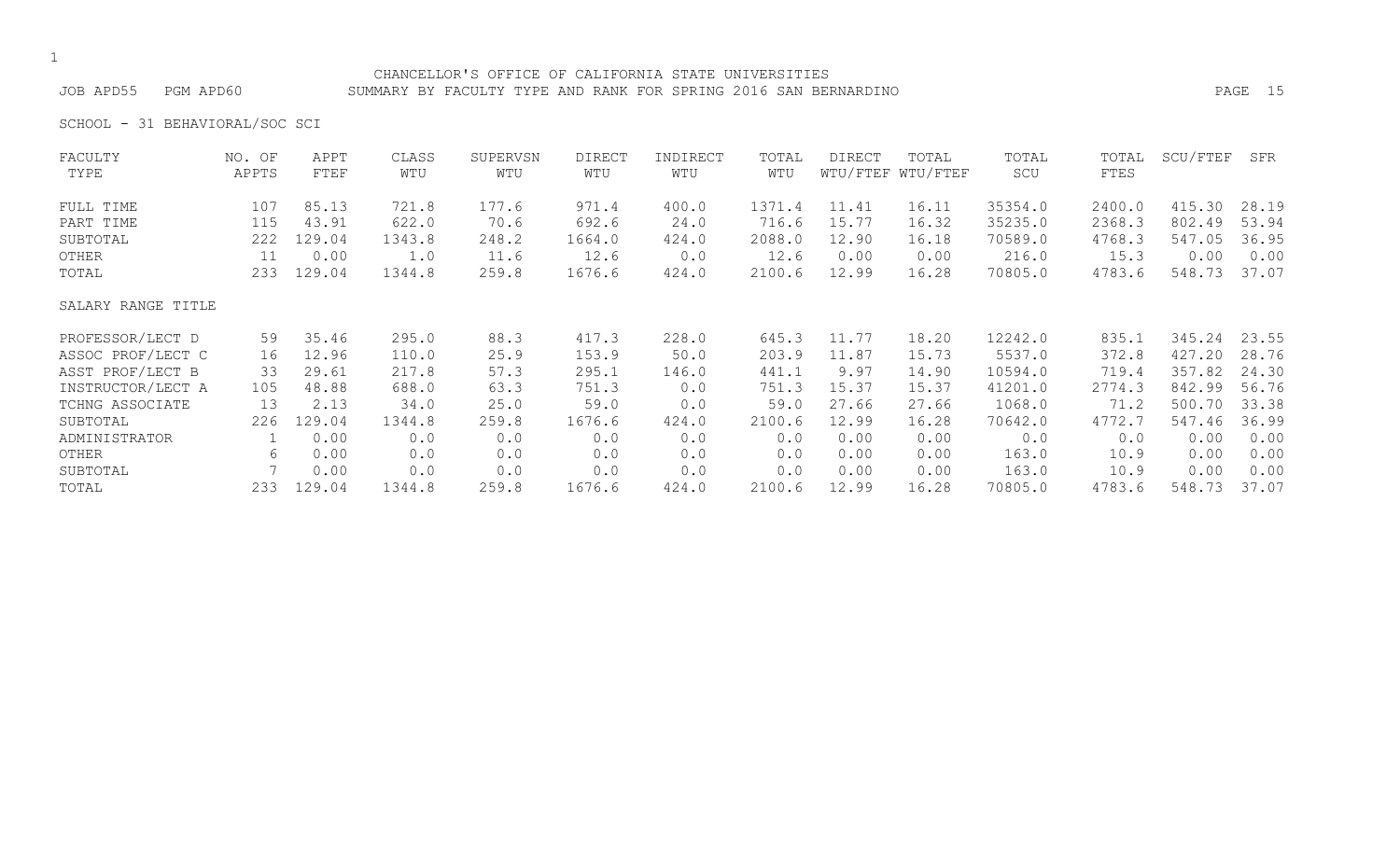#### CHANCELLOR'S OFFICE OF CALIFORNIA STATE UNIVERSITIES JOB APD55 PGM APD60 SUMMARY BY FACULTY TYPE AND RANK FOR SPRING 2016 SAN BERNARDINO PAGE 16

SCHOOL - 44 BUSINESS/PUBLIC ADMIN DEPARTMENT - 102 ACCOUNTING AND FINANCE

| FACULTY            | NO. OF | APPT  | CLASS | SUPERVSN | DIRECT | INDIRECT | TOTAL | DIRECT | TOTAL             | TOTAL   | TOTAL | SCU/FTEF | SFR   |
|--------------------|--------|-------|-------|----------|--------|----------|-------|--------|-------------------|---------|-------|----------|-------|
| TYPE               | APPTS  | FTEF  | WTU   | WTU      | WTU    | WTU      | WTU   |        | WTU/FTEF WTU/FTEF | SCU     | FTES  |          |       |
| FULL TIME          | 16     | 13.85 | 139.2 | 3.6      | 146.8  | 44.0     | 190.8 | 10.60  | 13.78             | 4574.0  | 312.9 | 330.28   | 22.59 |
| PART TIME          | 19     | 8.58  | 137.5 | 0.0      | 137.5  | 0.0      | 137.5 | 16.03  | 16.03             | 5756.0  | 385.4 | 670.86   | 44.92 |
| SUBTOTAL           | 35     | 22.43 | 276.7 | 3.6      | 284.3  | 44.0     | 328.3 | 12.68  | 14.64             | 10330.0 | 698.3 | 460.56   | 31.13 |
| OTHER              |        | 0.00  | 0.0   | 0.0      | 0.0    | 8.0      | 8.0   | 0.00   | 0.00              | 0.0     | 0.0   | 0.00     | 0.00  |
| TOTAL              | 36     | 22.43 | 276.7 | 3.6      | 284.3  | 52.0     | 336.3 | 12.68  | 14.99             | 10330.0 | 698.3 | 460.56   | 31.13 |
| SALARY RANGE TITLE |        |       |       |          |        |          |       |        |                   |         |       |          |       |
| PROFESSOR/LECT D   | 8      | 5.85  | 66.6  | 3.6      | 70.2   | 24.0     | 94.2  | 12.00  | 16.10             | 1672.0  | 117.9 | 285.81   | 20.15 |
| ASSOC PROF/LECT C  | 3      | 3.00  | 28.6  | 0.0      | 28.6   | 8.0      | 36.6  | 9.54   | 12.20             | 888.0   | 60.5  | 296.10   | 20.19 |
| ASST PROF/LECT B   |        | 2.00  | 16.0  | 0.0      | 16.0   | 8.0      | 24.0  | 8.00   | 12.00             | 868.0   | 57.9  | 434.00   | 28.97 |
| INSTRUCTOR/LECT A  | 22     | 11.58 | 165.5 | 0.0      | 169.5  | 4.0      | 173.5 | 14.64  | 14.98             | 6902.0  | 461.9 | 596.03   | 39.89 |
| SUBTOTAL           | 35     | 22.43 | 276.7 | 3.6      | 284.3  | 44.0     | 328.3 | 12.68  | 14.64             | 10330.0 | 698.3 | 460.56   | 31.13 |
| ADMINISTRATOR      |        | 0.00  | 0.0   | 0.0      | 0.0    | 8.0      | 8.0   | 0.00   | 0.00              | 0.0     | 0.0   | 0.00     | 0.00  |
| SUBTOTAL           |        | 0.00  | 0.0   | 0.0      | 0.0    | 8.0      | 8.0   | 0.00   | 0.00              | 0.0     | 0.0   | 0.00     | 0.00  |
| TOTAL              | 36     | 22.43 | 276.7 | 3.6      | 284.3  | 52.0     | 336.3 | 12.68  | 14.99             | 10330.0 | 698.3 | 460.56   | 31.13 |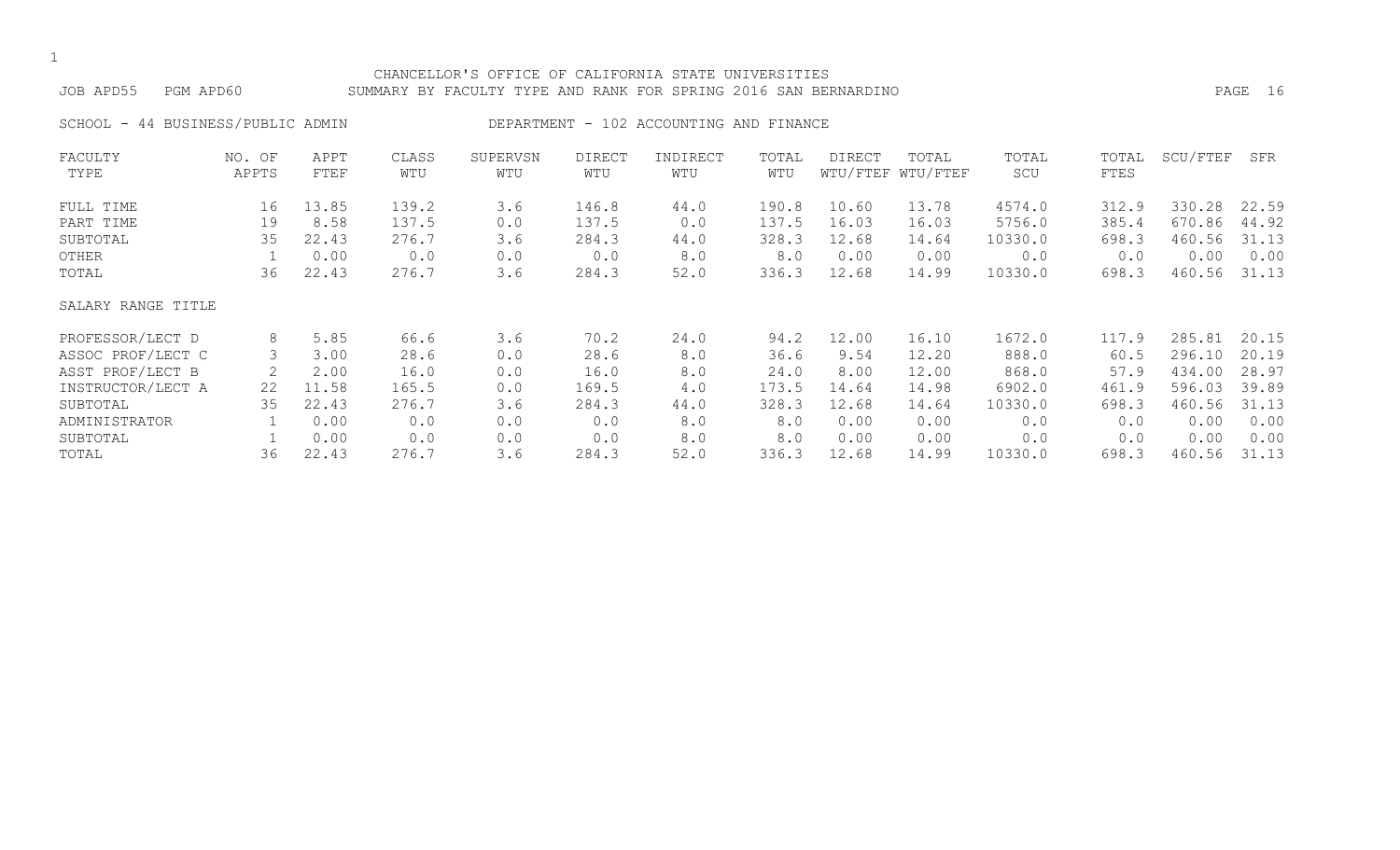#### CHANCELLOR'S OFFICE OF CALIFORNIA STATE UNIVERSITIES JOB APD55 PGM APD60 SUMMARY BY FACULTY TYPE AND RANK FOR SPRING 2016 SAN BERNARDINO PAGE 17

SCHOOL - 44 BUSINESS/PUBLIC ADMIN DEPARTMENT - 161 BUSINESS ADMINISTRATION

| FACULTY<br>TYPE    | NO. OF<br>APPTS | APPT<br>FTEF | CLASS<br>WTU | SUPERVSN<br>WTU | <b>DIRECT</b><br>WTU | INDIRECT<br>WTU | TOTAL<br>WTU | <b>DIRECT</b> | TOTAL<br>WTU/FTEF WTU/FTEF | TOTAL<br>SCU | TOTAL<br>FTES | SCU/FTEF | SFR  |
|--------------------|-----------------|--------------|--------------|-----------------|----------------------|-----------------|--------------|---------------|----------------------------|--------------|---------------|----------|------|
| FULL TIME          |                 | 0.00         | 2.0          | 12.3            | 14.3                 | 0.0             | 14.3         | 0.00          | 0.00                       | 148.0        | 12.3          | 0.00     | 0.00 |
| SUBTOTAL           |                 | 0.00         | 2.0          | 12.3            | 14.3                 | 0.0             | 14.3         | 0.00          | 0.00                       | 148.0        | 12.3          | 0.00     | 0.00 |
| TOTAL              |                 | 0.00         | 2.0          | 12.3            | 14.3                 | 0.0             | 14.3         | 0.00          | 0.00                       | 148.0        | 12.3          | 0.00     | 0.00 |
| SALARY RANGE TITLE |                 |              |              |                 |                      |                 |              |               |                            |              |               |          |      |
| INSTRUCTOR/LECT A  |                 | 0.00         | 2.0          | 12.3            | 14.3                 | 0.0             | 14.3         | 0.00          | 0.00                       | 148.0        | 12.3          | 0.00     | 0.00 |
| SUBTOTAL           |                 | 0.00         | $2 \cdot 0$  | 12.3            | 14.3                 | 0.0             | 14.3         | 0.00          | 0.00                       | 148.0        | 12.3          | 0.00     | 0.00 |
| TOTAL              |                 | 0.00         | 2.0          | 12.3            | 14.3                 | 0.0             | 14.3         | 0.00          | 0.00                       | 148.0        | 12.3          | 0.00     | 0.00 |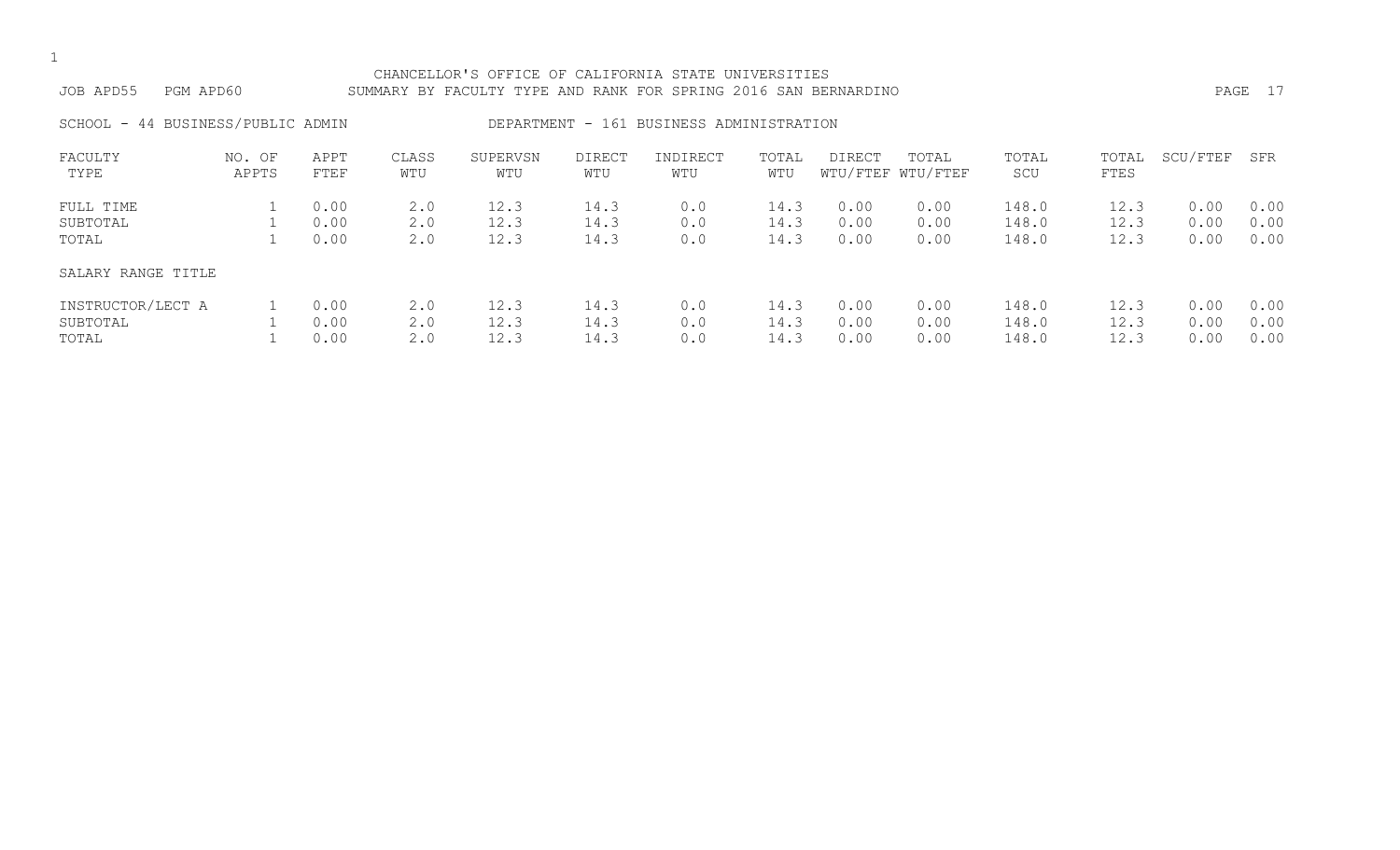#### CHANCELLOR'S OFFICE OF CALIFORNIA STATE UNIVERSITIES JOB APD55 PGM APD60 SUMMARY BY FACULTY TYPE AND RANK FOR SPRING 2016 SAN BERNARDINO PAGE 18

SCHOOL - 44 BUSINESS/PUBLIC ADMIN DEPARTMENT - 369 INFORMATION AND DECISION SCIENCES

| FACULTY            | NO. OF | APPT  | CLASS | SUPERVSN | <b>DIRECT</b> | INDIRECT | TOTAL | DIRECT | TOTAL             | TOTAL  | TOTAL | SCU/FTEF | SFR   |
|--------------------|--------|-------|-------|----------|---------------|----------|-------|--------|-------------------|--------|-------|----------|-------|
| TYPE               | APPTS  | FTEF  | WTU   | WTU      | WTU           | WTU      | WTU   |        | WTU/FTEF WTU/FTEF | SCU    | FTES  |          |       |
| FULL TIME          | 11     | 9.94  | 96.0  | 6.9      | 102.9         | 20.0     | 122.9 | 10.36  | 12.37             | 3942.0 | 268.6 | 396.74   | 27.03 |
| PART TIME          | 15     | 5.08  | 75.4  | 0.0      | 75.4          | 0.0      | 75.4  | 14.86  | 14.86             | 2948.0 | 200.4 | 580.89   | 39.49 |
| SUBTOTAL           | 26     | 15.01 | 171.4 | 6.9      | 178.3         | 20.0     | 198.3 | 11.88  | 13.21             | 6890.0 | 469.0 | 459.00   | 31.24 |
| OTHER              |        | 0.00  | 0.0   | 0.0      | 0.0           | 0.0      | 0.0   | 0.00   | 0.00              | 0.0    | 0.0   | 0.00     | 0.00  |
| TOTAL              | 27     | 15.01 | 171.4 | 6.9      | 178.3         | 20.0     | 198.3 | 11.88  | 13.21             | 6890.0 | 469.0 | 459.00   | 31.24 |
| SALARY RANGE TITLE |        |       |       |          |               |          |       |        |                   |        |       |          |       |
| PROFESSOR/LECT D   | 8      | 7.67  | 76.0  | 6.9      | 82.9          | 12.0     | 94.9  | 10.81  | 12.37             | 3238.0 | 219.6 | 422.22   | 28.63 |
| ASST PROF/LECT B   | 2      | 2.00  | 16.0  | 0.0      | 16.0          | 8.0      | 24.0  | 8.00   | 12.00             | 492.0  | 34.9  | 246.00   | 17.43 |
| INSTRUCTOR/LECT A  | 13     | 4.54  | 71.6  | 0.0      | 71.6          | 0.0      | 71.6  | 15.78  | 15.78             | 2985.0 | 202.9 | 657.78   | 44.70 |
| TCHNG ASSOCIATE    | 3      | 0.80  | 7.8   | 0.0      | 7.8           | 0.0      | 7.8   | 9.70   | 9.70              | 175.0  | 11.7  | 217.66   | 14.51 |
| SUBTOTAL           | 26     | 15.01 | 171.4 | 6.9      | 178.3         | 20.0     | 198.3 | 11.88  | 13.21             | 6890.0 | 469.0 | 459.00   | 31.24 |
| ADMINISTRATOR      |        | 0.00  | 0.0   | 0.0      | 0.0           | 0.0      | 0.0   | 0.00   | 0.00              | 0.0    | 0.0   | 0.00     | 0.00  |
| SUBTOTAL           |        | 0.00  | 0.0   | 0.0      | 0.0           | 0.0      | 0.0   | 0.00   | 0.00              | 0.0    | 0.0   | 0.00     | 0.00  |
| TOTAL              | 27     | 15.01 | 171.4 | 6.9      | 178.3         | 20.0     | 198.3 | 11.88  | 13.21             | 6890.0 | 469.0 | 459.00   | 31.24 |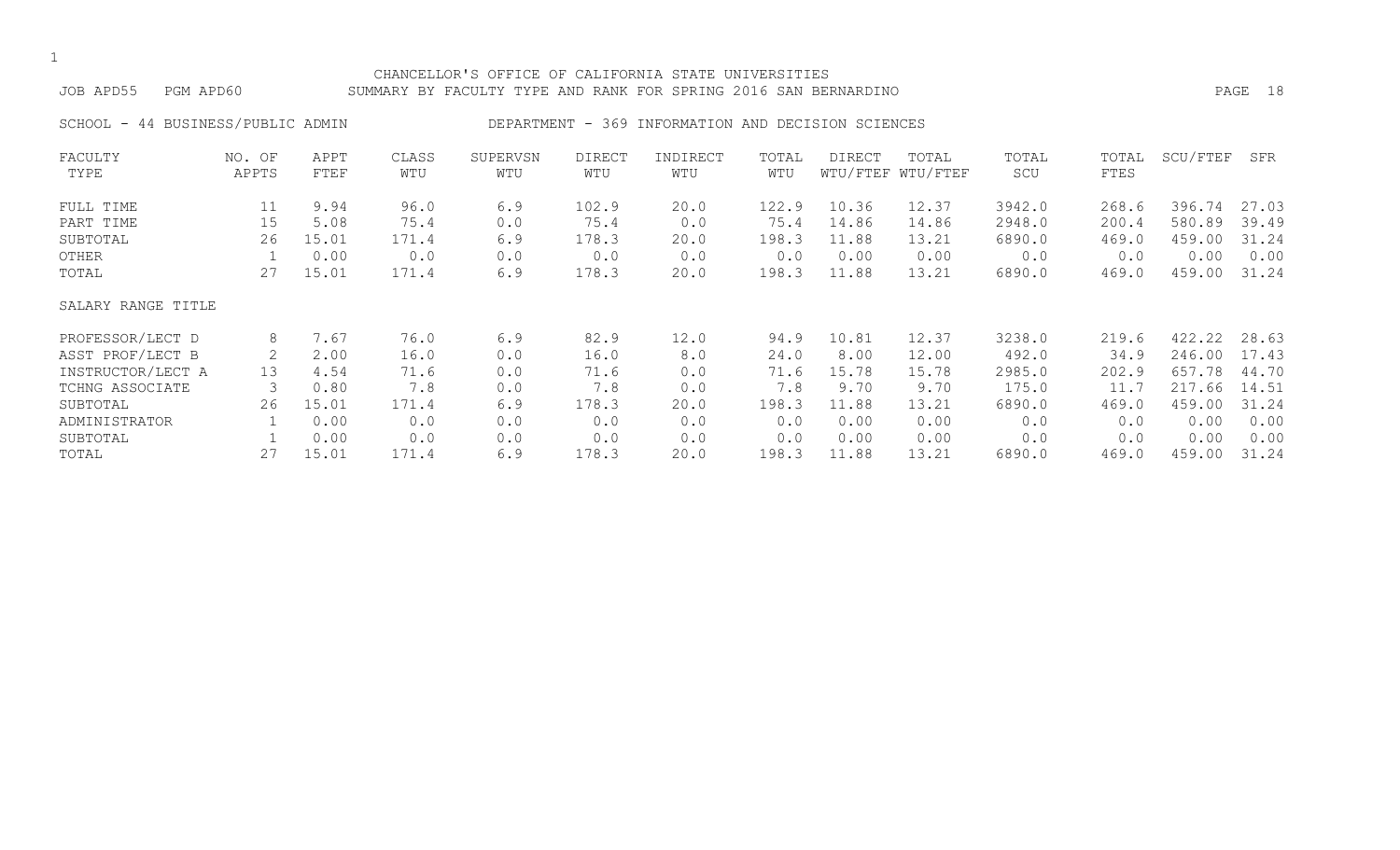#### CHANCELLOR'S OFFICE OF CALIFORNIA STATE UNIVERSITIES JOB APD55 PGM APD60 SUMMARY BY FACULTY TYPE AND RANK FOR SPRING 2016 SAN BERNARDINO PAGE 19

SCHOOL - 44 BUSINESS/PUBLIC ADMIN DEPARTMENT - 461 MANAGEMENT

| FACULTY<br>TYPE    | NO. OF<br>APPTS | APPT<br>FTEF | CLASS<br>WTU | SUPERVSN<br>WTU | DIRECT<br>WTU | INDIRECT<br>WTU | TOTAL<br>WTU | DIRECT | TOTAL<br>WTU/FTEF WTU/FTEF | TOTAL<br>SCU | TOTAL<br>FTES | SCU/FTEF | SFR   |
|--------------------|-----------------|--------------|--------------|-----------------|---------------|-----------------|--------------|--------|----------------------------|--------------|---------------|----------|-------|
|                    |                 |              |              |                 |               |                 |              |        |                            |              |               |          |       |
| FULL TIME          | 14              | 10.35        | 124.0        | 14.7            | 138.7         | 48.0            | 186.7        | 13.40  | 18.04                      | 3940.0       | 269.7         | 380.71   | 26.06 |
| PART TIME          | 18              | 7.61         | 112.0        | 0.0             | 116.0         | 0.0             | 116.0        | 15.24  | 15.24                      | 4352.0       | 290.8         | 571.88   | 38.21 |
| SUBTOTAL           | 32              | 17.96        | 236.0        | 14.7            | 254.7         | 48.0            | 302.7        | 14.18  | 16.86                      | 8292.0       | 560.5         | 461.72   | 31.21 |
| OTHER              |                 | 0.00         | 0.0          | 0.0             | 0.0           | 12.0            | 12.0         | 0.00   | 0.00                       | 0.0          | 0.0           | 0.00     | 0.00  |
| TOTAL              | 33              | 17.96        | 236.0        | 14.7            | 254.7         | 60.0            | 314.7        | 14.18  | 17.52                      | 8292.0       | 560.5         | 461.72   | 31.21 |
| SALARY RANGE TITLE |                 |              |              |                 |               |                 |              |        |                            |              |               |          |       |
| PROFESSOR/LECT D   | 6               | 3.00         | 24.0         | 14.7            | 42.7          | 20.0            | 62.7         | 14.22  | 20.89                      | 924.0        | 65.1          | 307.79   | 21.67 |
| ASSOC PROF/LECT C  |                 | 0.00         | 0.0          | 0.0             | 0.0           | 12.0            | 12.0         | 0.00   | 0.00                       | 0.0          | 0.0           | 0.00     | 0.00  |
| ASST PROF/LECT B   |                 | 2.00         | 20.0         | 0.0             | 20.0          | 4.0             | 24.0         | 10.01  | 12.01                      | 488.0        | 32.5          | 244.12   | 16.27 |
| INSTRUCTOR/LECT A  | 23              | 12.96        | 192.0        | 0.0             | 192.0         | 12.0            | 204.0        | 14.82  | 15.74                      | 6880.0       | 462.9         | 530.95   | 35.72 |
| SUBTOTAL           | 32              | 17.96        | 236.0        | 14.7            | 254.7         | 48.0            | 302.7        | 14.18  | 16.86                      | 8292.0       | 560.5         | 461.72   | 31.21 |
| ADMINISTRATOR      |                 | 0.00         | 0.0          | 0.0             | 0.0           | 12.0            | 12.0         | 0.00   | 0.00                       | 0.0          | 0.0           | 0.00     | 0.00  |
| SUBTOTAL           |                 | 0.00         | 0.0          | 0.0             | 0.0           | 12.0            | 12.0         | 0.00   | 0.00                       | 0.0          | 0.0           | 0.00     | 0.00  |
| TOTAL              | 33              | 17.96        | 236.0        | 14.7            | 254.7         | 60.0            | 314.7        | 14.18  | 17.52                      | 8292.0       | 560.5         | 461.72   | 31.21 |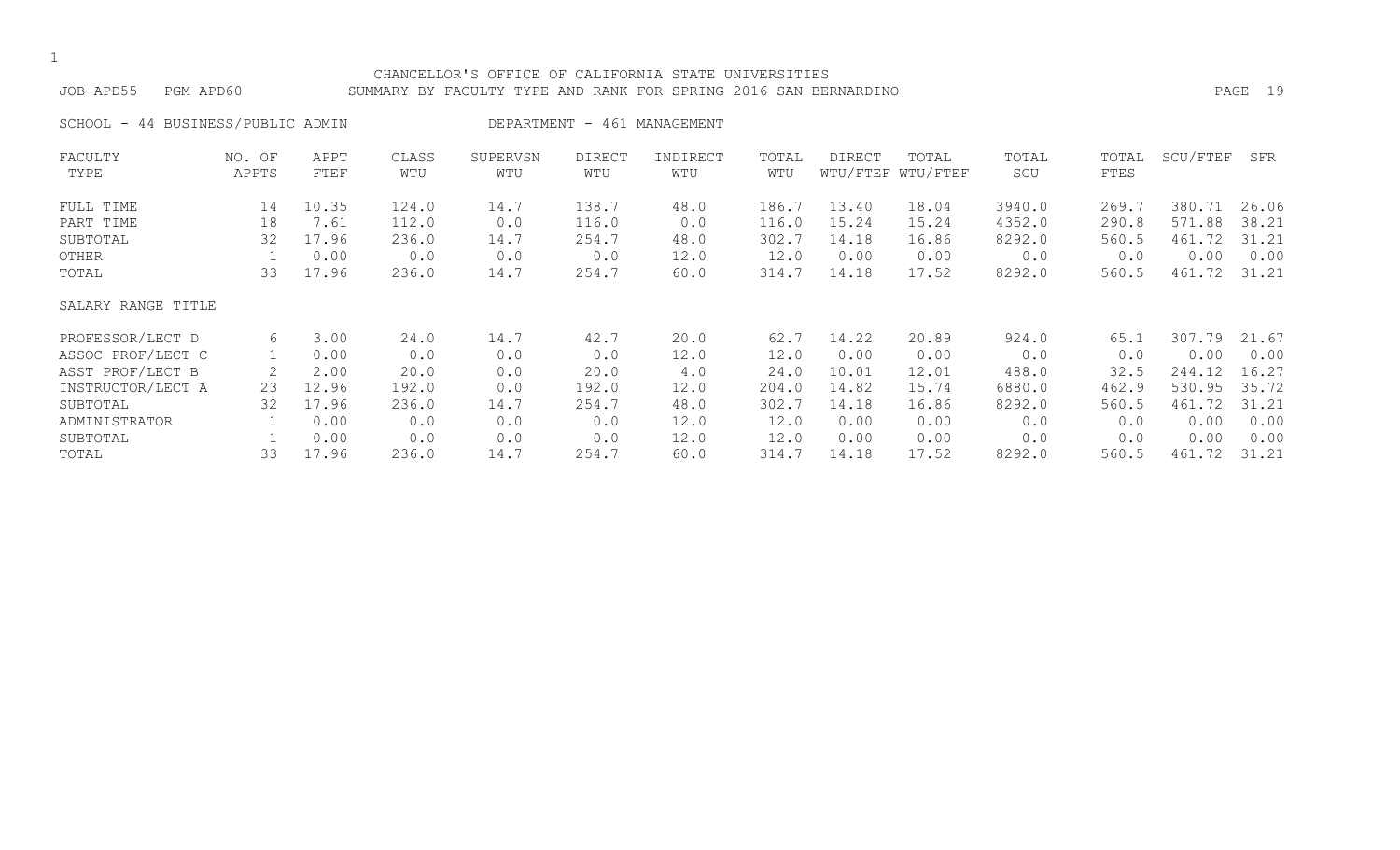#### CHANCELLOR'S OFFICE OF CALIFORNIA STATE UNIVERSITIES JOB APD55 PGM APD60 SUMMARY BY FACULTY TYPE AND RANK FOR SPRING 2016 SAN BERNARDINO PAGE 20

SCHOOL - 44 BUSINESS/PUBLIC ADMIN DEPARTMENT - 476 MARKETING FACULTY NO. OF APPT CLASS SUPERVSN DIRECT INDIRECT TOTAL DIRECT TOTAL TOTAL TOTAL SCU/FTEF SFR TYPE APPTS FTEF WTU WTU WTU WTU WTU WTU/FTEF WTU/FTEF SCU FTES FULL TIME 5 4.33 48.0 5.4 53.4 8.0 61.4 12.32 14.17 1732.0 117.8 399.72 27.19 PART TIME 4 2.40 36.0 0.0 36.0 0.0 36.0 14.98 14.98 1428.0 96.2 594.26 40.03 SUBTOTAL 9 6.74 84.0 5.4 89.4 8.0 97.4 13.27 14.46 3160.0 214.0 469.12 31.77 TOTAL 9 6.74 84.0 5.4 89.4 8.0 97.4 13.27 14.46 3160.0 214.0 469.12 31.77 SALARY RANGE TITLE PROFESSOR/LECT D 3 2.33 32.0 5.4 37.4 0.0 37.4 16.03 16.03 1252.0 85.8 536.65 36.78 ASSOC PROF/LECT C 1 1.00 8.0 0.0 8.0 4.0 12.0 8.00 12.00 232.0 15.5 232.00 15.47 ASST PROF/LECT B 1 1.00 8.0 0.0 8.0 4.0 12.0 8.00 12.00 248.0 16.5 248.00 16.53 INSTRUCTOR/LECT A 4 2.40 36.0 0.0 36.0 0.0 36.0 14.98 14.98 1428.0 96.2 594.26 40.03

SUBTOTAL 9 6.74 84.0 5.4 89.4 8.0 97.4 13.27 14.46 3160.0 214.0 469.12 31.77 TOTAL 9 6.74 84.0 5.4 89.4 8.0 97.4 13.27 14.46 3160.0 214.0 469.12 31.77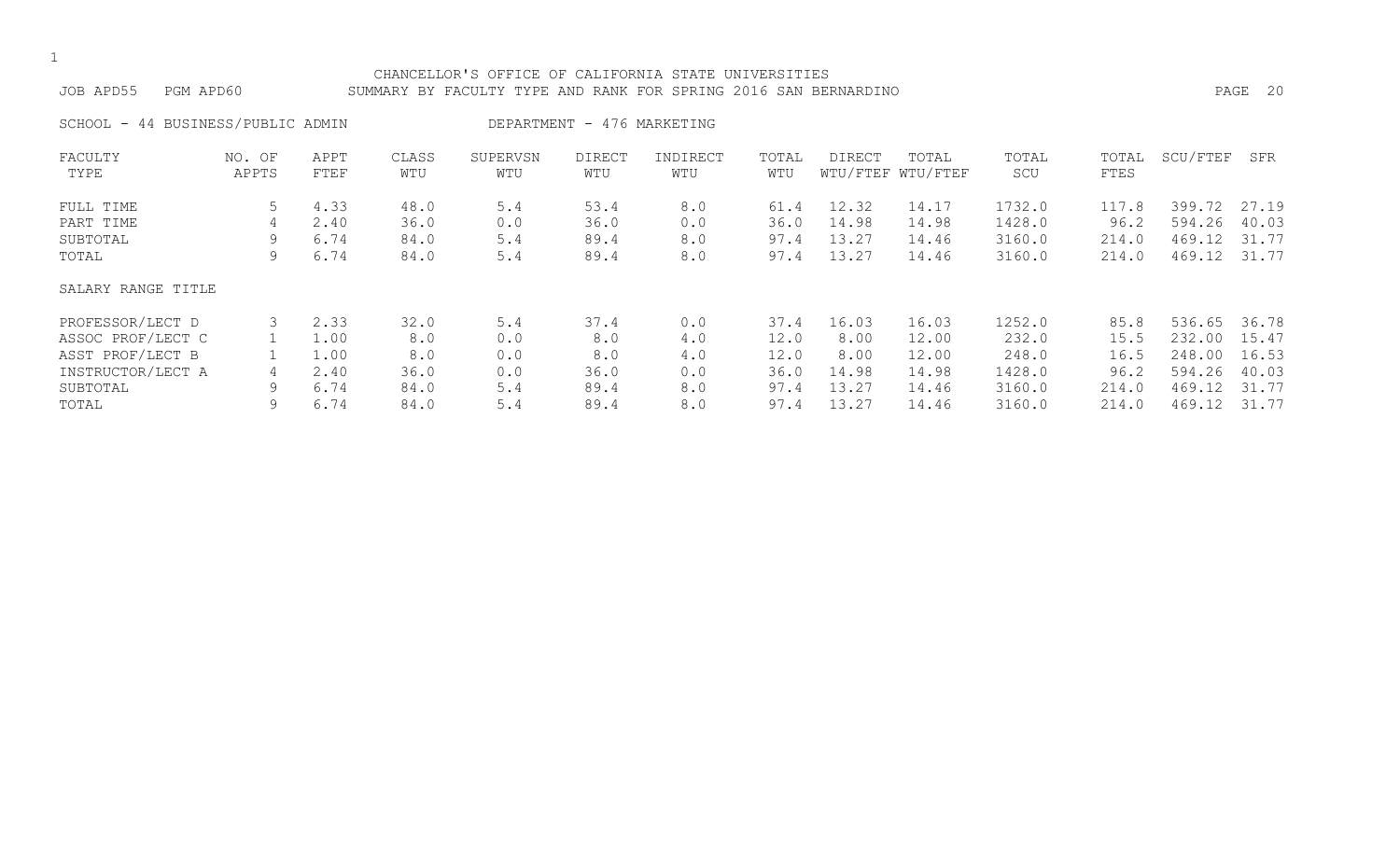#### CHANCELLOR'S OFFICE OF CALIFORNIA STATE UNIVERSITIES JOB APD55 PGM APD60 SUMMARY BY FACULTY TYPE AND RANK FOR SPRING 2016 SAN BERNARDINO PAGE 21

SCHOOL - 44 BUSINESS/PUBLIC ADMIN DEPARTMENT - 598 PUBLIC ADMINISTRATION

| FACULTY            | NO. OF | APPT | CLASS | SUPERVSN | DIRECT | INDIRECT | TOTAL | DIRECT | TOTAL             | TOTAL  | TOTAL | SCU/FTEF | SFR   |
|--------------------|--------|------|-------|----------|--------|----------|-------|--------|-------------------|--------|-------|----------|-------|
| TYPE               | APPTS  | FTEF | WTU   | WTU      | WTU    | WTU      | WTU   |        | WTU/FTEF WTU/FTEF | SCU    | FTES  |          |       |
| FULL TIME          | 9      | 5.10 | 52.0  | 0.8      | 56.8   | 44.0     | 100.8 | 11.14  | 19.76             | 2256.0 | 159.5 | 442.35   | 31.27 |
| PART TIME          | 8      | 2.14 | 32.0  | 0.0      | 32.0   | 0.0      | 32.0  | 14.98  | 14.98             | 712.0  | 55.8  | 333.33   | 26.12 |
| SUBTOTAL           | 17     | 7.24 | 84.0  | 0.8      | 88.8   | 44.0     | 132.8 | 12.27  | 18.35             | 2968.0 | 215.3 | 410.17   | 29.75 |
| TOTAL              | 17     | 7.24 | 84.0  | 0.8      | 88.8   | 44.0     | 132.8 | 12.27  | 18.35             | 2968.0 | 215.3 | 410.17   | 29.75 |
| SALARY RANGE TITLE |        |      |       |          |        |          |       |        |                   |        |       |          |       |
| PROFESSOR/LECT D   |        | 0.33 | 4.0   | 0.8      | 4.8    | 12.0     | 16.8  | 14.37  | 50.30             | 84.0   | 6.9   | 251.50   | 20.78 |
| ASSOC PROF/LECT C  |        | 1.00 | 8.0   | 0.0      | 8.0    | 16.0     | 24.0  | 8.00   | 24.00             | 204.0  | 17.0  | 204.00   | 17.00 |
| ASST PROF/LECT B   |        | 2.50 | 24.0  | 0.0      | 28.0   | 8.0      | 36.0  | 11.20  | 14.40             | 1316.0 | 90.1  | 526.40   | 36.03 |
| INSTRUCTOR/LECT A  | 10     | 3.40 | 48.0  | 0.0      | 48.0   | 8.0      | 56.0  | 14.11  | 16.46             | 1364.0 | 101.3 | 400.94   | 29.77 |
| SUBTOTAL           | 17     | 7.24 | 84.0  | 0.8      | 88.8   | 44.0     | 132.8 | 12.27  | 18.35             | 2968.0 | 215.3 | 410.1    | 29.75 |
| TOTAL              |        | 7.24 | 84.0  | 0.8      | 88.8   | 44.0     | 132.8 | 12.27  | 18.35             | 2968.0 | 215.3 | 410.17   | 29.75 |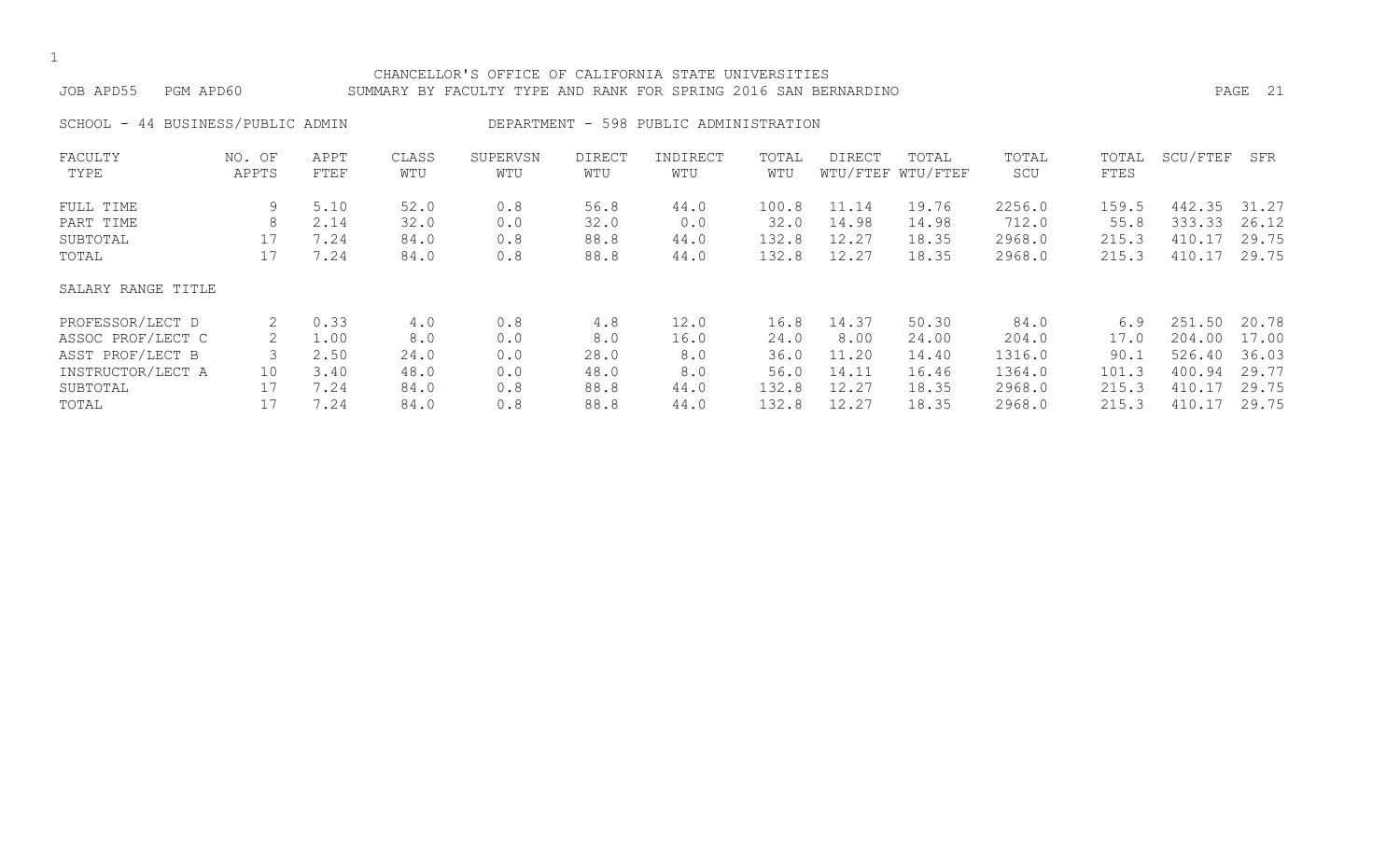### CHANCELLOR'S OFFICE OF CALIFORNIA STATE UNIVERSITIES JOB APD55 PGM APD60 SUMMARY BY FACULTY TYPE AND RANK FOR SPRING 2016 SAN BERNARDINO PAGE 22

SCHOOL - 44 BUSINESS/PUBLIC ADMIN

| FACULTY            | NO. OF | APPT  | CLASS | SUPERVSN | <b>DIRECT</b> | INDIRECT | TOTAL  | DIRECT | TOTAL             | TOTAL   | TOTAL  | SCU/FTEF | SFR   |
|--------------------|--------|-------|-------|----------|---------------|----------|--------|--------|-------------------|---------|--------|----------|-------|
| TYPE               | APPTS  | FTEF  | WTU   | WTU      | WTU           | WTU      | WTU    |        | WTU/FTEF WTU/FTEF | SCU     | FTES   |          |       |
| FULL TIME          | 56     | 43.57 | 461.2 | 43.7     | 512.9         | 164.0    | 676.9  | 11.77  | 15.54             | 16592.0 | 1140.7 | 380.84   | 26.18 |
| PART TIME          | 64     | 25.80 | 392.9 | 0.0      | 396.9         | 0.0      | 396.9  | 15.38  | 15.38             | 15196.0 | 1028.6 | 588.90   | 39.86 |
| SUBTOTAL           | 120    | 69.37 | 854.1 | 43.7     | 909.8         | 164.0    | 1073.8 | 13.11  | 15.48             | 31788.0 | 2169.3 | 458.23   | 31.27 |
| OTHER              |        | 0.00  | 0.0   | 0.0      | 0.0           | 20.0     | 20.0   | 0.00   | 0.00              | 0.0     | 0.0    | 0.00     | 0.00  |
| TOTAL              | 123    | 69.37 | 854.1 | 43.7     | 909.8         | 184.0    | 1093.8 | 13.11  | 15.77             | 31788.0 | 2169.3 | 458.23   | 31.27 |
| SALARY RANGE TITLE |        |       |       |          |               |          |        |        |                   |         |        |          |       |
| PROFESSOR/LECT D   | 27     | 19.19 | 202.6 | 31.4     | 238.0         | 68.0     | 306.0  | 12.40  | 15.95             | 7170.0  | 495.3  | 373.67   | 25.81 |
| ASSOC PROF/LECT C  |        | 5.00  | 44.6  | 0.0      | 44.6          | 40.0     | 84.6   | 8.92   | 16.92             | 1324.0  | 93.0   | 264.85   | 18.60 |
| ASST PROF/LECT B   | 10     | 9.50  | 84.0  | 0.0      | 88.0          | 32.0     | 120.0  | 9.26   | 12.63             | 3412.0  | 231.9  | 359.20   | 24.42 |
| INSTRUCTOR/LECT A  | 73     | 34.88 | 515.1 | 12.3     | 531.4         | 24.0     | 555.4  | 15.23  | 15.92             | 19707.0 | 1337.5 | 564.98   | 38.34 |
| TCHNG ASSOCIATE    | 3      | 0.80  | 7.8   | 0.0      | 7.8           | 0.0      | 7.8    | 9.70   | 9.70              | 175.0   | 11.7   | 217.66   | 14.51 |
| SUBTOTAL           | 120    | 69.37 | 854.1 | 43.7     | 909.8         | 164.0    | 1073.8 | 13.11  | 15.48             | 31788.0 | 2169.3 | 458.23   | 31.27 |
| ADMINISTRATOR      |        | 0.00  | 0.0   | 0.0      | 0.0           | 20.0     | 20.0   | 0.00   | 0.00              | 0.0     | 0.0    | 0.00     | 0.00  |
| SUBTOTAL           |        | 0.00  | 0.0   | 0.0      | 0.0           | 20.0     | 20.0   | 0.00   | 0.00              | 0.0     | 0.0    | 0.00     | 0.00  |
| TOTAL              | 123    | 69.37 | 854.1 | 43.7     | 909.8         | 184.0    | 1093.8 | 13.11  | 15.77             | 31788.0 | 2169.3 | 458.23   | 31.27 |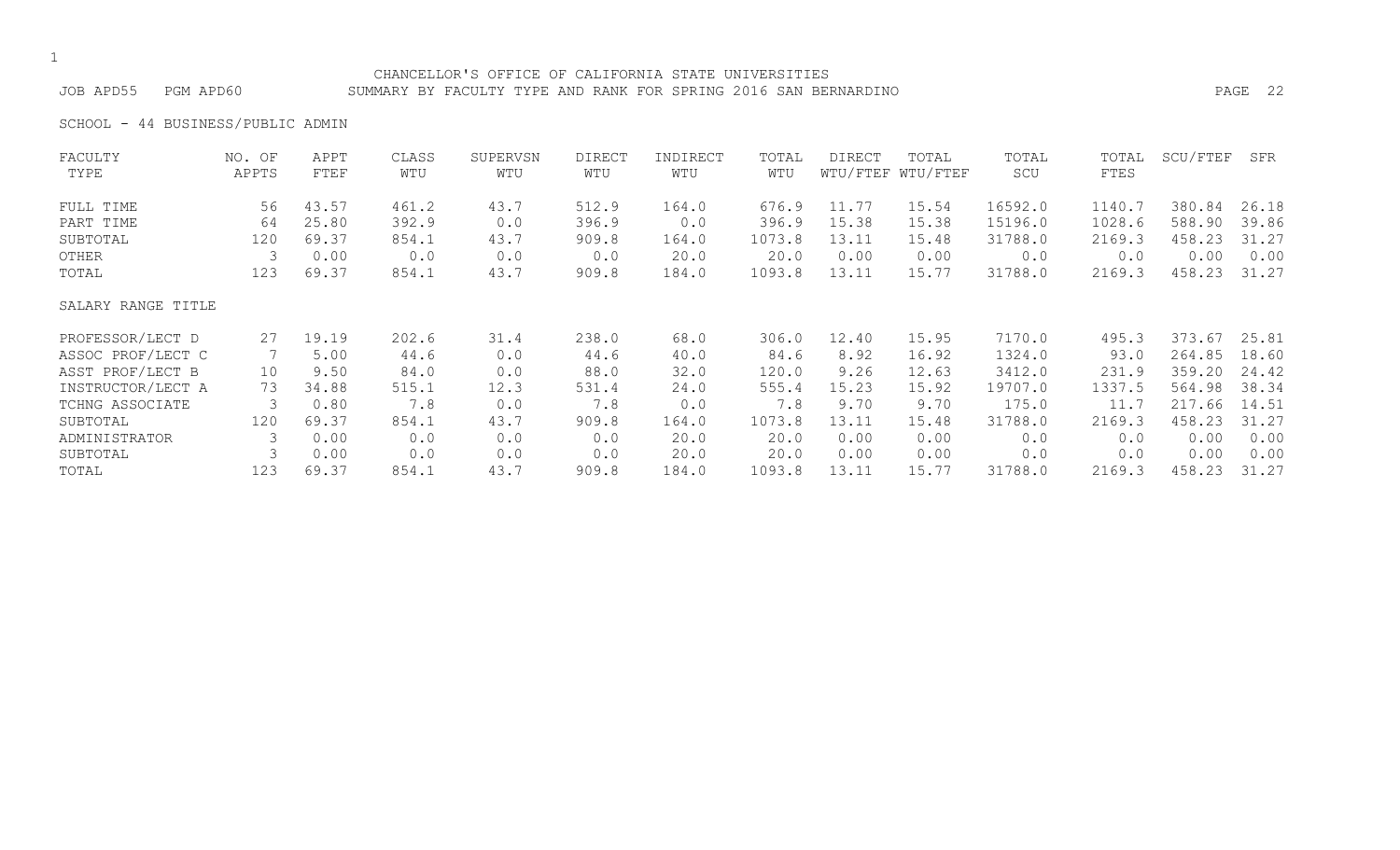#### CHANCELLOR'S OFFICE OF CALIFORNIA STATE UNIVERSITIES JOB APD55 PGM APD60 SUMMARY BY FACULTY TYPE AND RANK FOR SPRING 2016 SAN BERNARDINO PAGE 23

SCHOOL - 47 HUMANITIES DEPARTMENT - 136 ART

| FACULTY            | NO. OF | APPT  | CLASS | SUPERVSN | <b>DIRECT</b> | INDIRECT | TOTAL | DIRECT   | TOTAL    | TOTAL  | TOTAL | SCU/FTEF | SFR   |
|--------------------|--------|-------|-------|----------|---------------|----------|-------|----------|----------|--------|-------|----------|-------|
| TYPE               | APPTS  | FTEF  | WTU   | WTU      | WTU           | WTU      | WTU   | WTU/FTEF | WTU/FTEF | SCU    | FTES  |          |       |
| FULL TIME          | 9      | 7.67  | 87.3  | 5.3      | 92.6          | 22.0     | 114.6 | 12.08    | 14.95    | 1258.0 | 85.8  | 164.08   | 11.19 |
| PART TIME          | 24     | 12.93 | 216.8 | 0.0      | 216.8         | 0.0      | 216.8 | 16.77    | 16.77    | 4291.0 | 286.3 | 331.99   | 22.15 |
| SUBTOTAL           | 33     | 20.59 | 304.1 | 5.3      | 309.4         | 22.0     | 331.4 | 15.03    | 16.09    | 5549.0 | 372.1 | 269.47   | 18.07 |
| OTHER              |        | 0.00  | 2.0   | 8.8      | 10.8          | 0.0      | 10.8  | 0.00     | 0.00     | 120.0  | 8.1   | 0.00     | 0.00  |
| TOTAL              | 34     | 20.59 | 306.1 | 14.1     | 320.2         | 22.0     | 342.2 | 15.55    | 16.62    | 5669.0 | 380.2 | 275.30   | 18.46 |
| SALARY RANGE TITLE |        |       |       |          |               |          |       |          |          |        |       |          |       |
| PROFESSOR/LECT D   | 3      | 2.00  | 24.9  | 9.1      | 34.0          | 0.0      | 34.0  | 17.01    | 17.01    | 496.0  | 33.3  | 248.12   | 16.64 |
| ASSOC PROF/LECT C  | 4      | 3.67  | 50.5  | 5.0      | 55.5          | 0.0      | 55.5  | 15.13    | 15.13    | 626.0  | 43.6  | 170.67   | 11.88 |
| ASST PROF/LECT B   |        | 2.00  | 13.9  | 0.0      | 13.9          | 22.0     | 35.9  | 6.95     | 17.95    | 256.0  | 17.1  | 128.00   | 8.54  |
| INSTRUCTOR/LECT A  | 23     | 12.53 | 210.9 | 0.0      | 210.9         | 0.0      | 210.9 | 16.84    | 16.84    | 4196.0 | 280.0 | 335.01   | 22.35 |
| TCHNG ASSOCIATE    |        | 0.40  | 5.9   | 0.0      | 5.9           | 0.0      | 5.9   | 14.75    | 14.75    | 95.0   | 6.3   | 237.50   | 15.83 |
| SUBTOTAL           | 34     | 20.59 | 306.1 | 14.1     | 320.2         | 22.0     | 342.2 | 15.55    | 16.62    | 5669.0 | 380.2 | 275.30   | 18.46 |
| TOTAL              | 34     | 20.59 | 306.1 | 14.1     | 320.2         | 22.0     | 342.2 | 15.55    | 16.62    | 5669.0 | 380.2 | 275.30   | 18.46 |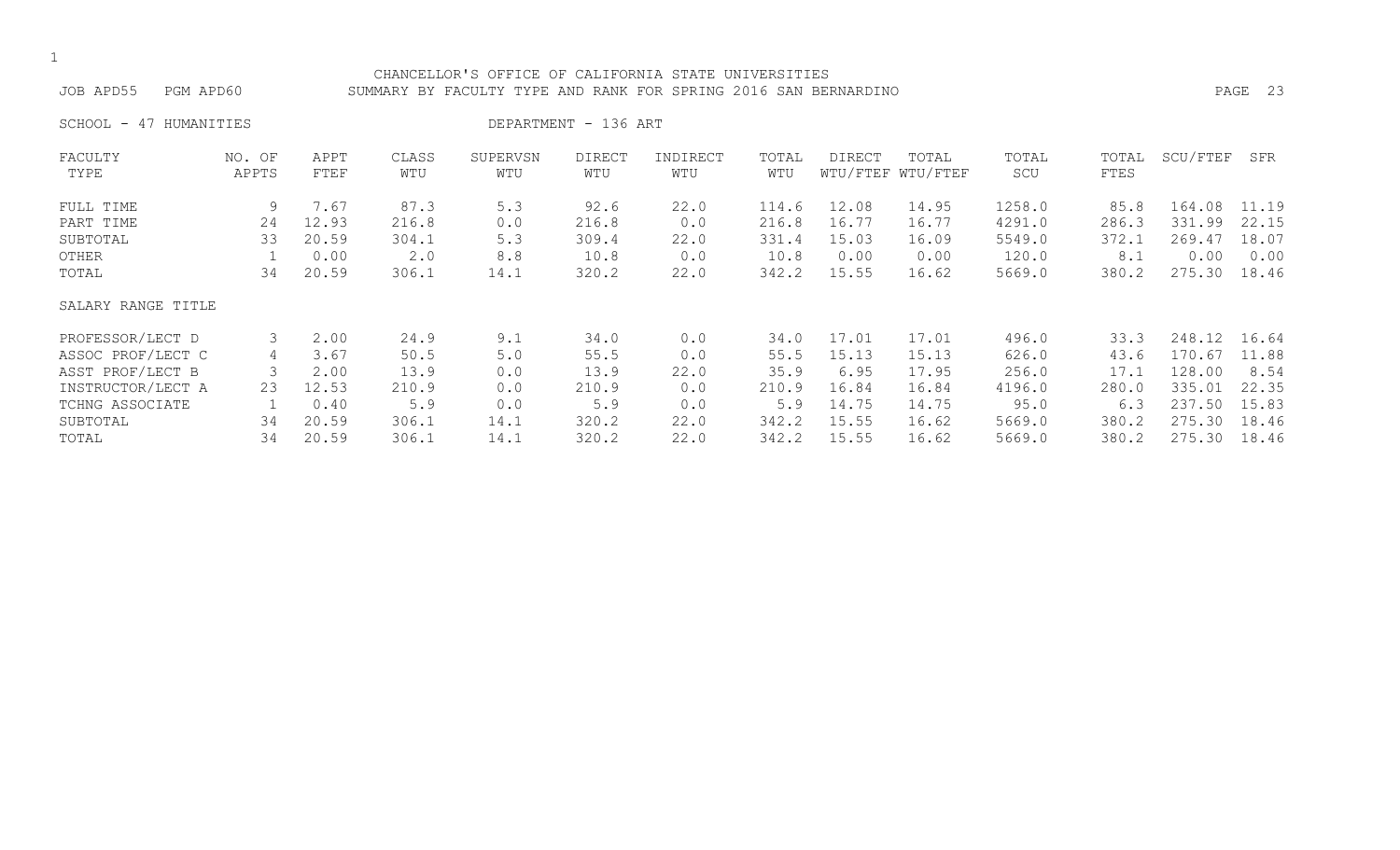| CHANCELLOR'S OFFICE OF CALIFORNIA STATE UNIVERSITIES<br>JOB APD55<br>PGM APD60<br>SUMMARY BY FACULTY TYPE AND RANK FOR SPRING 2016 SAN BERNARDINO |                 |              |              |                 |               |                                 |              |        |                            |              |               | PAGE 24  |       |  |  |
|---------------------------------------------------------------------------------------------------------------------------------------------------|-----------------|--------------|--------------|-----------------|---------------|---------------------------------|--------------|--------|----------------------------|--------------|---------------|----------|-------|--|--|
| 47 HUMANITIES<br>SCHOOL -                                                                                                                         |                 |              |              |                 |               | DEPARTMENT - 186 COMMUNICATIONS |              |        |                            |              |               |          |       |  |  |
| FACULTY<br>TYPE                                                                                                                                   | NO. OF<br>APPTS | APPT<br>FTEF | CLASS<br>WTU | SUPERVSN<br>WTU | DIRECT<br>WTU | INDIRECT<br>WTU                 | TOTAL<br>WTU | DIRECT | TOTAL<br>WTU/FTEF WTU/FTEF | TOTAL<br>SCU | TOTAL<br>FTES | SCU/FTEF | SFR   |  |  |
| FULL TIME                                                                                                                                         | 20              | 18.16        | 166.9        | 17.1            | 191.0         | 36.0                            | 227.0        | 10.52  | 12.50                      | 4867.0       | 326.6         | 267.99   | 17.98 |  |  |
| PART TIME                                                                                                                                         | 18              | 10.24        | 144.8        | 0.6             | 149.4         | 2.0                             | 151.4        | 14.59  | 14.79                      | 4251.0       | 283.9         | 415.26   | 27.74 |  |  |
| SUBTOTAL                                                                                                                                          | 38              | 28.40        | 311.7        | 17.7            | 340.4         | 38.0                            | 378.4        | 11.99  | 13.32                      | 9118.0       | 610.5         | 321.08   | 21.50 |  |  |
| OTHER                                                                                                                                             | 2               | 0.00         | 10.4         | 2.3             | 12.7          | 0.0                             | 12.7         | 0.00   | 0.00                       | 51.0         | 3.4           | 0.00     | 0.00  |  |  |
| TOTAL                                                                                                                                             | 40              | 28.40        | 322.1        | 20.0            | 353.1         | 38.0                            | 391.1        | 12.43  | 13.77                      | 9169.0       | 613.9         | 322.87   | 21.62 |  |  |
| SALARY RANGE TITLE                                                                                                                                |                 |              |              |                 |               |                                 |              |        |                            |              |               |          |       |  |  |
| PROFESSOR/LECT D                                                                                                                                  |                 | 5.17         | 66.3         | 3.0             | 69.3          | 6.0                             | 75.3         | 13.41  | 14.58                      | 1662.0       | 111.6         | 321.72   | 21.60 |  |  |
| ASSOC PROF/LECT C                                                                                                                                 | 5               | 5.00         | 27.0         | 3.4             | 34.4          | 24.0                            | 58.4         | 6.88   | 11.68                      | 603.0        | 41.7          | 120.62   | 8.33  |  |  |
| ASST PROF/LECT B                                                                                                                                  |                 | 2.00         | 16.0         | 11.3            | 27.3          | 4.0                             | 31.3         | 13.66  | 15.66                      | 548.0        | 36.6          | 274.14   | 18.31 |  |  |
| INSTRUCTOR/LECT A                                                                                                                                 | 20              | 14.37        | 184.8        | 2.3             | 194.1         | 4.0                             | 198.1        | 13.51  | 13.79                      | 5580.0       | 372.2         | 388.44   | 25.91 |  |  |
| TCHNG ASSOCIATE                                                                                                                                   | 5               | 1.87         | 28.0         | 0.0             | 28.0          | 0.0                             | 28.0         | 14.98  | 14.98                      | 776.0        | 51.9          | 415.20   | 27.75 |  |  |
| SUBTOTAL                                                                                                                                          | 39              | 28.40        | 322.1        | 20.0            | 353.1         | 38.0                            | 391.1        | 12.43  | 13.77                      | 9169.0       | 613.9         | 322.87   | 21.62 |  |  |
| ADMINISTRATOR                                                                                                                                     |                 | 0.00         | 0.0          | 0.0             | 0.0           | 0.0                             | 0.0          | 0.00   | 0.00                       | 0.0          | 0.0           | 0.00     | 0.00  |  |  |
| SUBTOTAL                                                                                                                                          |                 | 0.00         | 0.0          | 0.0             | 0.0           | 0.0                             | 0.0          | 0.00   | 0.00                       | 0.0          | 0.0           | 0.00     | 0.00  |  |  |
| TOTAL                                                                                                                                             | 40              | 28.40        | 322.1        | 20.0            | 353.1         | 38.0                            | 391.1        | 12.43  | 13.77                      | 9169.0       | 613.9         | 322.87   | 21.62 |  |  |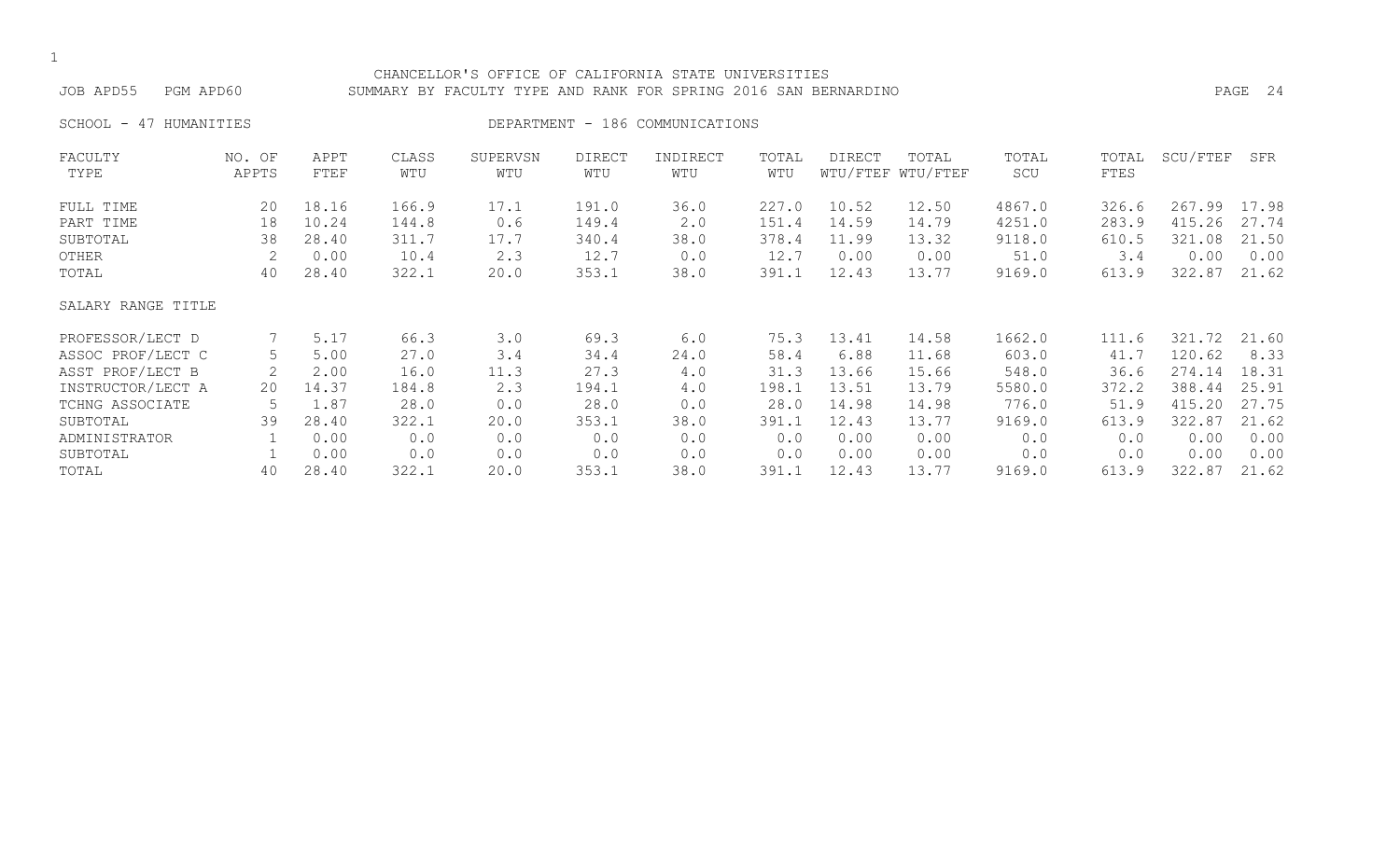| ۰.  |
|-----|
| . . |

SCHOOL - 47 HUMANITIES DEPARTMENT - 254 ENGLISH

| FACULTY            | NO. OF | APPT  | CLASS | SUPERVSN | DIRECT | INDIRECT | TOTAL | DIRECT | TOTAL             | TOTAL   | TOTAL | SCU/FTEF | SFR   |
|--------------------|--------|-------|-------|----------|--------|----------|-------|--------|-------------------|---------|-------|----------|-------|
| TYPE               | APPTS  | FTEF  | WTU   | WTU      | WTU    | WTU      | WTU   |        | WTU/FTEF WTU/FTEF | SCU     | FTES  |          |       |
| FULL TIME          | 30     | 24.29 | 284.8 | 31.5     | 328.3  | 72.0     | 400.3 | 13.52  | 16.48             | 7735.0  | 524.6 | 318.43   | 21.60 |
| PART TIME          | 34     | 17.82 | 264.0 | 0.0      | 264.0  | 2.0      | 266.0 | 14.82  | 14.93             | 6168.0  | 411.8 | 346.15   | 23.11 |
| SUBTOTAL           | 64     | 42.11 | 548.8 | 31.5     | 592.3  | 74.0     | 666.3 | 14.07  | 15.82             | 13903.0 | 936.4 | 330.16   | 22.24 |
| OTHER              |        | 0.00  | 0.0   | 3.0      | 3.0    | 0.0      | 3.0   | 0.00   | 0.00              | 26.0    | 1.9   | 0.00     | 0.00  |
| TOTAL              | 67     | 42.11 | 548.8 | 34.5     | 595.3  | 74.0     | 669.3 | 14.14  | 15.89             | 13929.0 | 938.3 | 330.78   | 22.28 |
| SALARY RANGE TITLE |        |       |       |          |        |          |       |        |                   |         |       |          |       |
| PROFESSOR/LECT D   | 16     | 10.66 | 105.0 | 31.8     | 144.8  | 30.0     | 174.8 | 13.58  | 16.39             | 3086.0  | 211.0 | 289.44   | 19.79 |
| ASSOC PROF/LECT C  | 6      | 4.55  | 46.6  | 2.4      | 53.0   | 24.0     | 77.0  | 11.66  | 16.94             | 1027.0  | 69.1  | 225.96   | 15.20 |
| ASST PROF/LECT B   |        | 3.00  | 29.2  | 0.3      | 29.5   | 8.0      | 37.5  | 9.84   | 12.50             | 568.0   | 40.3  | 189.40   | 13.45 |
| INSTRUCTOR/LECT A  | 40     | 23.90 | 368.0 | 0.0      | 368.0  | 12.0     | 380.0 | 15.39  | 15.90             | 9248.0  | 617.9 | 386.88   | 25.85 |
| SUBTOTAL           | 65     | 42.11 | 548.8 | 34.5     | 595.3  | 74.0     | 669.3 | 14.14  | 15.89             | 13929.0 | 938.3 | 330.78   | 22.28 |
| ADMINISTRATOR      |        | 0.00  | 0.0   | 0.0      | 0.0    | 0.0      | 0.0   | 0.00   | 0.00              | 0.0     | 0.0   | 0.00     | 0.00  |
| SUBTOTAL           | 2      | 0.00  | 0.0   | 0.0      | 0.0    | 0.0      | 0.0   | 0.00   | 0.00              | 0.0     | 0.0   | 0.00     | 0.00  |
| TOTAL              | 67     | 42.11 | 548.8 | 34.5     | 595.3  | 74.0     | 669.3 | 14.14  | 15.89             | 13929.0 | 938.3 | 330.78   | 22.28 |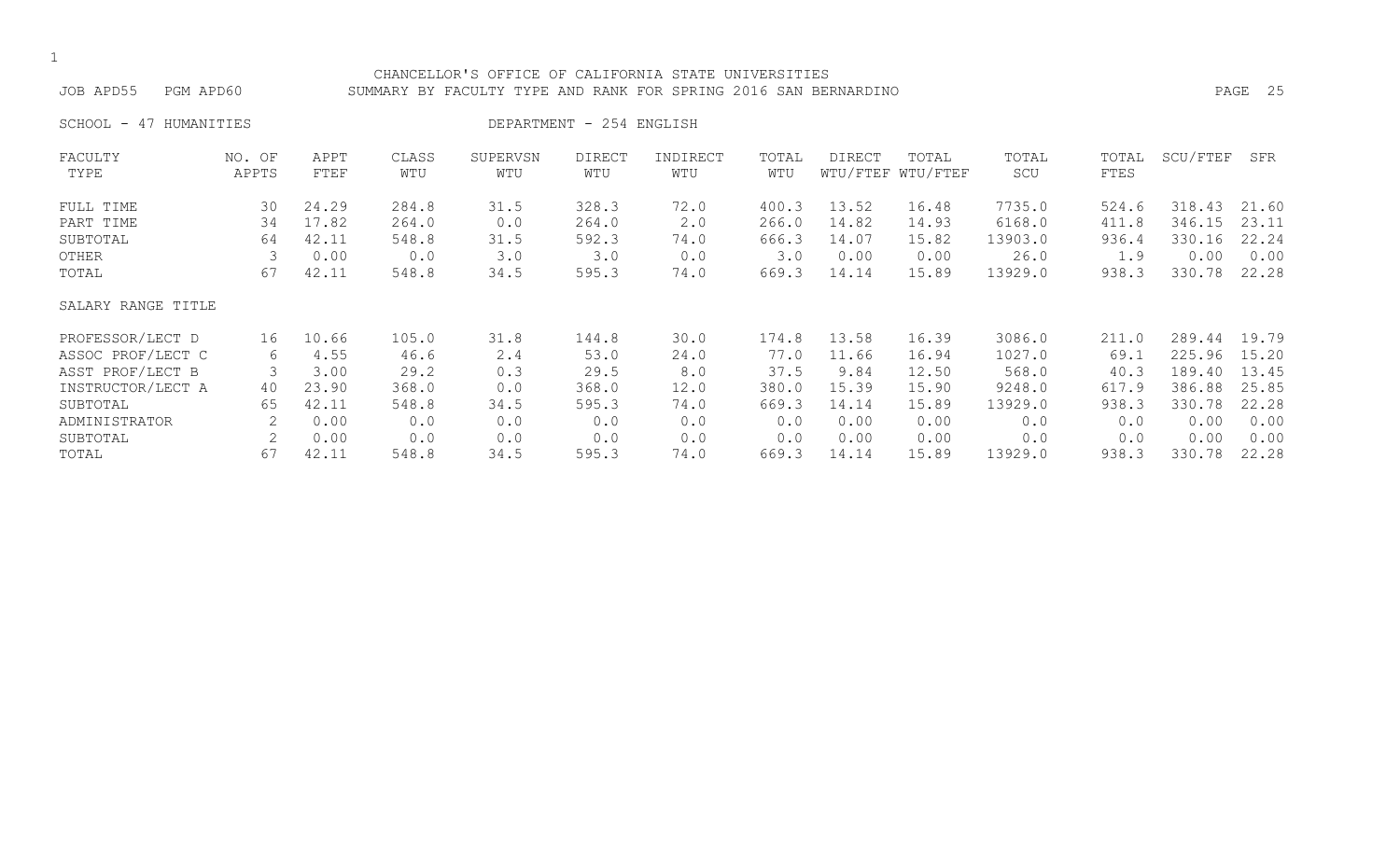| ۰.  |
|-----|
| . . |

#### SCHOOL - 47 HUMANITIES **DEPARTMENT - 281 FOREIGN LANGUAGE AND LITERATURE**

| FACULTY            | NO. OF | APPT  | CLASS | SUPERVSN | DIRECT | INDIRECT | TOTAL | DIRECT | TOTAL             | TOTAL  | TOTAL | SCU/FTEF | SFR   |
|--------------------|--------|-------|-------|----------|--------|----------|-------|--------|-------------------|--------|-------|----------|-------|
| TYPE               | APPTS  | FTEF  | WTU   | WTU      | WTU    | WTU      | WTU   |        | WTU/FTEF WTU/FTEF | SCU    | FTES  |          |       |
| FULL TIME          | 14     | 12.53 | 175.0 | 22.7     | 205.7  | 16.0     | 221.7 | 16.41  | 17.69             | 4837.0 | 325.1 | 385.94   | 25.94 |
| PART TIME          | 26     | 11.48 | 176.0 | 18.0     | 194.0  | 6.0      | 200.0 | 16.90  | 17.42             | 4192.0 | 280.0 | 365.12   | 24.39 |
| SUBTOTAL           | 40     | 24.01 | 351.0 | 40.7     | 399.7  | 22.0     | 421.7 | 16.64  | 17.56             | 9029.0 | 605.1 | 375.99   | 25.20 |
| OTHER              | 2      | 0.00  | 16.0  | 0.7      | 16.7   | 0.0      | 16.7  | 0.00   | 0.00              | 364.0  | 25.1  | 0.00     | 0.00  |
| TOTAL              | 42     | 24.01 | 367.0 | 41.4     | 416.4  | 22.0     | 438.4 | 17.34  | 18.26             | 9393.0 | 630.2 | 391.15   | 26.24 |
| SALARY RANGE TITLE |        |       |       |          |        |          |       |        |                   |        |       |          |       |
| PROFESSOR/LECT D   | 6      | 3.67  | 52.0  | 6.4      | 58.4   | 14.0     | 72.4  | 15.93  | 19.75             | 1143.0 | 78.3  | 311.87   | 21.38 |
| ASSOC PROF/LECT C  | 4      | 3.22  | 41.0  | 6.3      | 51.3   | 0.0      | 51.3  | 15.92  | 15.92             | 682.0  | 46.5  | 211.60   | 14.42 |
| ASST PROF/LECT B   | 3      | 2.00  | 20.0  | 6.5      | 26.5   | 8.0      | 34.5  | 13.26  | 17.26             | 448.0  | 30.0  | 224.11   | 14.99 |
| INSTRUCTOR/LECT A  | 23     | 13.79 | 230.0 | 22.2     | 256.2  | 0.0      | 256.2 | 18.58  | 18.58             | 6752.0 | 450.7 | 489.59   | 32.68 |
| TCHNG ASSOCIATE    | 4      | 1.07  | 16.0  | 0.0      | 16.0   | 0.0      | 16.0  | 14.98  | 14.98             | 328.0  | 21.9  | 307.12   | 20.48 |
| SUBTOTAL           | 40     | 23.75 | 359.0 | 41.4     | 408.4  | 22.0     | 430.4 | 17.20  | 18.13             | 9353.0 | 627.3 | 393.88   | 26.42 |
| OTHER              | 2      | 0.27  | 8.0   | 0.0      | 8.0    | 0.0      | 8.0   | 29.85  | 29.85             | 40.0   | 2.9   | 149.25   | 10.71 |
| SUBTOTAL           | 2      | 0.27  | 8.0   | 0.0      | 8.0    | 0.0      | 8.0   | 29.85  | 29.85             | 40.0   | 2.9   | 149.25   | 10.71 |
| TOTAL              | 42     | 24.01 | 367.0 | 41.4     | 416.4  | 22.0     | 438.4 | 17.34  | 18.26             | 9393.0 | 630.2 | 391.15   | 26.24 |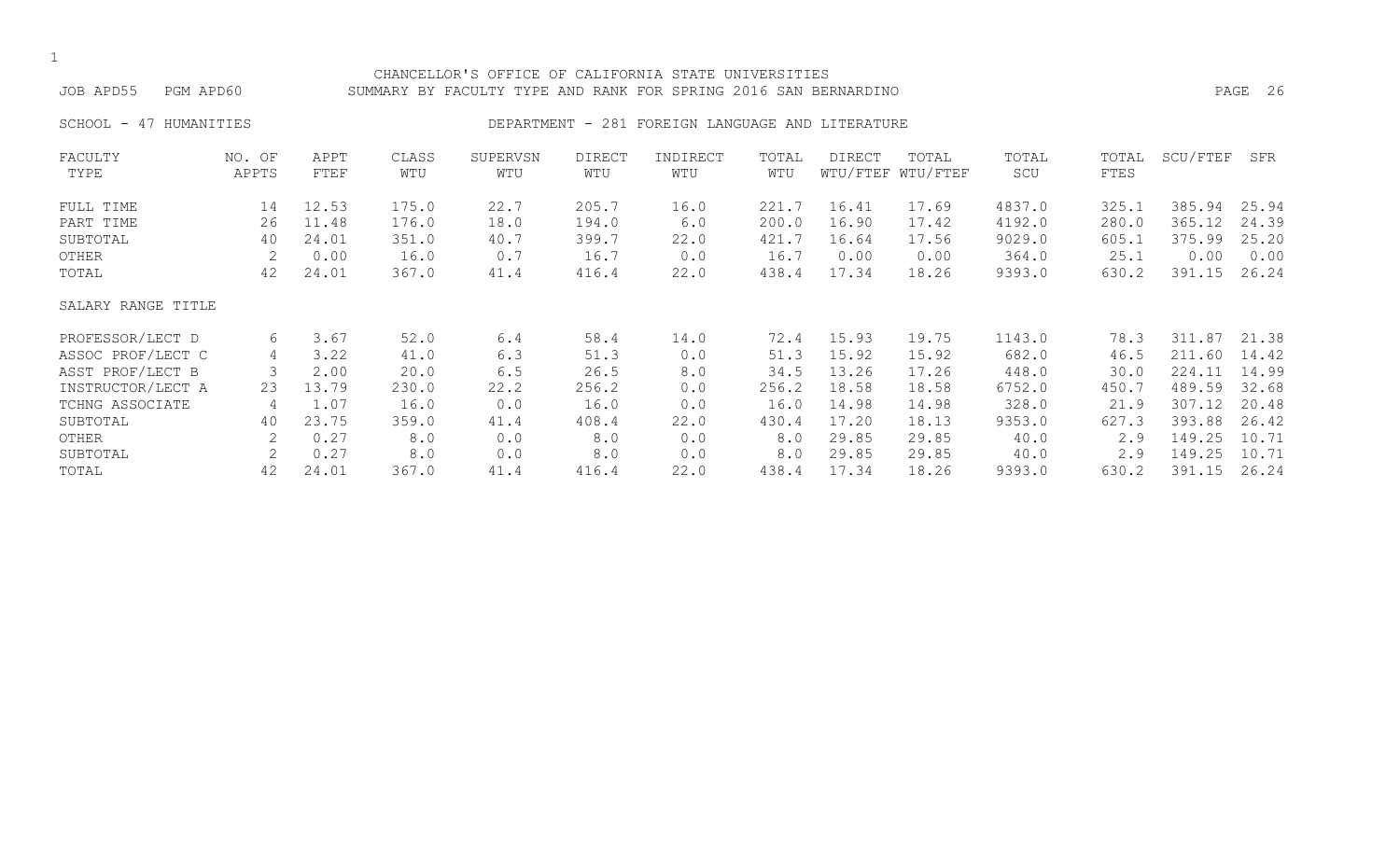| ۰. |
|----|
|    |

SCHOOL - 47 HUMANITIES DEPARTMENT - 350 HUMANITIES

| FACULTY            | NO. OF | APPT | CLASS       | SUPERVSN | <b>DIRECT</b> | INDIRECT | TOTAL | <b>DIRECT</b> | TOTAL             | TOTAL  | TOTAL | SCU/FTEF | SFR   |
|--------------------|--------|------|-------------|----------|---------------|----------|-------|---------------|-------------------|--------|-------|----------|-------|
| TYPE               | APPTS  | FTEF | WTU         | WTU      | WTU           | WTU      | WTU   |               | WTU/FTEF WTU/FTEF | SCU    | FTES  |          |       |
| FULL TIME          | 5      | 2.08 | $2 \cdot 0$ | 4.4      | 6.4           | 12.0     | 18.4  | 3.07          | 8.84              | 97.0   | 6.5   | 46.59    | 3.11  |
| PART TIME          |        | 1.48 | 20.0        | 1.7      | 21.7          | 0.0      | 21.7  | 14.66         | 14.66             | 1496.0 | 99.7  | 10.81    | 67.39 |
| SUBTOTAL           | 12     | 3.56 | 22.0        | 6.1      | 28.1          | 12.0     | 40.1  | 7.89          | 11.26             | 1593.0 | 106.2 | 447.22   | 29.81 |
| TOTAL              | 12     | 3.56 | 22.0        | 6.1      | 28.1          | 12.0     | 40.1  | 7.89          | 11.26             | 1593.0 | 106.2 | 447.22   | 29.81 |
| SALARY RANGE TITLE |        |      |             |          |               |          |       |               |                   |        |       |          |       |
| PROFESSOR/LECT D   |        | 0.60 | 4.0         | 0.0      | 4.0           | 0.0      | 4.0   | 6.67          | 6.67              | 280.0  | 18.7  | 466.67   | 31.12 |
| INSTRUCTOR/LECT A  | 10     | 2.96 | 18.0        | 6.1      | 24.1          | 12.0     | 36.1  | 8.14          | 12.19             | 1313.0 | 87.5  | 443.28   | 29.55 |
| SUBTOTAL           | 12     | 3.56 | 22.0        | 6.1      | 28.1          | 12.0     | 40.1  | 7.89          | 11.26             | 1593.0 | 106.2 | 447.22   | 29.81 |
| TOTAL              | 12     | 3.56 | 22.0        | 6.1      | 28.1          | 12.0     | 40.1  | 7.89          | 11.26             | 1593.0 | 106.2 | 447.22   | 29.81 |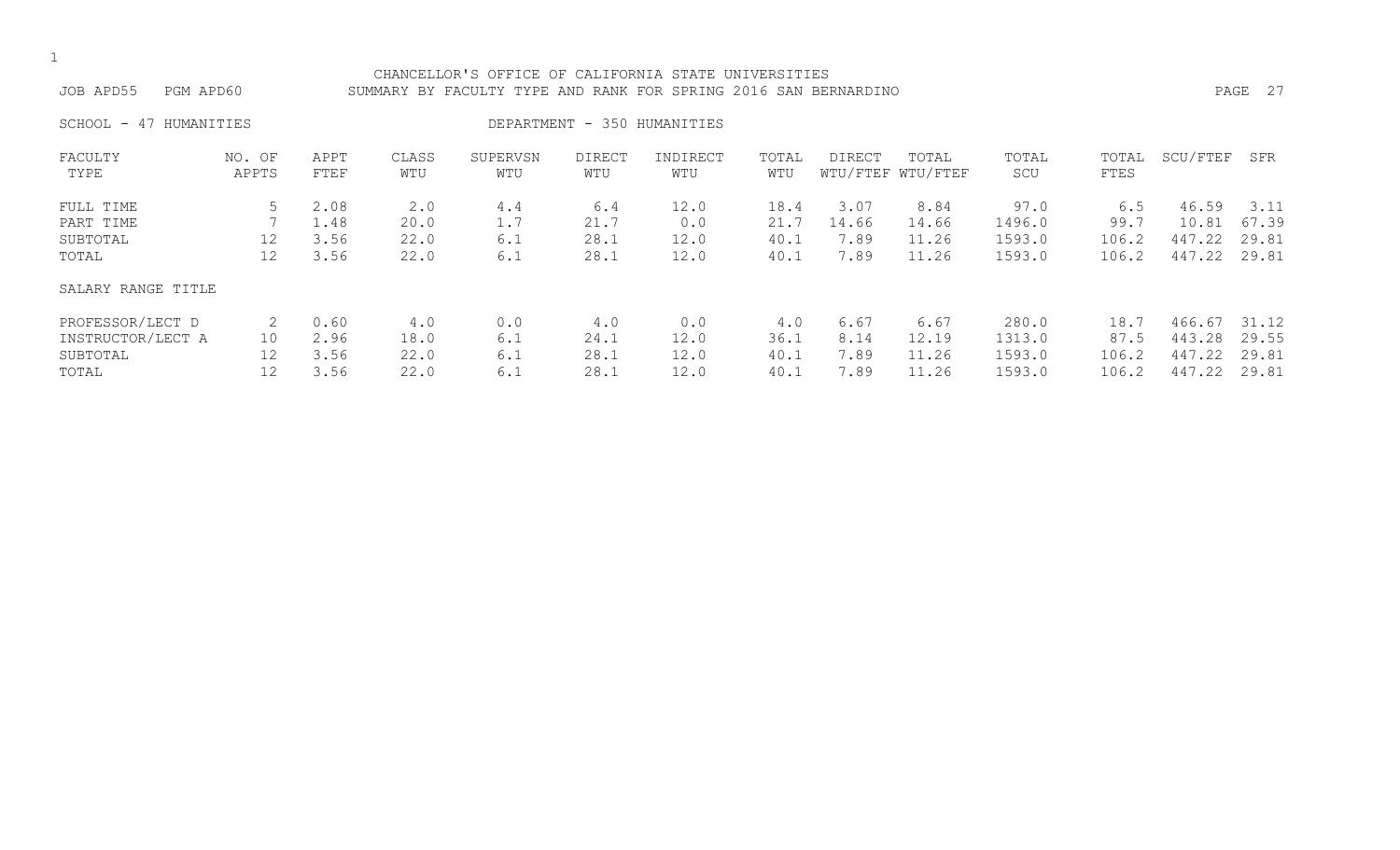| ۰.  |
|-----|
| . . |

SCHOOL - 47 HUMANITIES **DEPARTMENT - 498 MUSIC** 

| FACULTY            | NO. OF | APPT | CLASS | SUPERVSN    | <b>DIRECT</b> | INDIRECT | TOTAL | DIRECT | TOTAL             | TOTAL  | TOTAL | SCU/FTEF | SFR   |
|--------------------|--------|------|-------|-------------|---------------|----------|-------|--------|-------------------|--------|-------|----------|-------|
| TYPE               | APPTS  | FTEF | WTU   | WTU         | WTU           | WTU      | WTU   |        | WTU/FTEF WTU/FTEF | SCU    | FTES  |          |       |
| FULL TIME          |        | 5.93 | 54.3  | 15.4        | 69.7          | 12.4     | 82.1  | 11.75  | 13.84             | 994.5  | 66.3  | 167.65   | 11.18 |
| PART TIME          | 14     | 3.46 | 44.6  | 13.8        | 58.4          | 0.0      | 58.4  | 16.87  | 16.87             | 2565.5 | 171.0 | 741.26   | 49.42 |
| SUBTOTAL           | 21     | 9.39 | 98.9  | 29.2        | 128.1         | 12.4     | 140.5 | 13.64  | 14.96             | 3560.0 | 237.3 | 379.01   | 25.27 |
| TOTAL              | 21     | 9.39 | 98.9  | 29.2        | 128.1         | 12.4     | 140.5 | 13.64  | 14.96             | 3560.0 | 237.3 | 379.01   | 25.27 |
| SALARY RANGE TITLE |        |      |       |             |               |          |       |        |                   |        |       |          |       |
| PROFESSOR/LECT D   | 4      | 2.67 | 26.1  | 10.6        | 36.7          | 0.0      | 36.7  | 13.77  | 13.77             | 279.0  | 18.6  | 104.65   | 6.98  |
| ASST PROF/LECT B   |        | 1.94 | 13.6  | $3 \cdot 2$ | 16.8          | 6.4      | 23.2  | 8.67   | 11.97             | 154.0  | 10.3  | 79.46    | 5.30  |
| INSTRUCTOR/LECT A  | 11     | 4.53 | 57.9  | 13.4        | 71.3          | 6.0      | 77.3  | 15.75  | 17.08             | 3117.0 | 207.8 | 688.69   | 45.91 |
| TCHNG ASSOCIATE    |        | 0.03 | 0.0   | 0.3         | 0.3           | 0.0      | 0.3   | 12.00  | 12.00             | 1.0    | 0.1   | 40.00    | 2.80  |
| SUBTOTAL           | 18     | 9.16 | 97.6  | 27.5        | 125.1         | 12.4     | 137.5 | 13.66  | 15.02             | 3551.0 | 236.7 | 387.88   | 25.86 |
| OTHER              | 3      | 0.24 | 1.3   | 1.7         | 3.0           | 0.0      | 3.0   | 12.61  | 12.61             | 9.0    | 0.6   | 37.82    | 2.52  |
| SUBTOTAL           | 3      | 0.24 | 1.3   | 1.7         | 3.0           | 0.0      | 3.0   | 12.61  | 12.61             | 9.0    | 0.6   | 37.82    | 2.52  |
| TOTAL              | 21     | 9.39 | 98.9  | 29.2        | 128.1         | 12.4     | 140.5 | 13.64  | 14.96             | 3560.0 | 237.3 | 379.01   | 25.27 |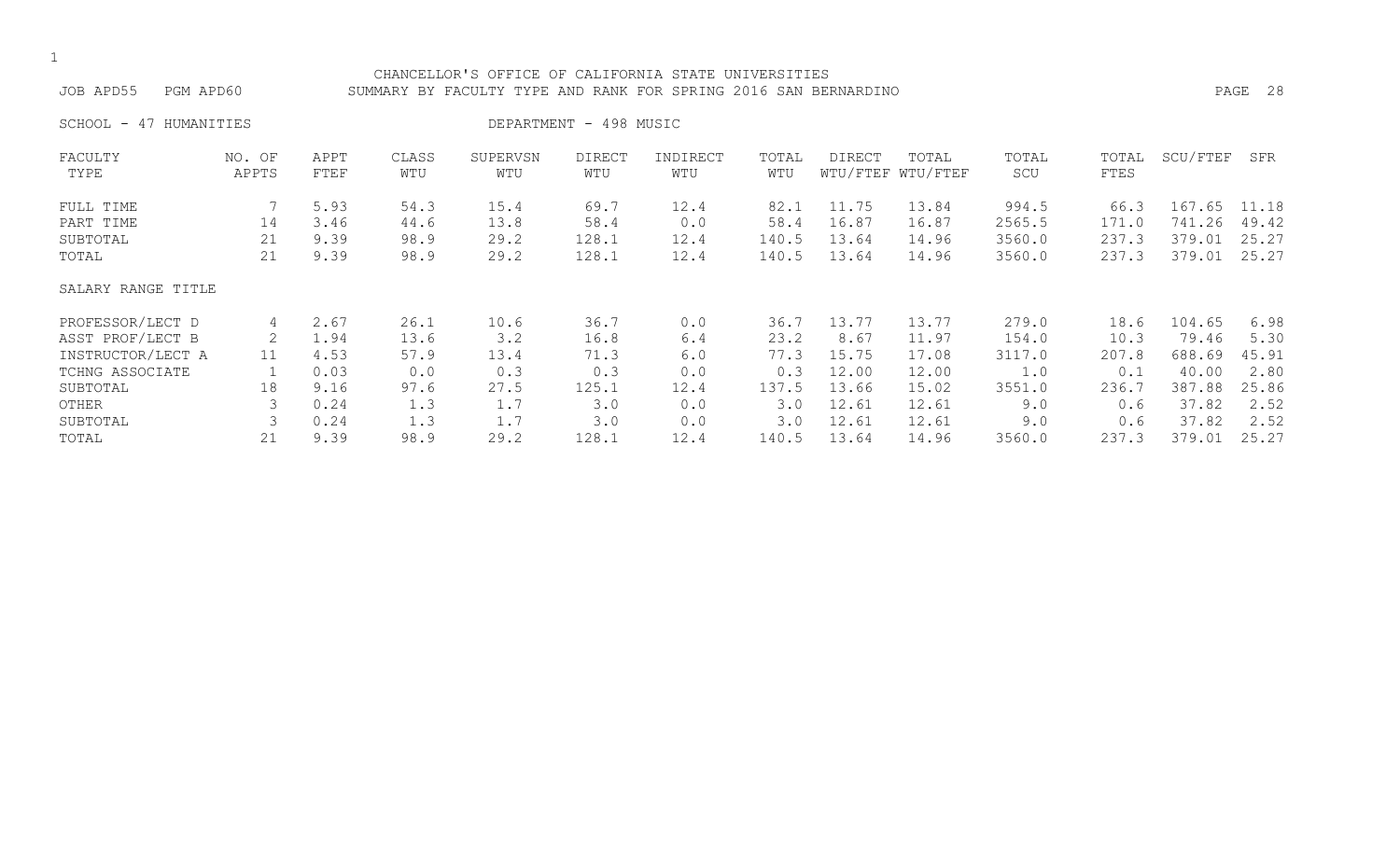| CHANCELLOR'S OFFICE OF CALIFORNIA STATE UNIVERSITIES<br>SUMMARY BY FACULTY TYPE AND RANK FOR SPRING 2016 SAN BERNARDINO<br>JOB APD55<br>PGM APD60 |                 |              |              |                 |               |                             |              |               |                            |              |               |          | 29<br>PAGE |
|---------------------------------------------------------------------------------------------------------------------------------------------------|-----------------|--------------|--------------|-----------------|---------------|-----------------------------|--------------|---------------|----------------------------|--------------|---------------|----------|------------|
| SCHOOL -<br>47                                                                                                                                    | HUMANITIES      |              |              |                 |               | DEPARTMENT - 560 PHILOSOPHY |              |               |                            |              |               |          |            |
| FACULTY<br>TYPE                                                                                                                                   | NO. OF<br>APPTS | APPT<br>FTEF | CLASS<br>WTU | SUPERVSN<br>WTU | DIRECT<br>WTU | INDIRECT<br>WTU             | TOTAL<br>WTU | <b>DIRECT</b> | TOTAL<br>WTU/FTEF WTU/FTEF | TOTAL<br>SCU | TOTAL<br>FTES | SCU/FTEF | SFR        |
| FULL TIME                                                                                                                                         | 5               | 4.33         | 44.0         | 3.7             | 47.7          | 12.0                        | 59.7         | 11.01         | 13.78                      | 1090.0       | 72.7          | 251.67   | 16.78      |
| PART TIME                                                                                                                                         | 13              | 7.41         | 110.0        | 0.0             | 110.0         | 0.0                         | 110.0        | 14.85         | 14.85                      | 3500.0       | 233.3         | 472.59   | 31.51      |
| SUBTOTAL                                                                                                                                          | 18              | 11.74        | 154.0        | 3.7             | 157.7         | 12.0                        | 169.7        | 13.44         | 14.46                      | 4590.0       | 306.0         | 391.07   | 26.07      |
| TOTAL                                                                                                                                             | 18              | 11.74        | 154.0        | 3.7             | 157.7         | 12.0                        | 169.7        | 13.44         | 14.46                      | 4590.0       | 306.0         | 391.07   | 26.07      |
| SALARY RANGE TITLE                                                                                                                                |                 |              |              |                 |               |                             |              |               |                            |              |               |          |            |
| PROFESSOR/LECT D                                                                                                                                  | 5               | 2.93         | 28.0         | 3.7             | 31.7          | 12.0                        | 43.7         | 10.81         | 14.90                      | 606.0        | 40.4          | 206.61   | 13.77      |
| ASST PROF/LECT B                                                                                                                                  |                 | 1.00         | 12.0         | 0.0             | 12.0          | 0.0                         | 12.0         | 12.01         | 12.01                      | 300.0        | 20.0          | 300.30   | 20.02      |
| INSTRUCTOR/LECT A                                                                                                                                 | 12              | 7.81         | 114.0        | 0.0             | 114.0         | 0.0                         | 114.0        | 14.61         | 14.61                      | 3684.0       | 245.6         | 472.01   | 31.47      |
| SUBTOTAL                                                                                                                                          | 18              | 11.74        | 154.0        | 3.7             | 157.7         | 12.0                        | 169.7        | 13.44         | 14.46                      | 4590.0       | 306.0         | 391.07   | 26.07      |
| TOTAL                                                                                                                                             | 18              | 11.74        | 154.0        | 3.7             | 157.7         | 12.0                        | 169.7        | 13.44         | 14.46                      | 4590.0       | 306.0         | 391.07   | 26.07      |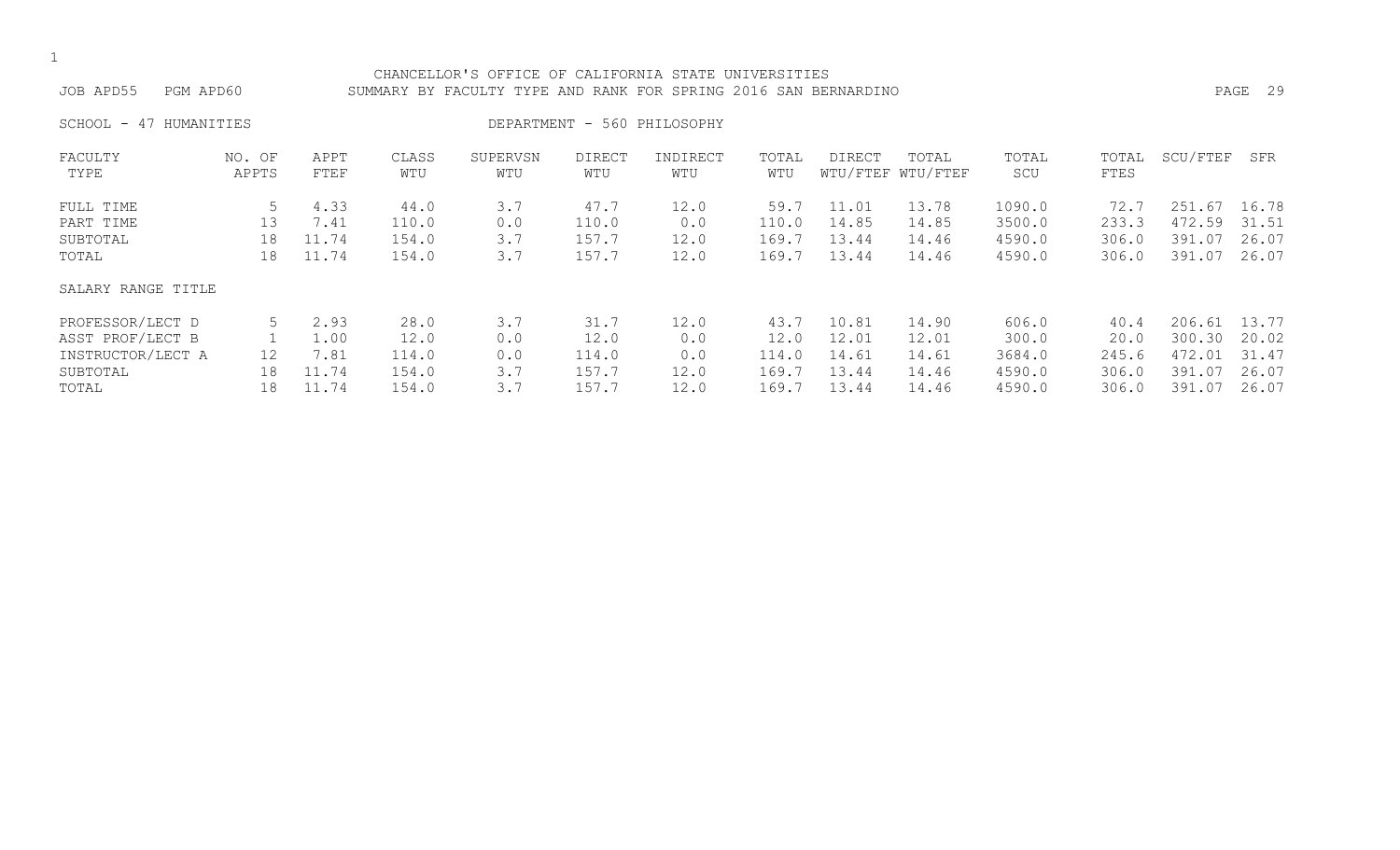| JOB APD55              | CHANCELLOR'S OFFICE OF CALIFORNIA STATE UNIVERSITIES<br>PGM APD60<br>SUMMARY BY FACULTY TYPE AND RANK FOR SPRING 2016 SAN BERNARDINO |              |              |                 |                      |                                    |              |               |                            |              |               |              | PAGE 30 |
|------------------------|--------------------------------------------------------------------------------------------------------------------------------------|--------------|--------------|-----------------|----------------------|------------------------------------|--------------|---------------|----------------------------|--------------|---------------|--------------|---------|
| SCHOOL - 47 HUMANITIES |                                                                                                                                      |              |              |                 |                      | DEPARTMENT - 711 THEATRE AND DANCE |              |               |                            |              |               |              |         |
| FACULTY<br>TYPE        | NO. OF<br>APPTS                                                                                                                      | APPT<br>FTEF | CLASS<br>WTU | SUPERVSN<br>WTU | <b>DIRECT</b><br>WTU | INDIRECT<br>WTU                    | TOTAL<br>WTU | <b>DIRECT</b> | TOTAL<br>WTU/FTEF WTU/FTEF | TOTAL<br>SCU | TOTAL<br>FTES | SCU/FTEF     | SFR     |
| FULL TIME              |                                                                                                                                      | 5.08         | 57.4         | 2.6             | 64.0                 | 20.0                               | 84.0         | 12.59         | 16.53                      | 1959.0       | 130.7         | 385.48 25.71 |         |
| PART TIME              | 12                                                                                                                                   | 5.33         | 78.1         | 0.0             | 78.1                 | 6.0                                | 84.1         | 14.64         | 15.77                      | 2285.0       | 152.4         | 428.46       | 28.57   |
| SUBTOTAL               | 19                                                                                                                                   | 10.42        | 135.5        | 2.6             | 142.1                | 26.0                               | 168.1        | 13.64         | 16.14                      | 4244.0       | 283.0         | 407.49       | 27.18   |
| TOTAL                  | 19                                                                                                                                   | 10.42        | 135.5        | 2.6             | 142.1                | 26.0                               | 168.1        | 13.64         | 16.14                      | 4244.0       | 283.0         | 407.49       | 27.18   |

| PROFESSOR/LECT D  |   | 3.33  | 27.7  | 2.6 | 34.3  | ⊥4.0 | 48.3  | 10.29 | 14.49 | 996.0  | 66.5  | 298.83 | 19.94 |
|-------------------|---|-------|-------|-----|-------|------|-------|-------|-------|--------|-------|--------|-------|
| ASSOC PROF/LECT C |   | 0.00  |       | 0.0 |       | 12.0 | 12.0  | 0.00  | 0.00  |        |       | 0.00   | 0.00  |
| INSTRUCTOR/LECT A |   | 7.08  | 107.8 |     | 107.8 | 0.0  | 107.8 | 15 22 | 15.22 | 3248.0 | 216.6 | 458.63 | 30.58 |
| SUBTOTAL          | Q | 10.42 | 135.5 | 2.6 | 142.1 | 26.0 | 168.1 | 13.64 | 16.14 | 4244.0 | 283.0 | 407.49 | 27.18 |
| TOTAL             |   | 10.42 | .35.5 | 2.6 | 142.1 | 26.0 | 168.1 | 13.64 | 16.14 | 4244.0 | 283.0 | 407.49 | 27.18 |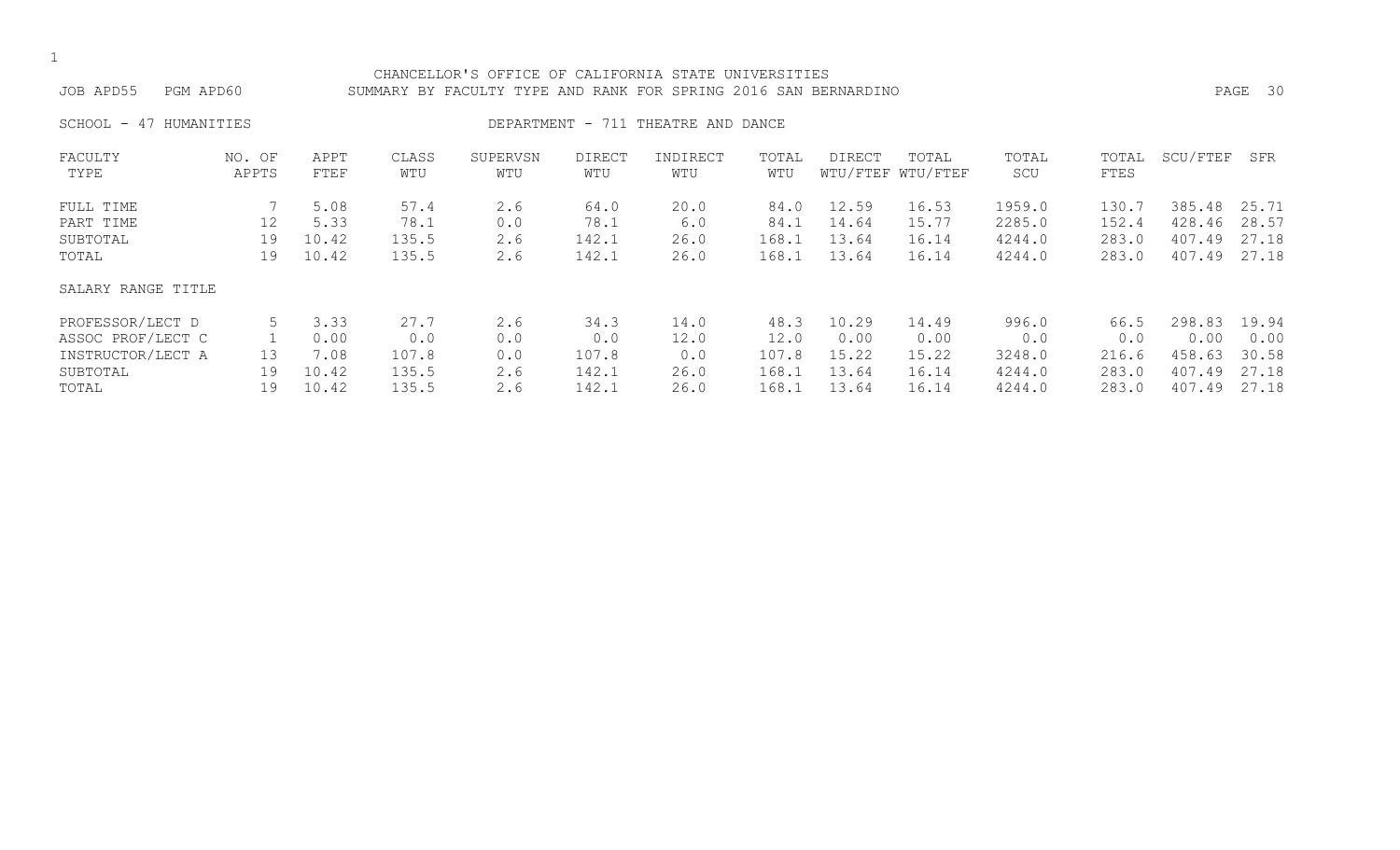### CHANCELLOR'S OFFICE OF CALIFORNIA STATE UNIVERSITIES JOB APD55 PGM APD60 SUMMARY BY FACULTY TYPE AND RANK FOR SPRING 2016 SAN BERNARDINO PAGE 31

SCHOOL - 47 HUMANITIES

| FACULTY            | NO. OF | APPT   | CLASS  | SUPERVSN | <b>DIRECT</b> | INDIRECT | TOTAL  | <b>DIRECT</b> | TOTAL             | TOTAL   | TOTAL  | SCU/FTEF | SFR   |
|--------------------|--------|--------|--------|----------|---------------|----------|--------|---------------|-------------------|---------|--------|----------|-------|
| TYPE               | APPTS  | FTEF   | WTU    | WTU      | WTU           | WTU      | WTU    |               | WTU/FTEF WTU/FTEF | SCU     | FTES   |          |       |
| FULL TIME          | 97     | 80.08  | 871.7  | 102.7    | 1005.4        | 202.4    | 1207.8 | 12.56         | 15.08             | 22837.5 | 1538.2 | 285.19   | 19.21 |
| PART TIME          | 148    | 70.14  | 1054.3 | 34.1     | 1092.4        | 16.0     | 1108.4 | 15.57         | 15.80             | 28748.5 | 1918.5 | 409.86   | 27.35 |
| SUBTOTAL           | 245    | 150.22 | 1926.0 | 136.8    | 2097.8        | 218.4    | 2316.2 | 13.96         | 15.42             | 51586.0 | 3456.7 | 343.40   | 23.01 |
| OTHER              | 8      | 0.00   | 28.4   | 14.8     | 43.2          | 0.0      | 43.2   | 0.00          | 0.00              | 561.0   | 38.6   | 0.00     | 0.00  |
| TOTAL              | 253    | 150.22 | 1954.4 | 151.6    | 2141.0        | 218.4    | 2359.4 | 14.25         | 15.71             | 52147.0 | 3495.2 | 347.14   | 23.27 |
| SALARY RANGE TITLE |        |        |        |          |               |          |        |               |                   |         |        |          |       |
| PROFESSOR/LECT D   | 48     | 31.02  | 334.0  | 67.2     | 413.2         | 76.0     | 489.2  | 13.32         | 15.77             | 8548.0  | 578.3  | 275.53   | 18.64 |
| ASSOC PROF/LECT C  | 20     | 16.44  | 165.1  | 17.1     | 194.2         | 60.0     | 254.2  | 11.82         | 15.47             | 2938.0  | 200.8  | 178.76   | 12.22 |
| ASST PROF/LECT B   | 14     | 11.93  | 104.7  | 21.3     | 126.0         | 48.4     | 174.4  | 10.56         | 14.61             | 2274.0  | 154.2  | 190.55   | 12.92 |
| INSTRUCTOR/LECT A  | 152    | 86.96  | 1291.4 | 44.0     | 1346.4        | 34.0     | 1380.4 | 15.48         | 15.87             | 37138.0 | 2478.2 | 427.07   | 28.50 |
| TCHNG ASSOCIATE    | 11     | 3.36   | 49.9   | 0.3      | 50.2          | 0.0      | 50.2   | 14.93         | 14.93             | 1200.0  | 80.1   | 356.93   | 23.84 |
| SUBTOTAL           | 245    | 149.72 | 1945.1 | 149.9    | 2130.0        | 218.4    | 2348.4 | 14.23         | 15.69             | 52098.0 | 3491.7 | 347.98   | 23.32 |
| ADMINISTRATOR      | 3      | 0.00   | 0.0    | 0.0      | 0.0           | 0.0      | 0.0    | 0.00          | 0.00              | 0.0     | 0.0    | 0.00     | 0.00  |
| OTHER              | 5.     | 0.51   | 9.3    | 1.7      | 11.0          | 0.0      | 11.0   | 21.74         | 21.74             | 49.0    | 3.5    | 96.84    | 6.86  |
| SUBTOTAL           | 8      | 0.51   | 9.3    | 1.7      | 11.0          | 0.0      | 11.0   | 21.74         | 21.74             | 49.0    | 3.5    | 96.84    | 6.86  |
| TOTAL              | 253    | 150.22 | 1954.4 | 151.6    | 2141.0        | 218.4    | 2359.4 | 14.25         | 15.71             | 52147.0 | 3495.2 | 347.14   | 23.27 |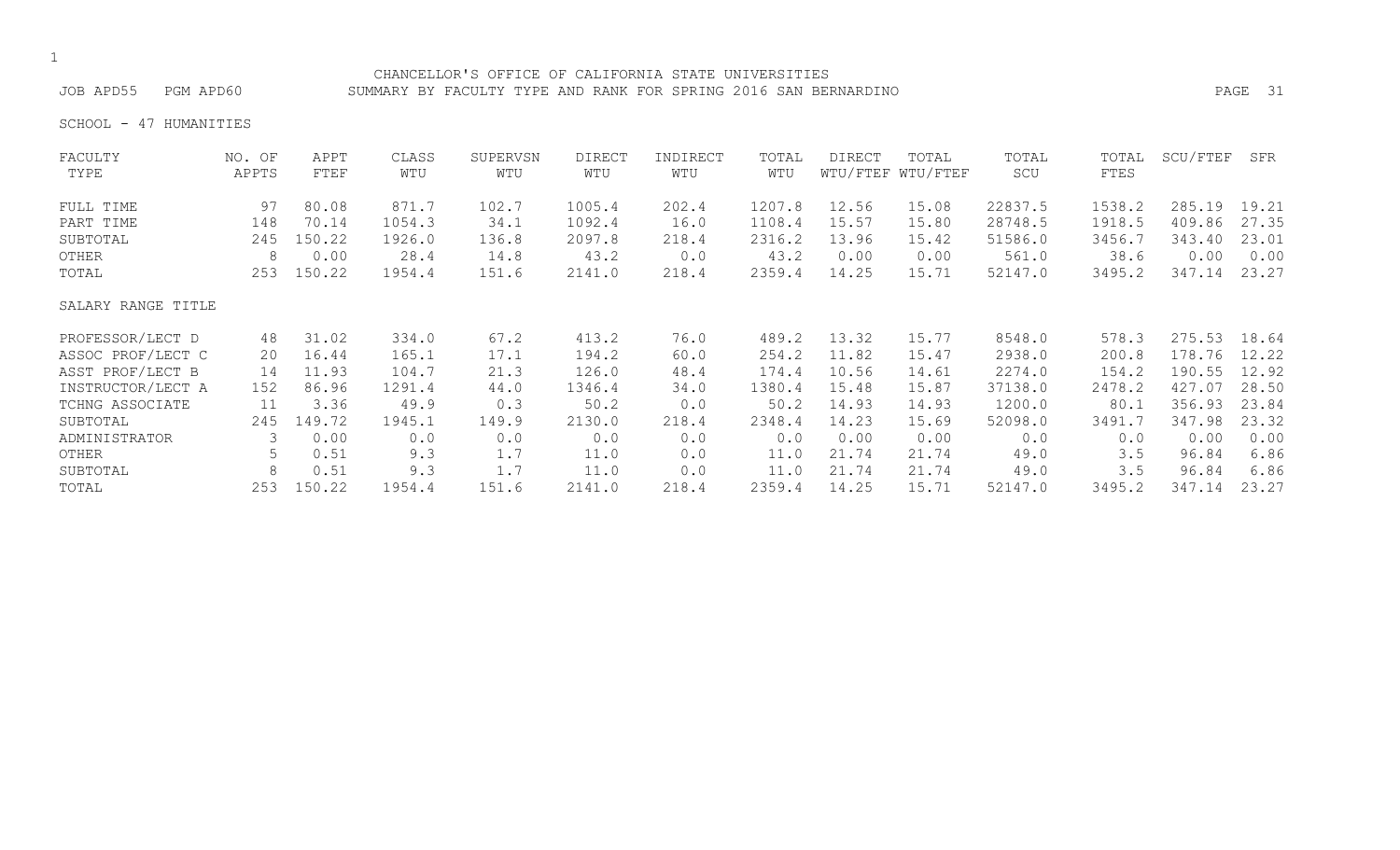| CHANCELLOR'S OFFICE OF CALIFORNIA STATE UNIVERSITIES<br>PGM APD60<br>JOB APD55<br>SUMMARY BY FACULTY TYPE AND RANK FOR SPRING 2016 SAN BERNARDINO<br>DEPARTMENT - 240 EDUCATION |                 |                      |                   |                   |                      |                   |                   |                      |                            |                   |                   |                      | PAGE 32              |
|---------------------------------------------------------------------------------------------------------------------------------------------------------------------------------|-----------------|----------------------|-------------------|-------------------|----------------------|-------------------|-------------------|----------------------|----------------------------|-------------------|-------------------|----------------------|----------------------|
| SCHOOL - 50 EDUCATION                                                                                                                                                           |                 |                      |                   |                   |                      |                   |                   |                      |                            |                   |                   |                      |                      |
| FACULTY<br>TYPE                                                                                                                                                                 | NO. OF<br>APPTS | APPT<br>FTEF         | CLASS<br>WTU      | SUPERVSN<br>WTU   | <b>DIRECT</b><br>WTU | INDIRECT<br>WTU   | TOTAL<br>WTU      | DIRECT               | TOTAL<br>WTU/FTEF WTU/FTEF | TOTAL<br>SCU      | TOTAL<br>FTES     | SCU/FTEF             | SFR                  |
| OTHER<br>TOTAL                                                                                                                                                                  | 2               | 0.00<br>0.00         | 0.0<br>0.0        | 0.0<br>0.0        | 0.0<br>0.0           | 0.0<br>0.0        | 0.0<br>0.0        | 0.00<br>0.00         | 0.00<br>0.00               | 0.0<br>0.0        | 0.0<br>0.0        | 0.00<br>0.00         | 0.00<br>0.00         |
| SALARY RANGE TITLE                                                                                                                                                              |                 |                      |                   |                   |                      |                   |                   |                      |                            |                   |                   |                      |                      |
| ADMINISTRATOR<br>SUBTOTAL<br>TOTAL                                                                                                                                              |                 | 0.00<br>0.00<br>0.00 | 0.0<br>0.0<br>0.0 | 0.0<br>0.0<br>0.0 | 0.0<br>0.0<br>0.0    | 0.0<br>0.0<br>0.0 | 0.0<br>0.0<br>0.0 | 0.00<br>0.00<br>0.00 | 0.00<br>0.00<br>0.00       | 0.0<br>0.0<br>0.0 | 0.0<br>0.0<br>0.0 | 0.00<br>0.00<br>0.00 | 0.00<br>0.00<br>0.00 |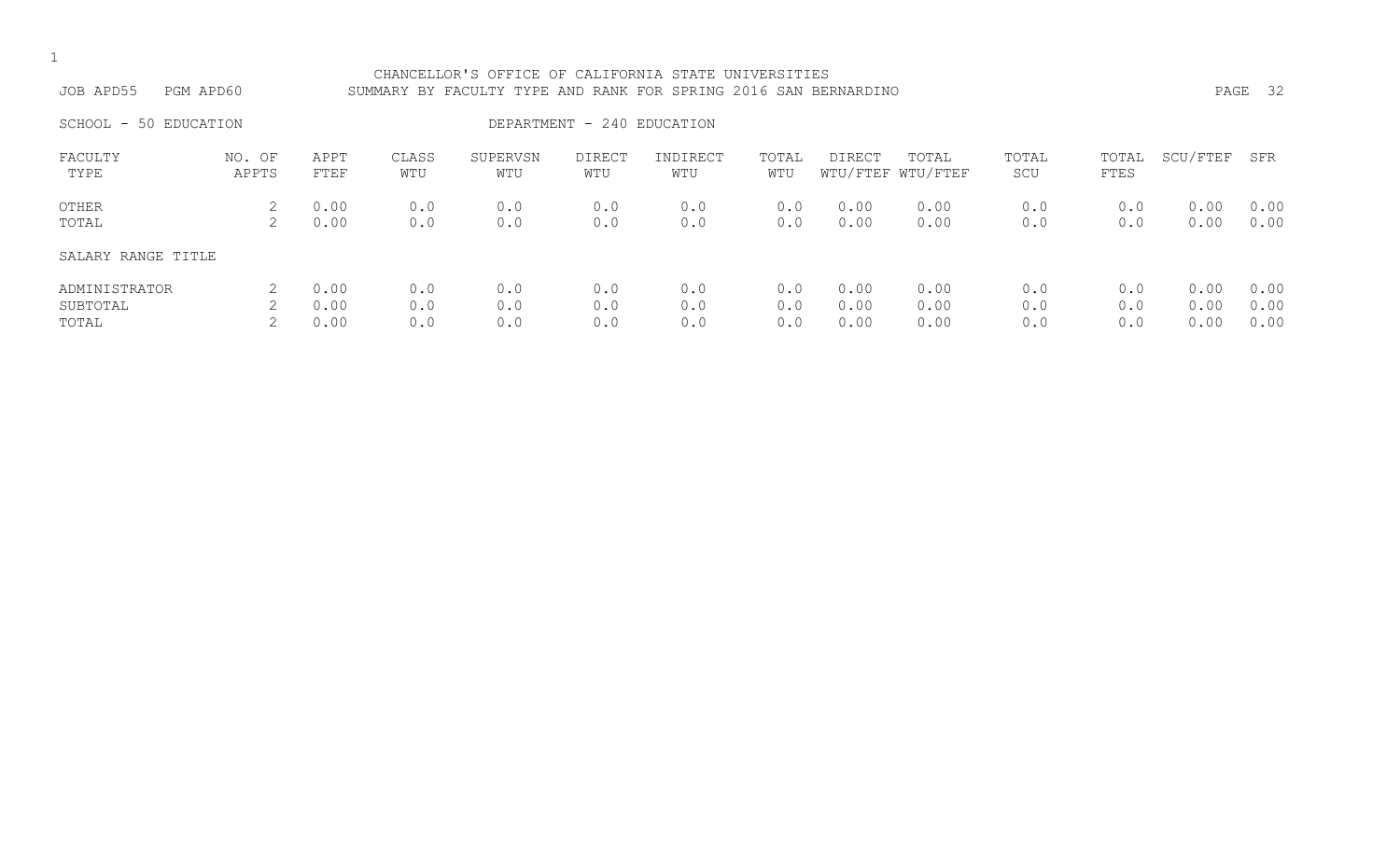#### CHANCELLOR'S OFFICE OF CALIFORNIA STATE UNIVERSITIES JOB APD55 PGM APD60 SUMMARY BY FACULTY TYPE AND RANK FOR SPRING 2016 SAN BERNARDINO PAGE 33

# SCHOOL - 50 EDUCATION **DEPARTMENT - 242 EDUCATIONAL PSYCHOLOGY**

| FACULTY            | NO. OF | APPT  | CLASS | SUPERVSN | <b>DIRECT</b> | INDIRECT | TOTAL | DIRECT | TOTAL             | TOTAL  | TOTAL | SCU/FTEF | SFR   |
|--------------------|--------|-------|-------|----------|---------------|----------|-------|--------|-------------------|--------|-------|----------|-------|
| TYPE               | APPTS  | FTEF  | WTU   | WTU      | WTU           | WTU      | WTU   |        | WTU/FTEF WTU/FTEF | SCU    | FTES  |          |       |
| FULL TIME          | 14     | 11.05 | 89.0  | 28.2     | 117.2         | 46.0     | 163.2 | 10.60  | 14.76             | 1863.0 | 143.2 | 168.54   | 12.95 |
| PART TIME          | 40     | 12.64 | 93.0  | 72.6     | 165.6         | 6.0      | 171.6 | 13.10  | 13.58             | 2450.0 | 187.6 | 193.84   | 14.84 |
| SUBTOTAL           | 54     | 23.69 | 182.0 | 100.8    | 282.8         | 52.0     | 334.8 | 11.94  | 14.13             | 4313.0 | 330.8 | 182.04   | 13.96 |
| OTHER              |        | 0.00  | 0.0   | 0.3      | 0.3           | 0.0      | 0.3   | 0.00   | 0.00              | 4.0    | 0.3   | 0.00     | 0.00  |
| TOTAL              | 57     | 23.69 | 182.0 | 101.1    | 283.1         | 52.0     | 335.1 | 11.95  | 14.14             | 4317.0 | 331.1 | 182.21   | 13.98 |
| SALARY RANGE TITLE |        |       |       |          |               |          |       |        |                   |        |       |          |       |
| PROFESSOR/LECT D   | 11     | 4.26  | 38.0  | 7.2      | 45.2          | 34.0     | 79.2  | 10.60  | 18.58             | 680.0  | 51.3  | 159.51   | 12.03 |
| ASSOC PROF/LECT C  | 3      | 2.79  | 17.0  | 8.5      | 25.5          | 8.0      | 33.5  | 9.14   | 12.01             | 455.0  | 34.9  | 163.14   | 12.52 |
| ASST PROF/LECT B   | 2      | 2.00  | 16.0  | 0.0      | 16.0          | 8.0      | 24.0  | 8.00   | 12.00             | 212.0  | 15.9  | 106.00   | 7.94  |
| INSTRUCTOR/LECT A  | 41     | 14.64 | 111.0 | 85.4     | 196.4         | 2.0      | 198.4 | 13.41  | 13.55             | 2970.0 | 229.1 | 202.85   | 15.65 |
| SUBTOTAL           | 57     | 23.69 | 182.0 | 101.1    | 283.1         | 52.0     | 335.1 | 11.95  | 14.14             | 4317.0 | 331.1 | 182.21   | 13.98 |
| TOTAL              | 57     | 23.69 | 182.0 | 101.1    | 283.1         | 52.0     | 335.1 | 11.95  | 14.14             | 4317.0 | 331.1 | 182.21   | 13.98 |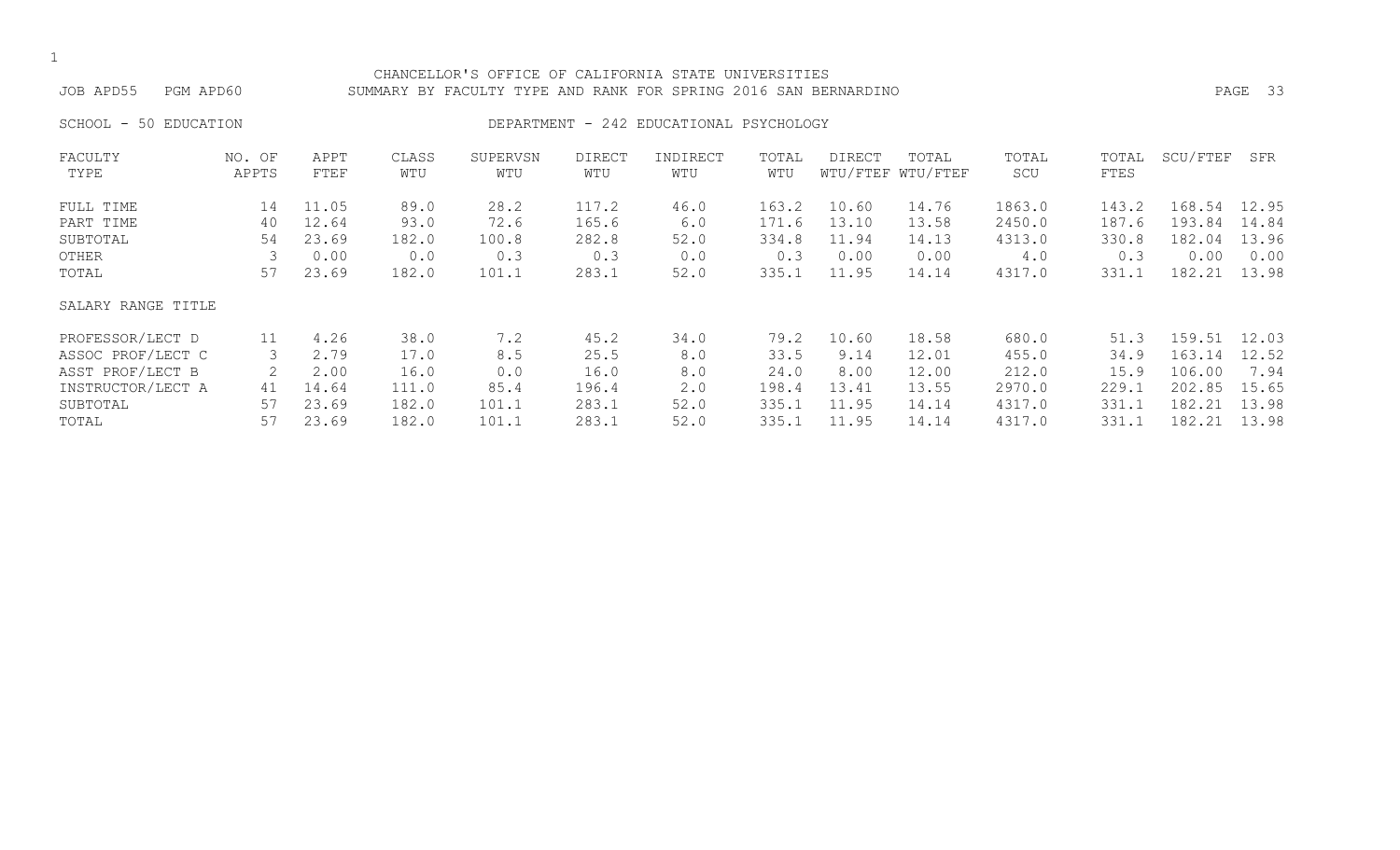SCHOOL - 50 EDUCATION **DEPARTMENT - 245 TEACHER PREPARATION** 

| FACULTY            | NO. OF | APPT  | CLASS | SUPERVSN | DIRECT | INDIRECT | TOTAL | DIRECT | TOTAL             | TOTAL  | TOTAL | SCU/FTEF | SFR   |
|--------------------|--------|-------|-------|----------|--------|----------|-------|--------|-------------------|--------|-------|----------|-------|
| TYPE               | APPTS  | FTEF  | WTU   | WTU      | WTU    | WTU      | WTU   |        | WTU/FTEF WTU/FTEF | SCU    | FTES  |          |       |
| FULL TIME          | 11     | 7.81  | 63.0  | 18.8     | 81.8   | 40.0     | 121.8 | 10.47  | 15.59             | 1249.5 | 99.6  | 159.93   | 12.75 |
| PART TIME          | 13     | 3.77  | 43.7  | 14.1     | 61.8   | 0.0      | 61.8  | 16.39  | 16.39             | 857.5  | 67.1  | 227.45   | 17.80 |
| SUBTOTAL           | 24     | 11.58 | 106.7 | 32.9     | 143.6  | 40.0     | 183.6 | 12.40  | 15.85             | 2107.0 | 166.7 | 181.90   | 14.39 |
| OTHER              |        | 0.00  | 0.0   | $5.0$    | 5.0    | 0.0      | 5.0   | 0.00   | 0.00              | 32.0   | 2.1   | 0.00     | 0.00  |
| TOTAL              | 25     | 11.58 | 106.7 | 37.9     | 148.6  | 40.0     | 188.6 | 12.83  | 16.28             | 2139.0 | 168.9 | 184.67   | 14.58 |
| SALARY RANGE TITLE |        |       |       |          |        |          |       |        |                   |        |       |          |       |
| PROFESSOR/LECT D   | 6      | 3.33  | 35.3  | 6.9      | 46.2   | 12.0     | 58.2  | 13.88  | 17.48             | 640.0  | 51.7  | 192.25   | 15.52 |
| ASSOC PROF/LECT C  |        | 0.49  | 4.0   | 7.6      | 11.6   | 0.0      | 11.6  | 23.87  | 23.87             | 182.0  | 15.2  | 374.49   | 31.21 |
| ASST PROF/LECT B   | 3      | 2.00  | 8.0   | 0.0      | 8.0    | 20.0     | 28.0  | 4.00   | 14.00             | 108.0  | 8.9   | 54.00    | 4.43  |
| INSTRUCTOR/LECT A  | 13     | 4.77  | 51.4  | 14.7     | 66.1   | 4.0      | 70.1  | 13.86  | 14.70             | 973.0  | 76.6  | 204.03   | 16.07 |
| SUBTOTAL           | 23     | 10.58 | 98.7  | 29.2     | 131.9  | 36.0     | 167.9 | 12.46  | 15.86             | 1903.0 | 152.3 | 179.80   | 14.39 |
| ADMINISTRATOR      |        | 0.00  | 0.0   | 5.0      | 5.0    | 0.0      | $5.0$ | 0.00   | 0.00              | 32.0   | 2.1   | 0.00     | 0.00  |
| OTHER              |        | 1.00  | 8.0   | 3.7      | 11.7   | 4.0      | 15.7  | 11.71  | 15.72             | 204.0  | 14.4  | 204.20   | 14.41 |
| SUBTOTAL           |        | 1.00  | 8.0   | 8.7      | 16.7   | 4.0      | 20.7  | 16.72  | 20.72             | 236.0  | 16.5  | 236.24   | 16.55 |
| TOTAL              | 25     | 11.58 | 106.7 | 37.9     | 148.6  | 40.0     | 188.6 | 12.83  | 16.28             | 2139.0 | 168.9 | 184.67   | 14.58 |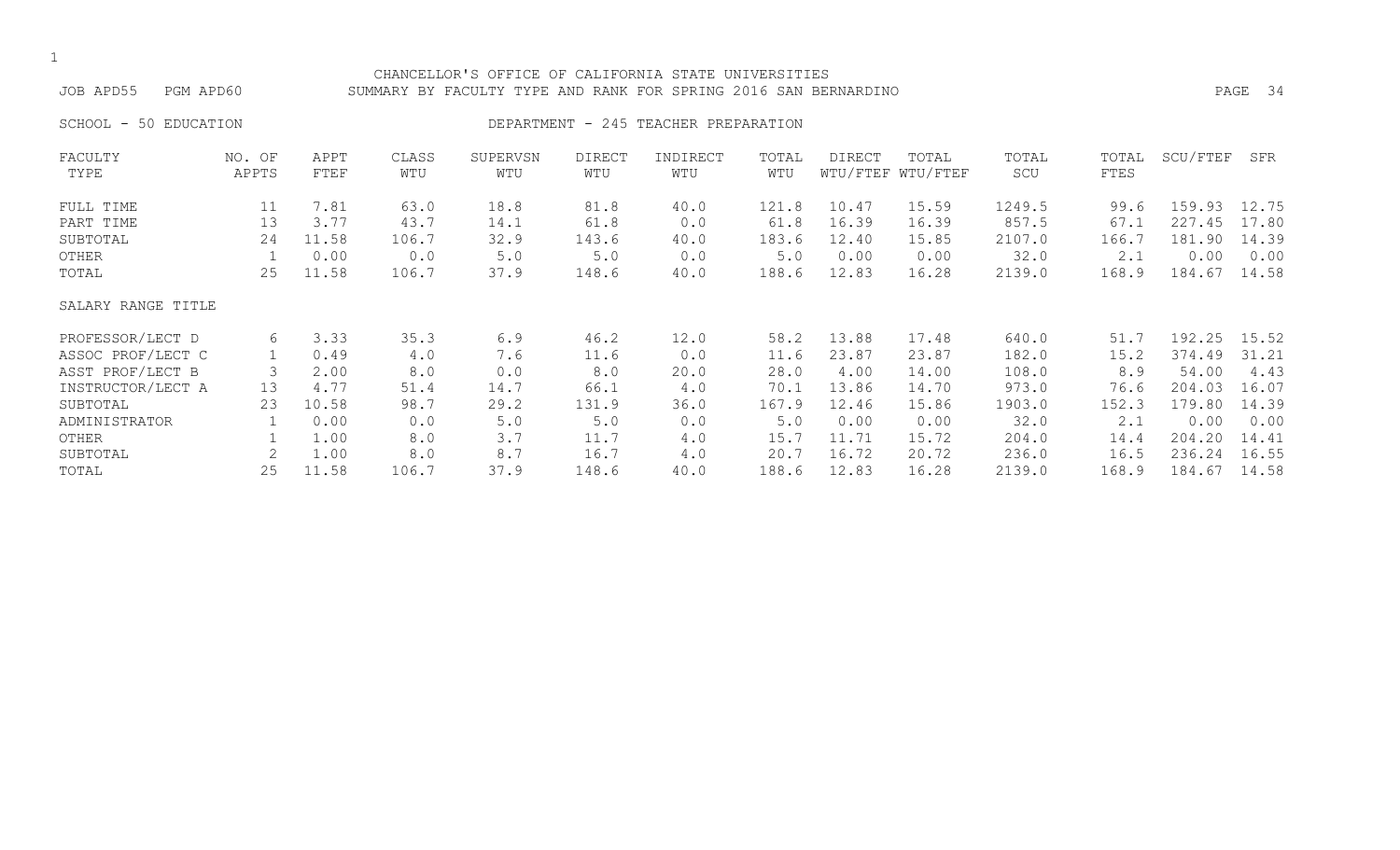#### CHANCELLOR'S OFFICE OF CALIFORNIA STATE UNIVERSITIES JOB APD55 PGM APD60 SUMMARY BY FACULTY TYPE AND RANK FOR SPRING 2016 SAN BERNARDINO PAGE 35

SCHOOL - 50 EDUCATION **DEPARTMENT - 701 TEACHER EDUCATION** 

| FACULTY            | NO. OF | APPT  | CLASS | SUPERVSN | <b>DIRECT</b> | INDIRECT | TOTAL | DIRECT | TOTAL             | TOTAL  | TOTAL | SCU/FTEF | SFR   |
|--------------------|--------|-------|-------|----------|---------------|----------|-------|--------|-------------------|--------|-------|----------|-------|
| TYPE               | APPTS  | FTEF  | WTU   | WTU      | WTU           | WTU      | WTU   |        | WTU/FTEF WTU/FTEF | SCU    | FTES  |          |       |
| FULL TIME          | 19     | 11.93 | 102.0 | 15.2     | 129.2         | 26.7     | 155.9 | 10.83  | 13.06             | 2284.0 | 161.1 | 191.40   | 13.50 |
| PART TIME          | 57     | 13.74 | 120.0 | 51.8     | 171.8         | 0.0      | 171.8 | 12.50  | 12.50             | 3180.0 | 222.2 | 231.39   | 16.17 |
| SUBTOTAL           | 76     | 25.68 | 222.0 | 67.0     | 301.0         | 26.7     | 327.7 | 11.72  | 12.76             | 5464.0 | 383.3 | 212.81   | 14.93 |
| OTHER              |        | 0.00  | 0.0   | 0.0      | 0.0           | 0.0      | 0.0   | 0.00   | 0.00              | 0.0    | 0.0   | 0.00     | 0.00  |
| TOTAL              | 77     | 25.68 | 222.0 | 67.0     | 301.0         | 26.7     | 327.7 | 11.72  | 12.76             | 5464.0 | 383.3 | 212.81   | 14.93 |
| SALARY RANGE TITLE |        |       |       |          |               |          |       |        |                   |        |       |          |       |
| PROFESSOR/LECT D   | 18     | 8.46  | 84.0  | 13.7     | 109.7         | 16.0     | 125.7 | 12.97  | 14.86             | 1882.0 | 131.5 | 222.51   | 15.55 |
| ASSOC PROF/LECT C  |        | 1.96  | 19.0  | 0.5      | 19.5          | 5.0      | 24.5  | 9.95   | 12.50             | 281.0  | 21.9  | 143.37   | 11.19 |
| ASST PROF/LECT B   |        | 0.47  | 4.0   | 1.7      | 5.7           | 4.0      | 9.7   | 12.18  | 20.73             | 56.0   | 4.7   | 119.66   | 9.98  |
| INSTRUCTOR/LECT A  | 56     | 14.79 | 115.0 | 51.1     | 166.1         | 1.7      | 167.8 | 11.23  | 11.35             | 3245.0 | 225.2 | 219.41   | 15.22 |
| SUBTOTAL           | 77     | 25.68 | 222.0 | 67.0     | 301.0         | 26.7     | 327.7 | 11.72  | 12.76             | 5464.0 | 383.3 | 212.81   | 14.93 |
| TOTAL              |        | 25.68 | 222.0 | 67.0     | 301.0         | 26.7     | 327.7 | 11.72  | 12.76             | 5464.0 | 383.3 | 212.81   | 14.93 |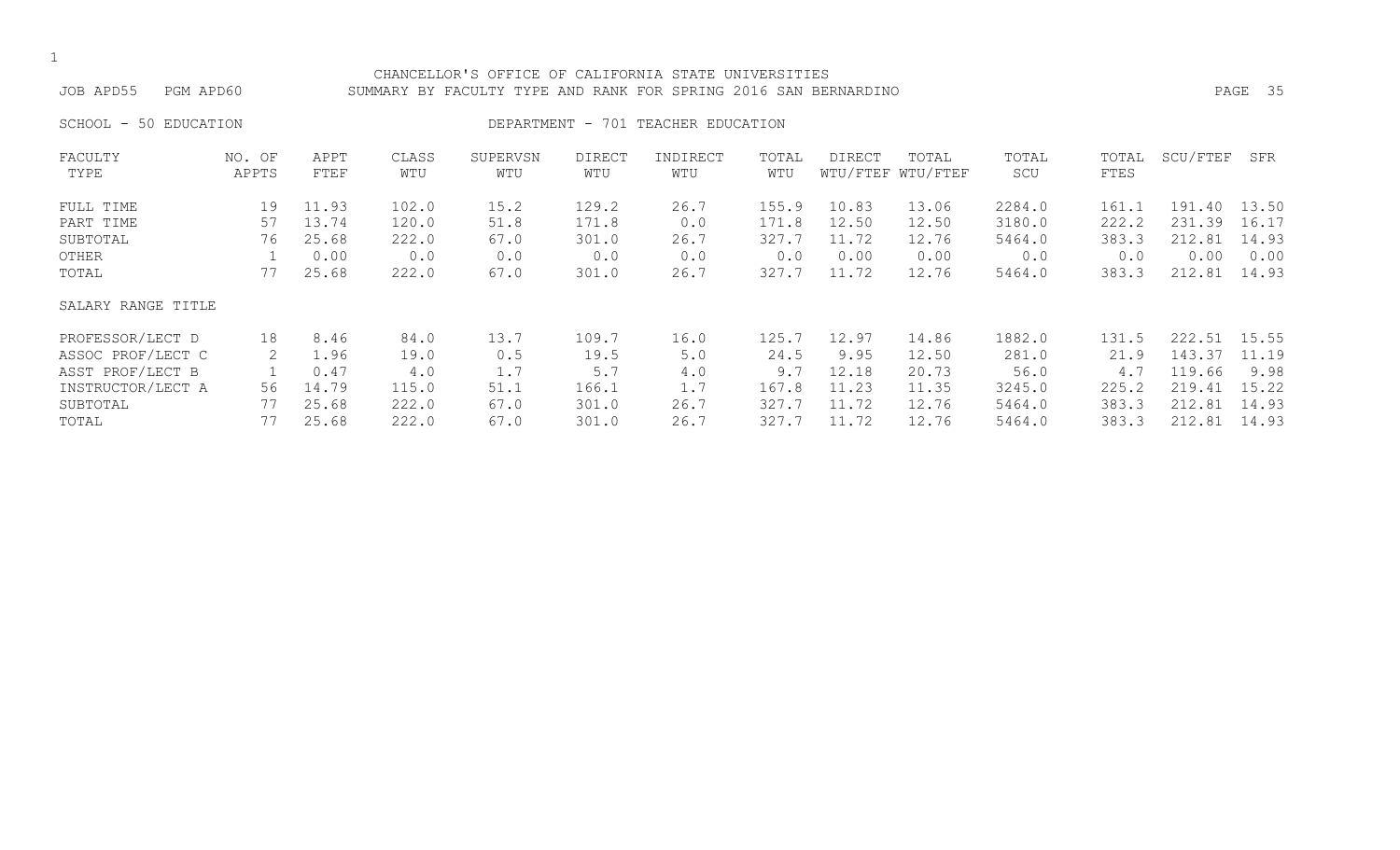CHANCELLOR'S OFFICE OF CALIFORNIA STATE UNIVERSITIES JOB APD55 PGM APD60 SUMMARY BY FACULTY TYPE AND RANK FOR SPRING 2016 SAN BERNARDINO PAGE 36

SCHOOL - 50 EDUCATION

| FACULTY            | NO. OF | APPT  | CLASS | SUPERVSN | <b>DIRECT</b> | INDIRECT | TOTAL | <b>DIRECT</b> | TOTAL             | TOTAL   | TOTAL | SCU/FTEF | SFR   |
|--------------------|--------|-------|-------|----------|---------------|----------|-------|---------------|-------------------|---------|-------|----------|-------|
| TYPE               | APPTS  | FTEF  | WTU   | WTU      | WTU           | WTU      | WTU   |               | WTU/FTEF WTU/FTEF | SCU     | FTES  |          |       |
| FULL TIME          | 44     | 30.80 | 254.0 | 62.2     | 328.2         | 112.7    | 440.9 | 10.66         | 14.31             | 5396.5  | 403.9 | 175.21   | 13.11 |
| PART TIME          | 110    | 30.15 | 256.7 | 138.5    | 399.2         | 6.0      | 405.2 | 13.24         | 13.44             | 6487.5  | 476.9 | 215.16   | 15.82 |
| SUBTOTAL           | 154    | 60.95 | 510.7 | 200.7    | 727.4         | 118.7    | 846.1 | 11.93         | 13.88             | 11884.0 | 880.8 | 194.97   | 14.45 |
| OTHER              |        | 0.00  | 0.0   | 5.3      | 5.3           | 0.0      | 5.3   | 0.00          | 0.00              | 36.0    | 2.5   | 0.00     | 0.00  |
| TOTAL              | 161    | 60.95 | 510.7 | 206.0    | 732.7         | 118.7    | 851.4 | 12.02         | 13.97             | 11920.0 | 883.3 | 195.56   | 14.49 |
| SALARY RANGE TITLE |        |       |       |          |               |          |       |               |                   |         |       |          |       |
| PROFESSOR/LECT D   | 35     | 16.05 | 157.3 | 27.8     | 201.1         | 62.0     | 263.1 | 12.53         | 16.39             | 3202.0  | 234.5 | 199.50   | 14.61 |
| ASSOC PROF/LECT C  | 6      | 5.24  | 40.0  | 16.6     | 56.6          | 13.0     | 69.6  | 10.81         | 13.30             | 918.0   | 72.0  | 175.36   | 13.76 |
| ASST PROF/LECT B   | 6      | 4.47  | 28.0  | 1.7      | 29.7          | 32.0     | 61.7  | 6.65          | 13.81             | 376.0   | 29.4  | 84.15    | 6.58  |
| INSTRUCTOR/LECT A  | 110    | 34.20 | 277.4 | 151.2    | 428.6         | 7.7      | 436.3 | 12.53         | 12.76             | 7188.0  | 530.9 | 210.18   | 15.52 |
| SUBTOTAL           | 157    | 59.95 | 502.7 | 197.3    | 716.0         | 114.7    | 830.7 | 11.94         | 13.86             | 11684.0 | 866.8 | 194.89   | 14.46 |
| ADMINISTRATOR      | 3      | 0.00  | 0.0   | 5.0      | 5.0           | 0.0      | 5.0   | 0.00          | 0.00              | 32.0    | 2.1   | 0.00     | 0.00  |
| OTHER              |        | 1.00  | 8.0   | 3.7      | 11.7          | 4.0      | 15.7  | 11.71         | 15.72             | 204.0   | 14.4  | 204.20   | 14.41 |
| SUBTOTAL           | 4      | 1.00  | 8.0   | 8.7      | 16.7          | 4.0      | 20.7  | 16.72         | 20.72             | 236.0   | 16.5  | 236.24   | 16.55 |
| TOTAL              | 161    | 60.95 | 510.7 | 206.0    | 732.7         | 118.7    | 851.4 | 12.02         | 13.97             | 11920.0 | 883.3 | 195.56   | 14.49 |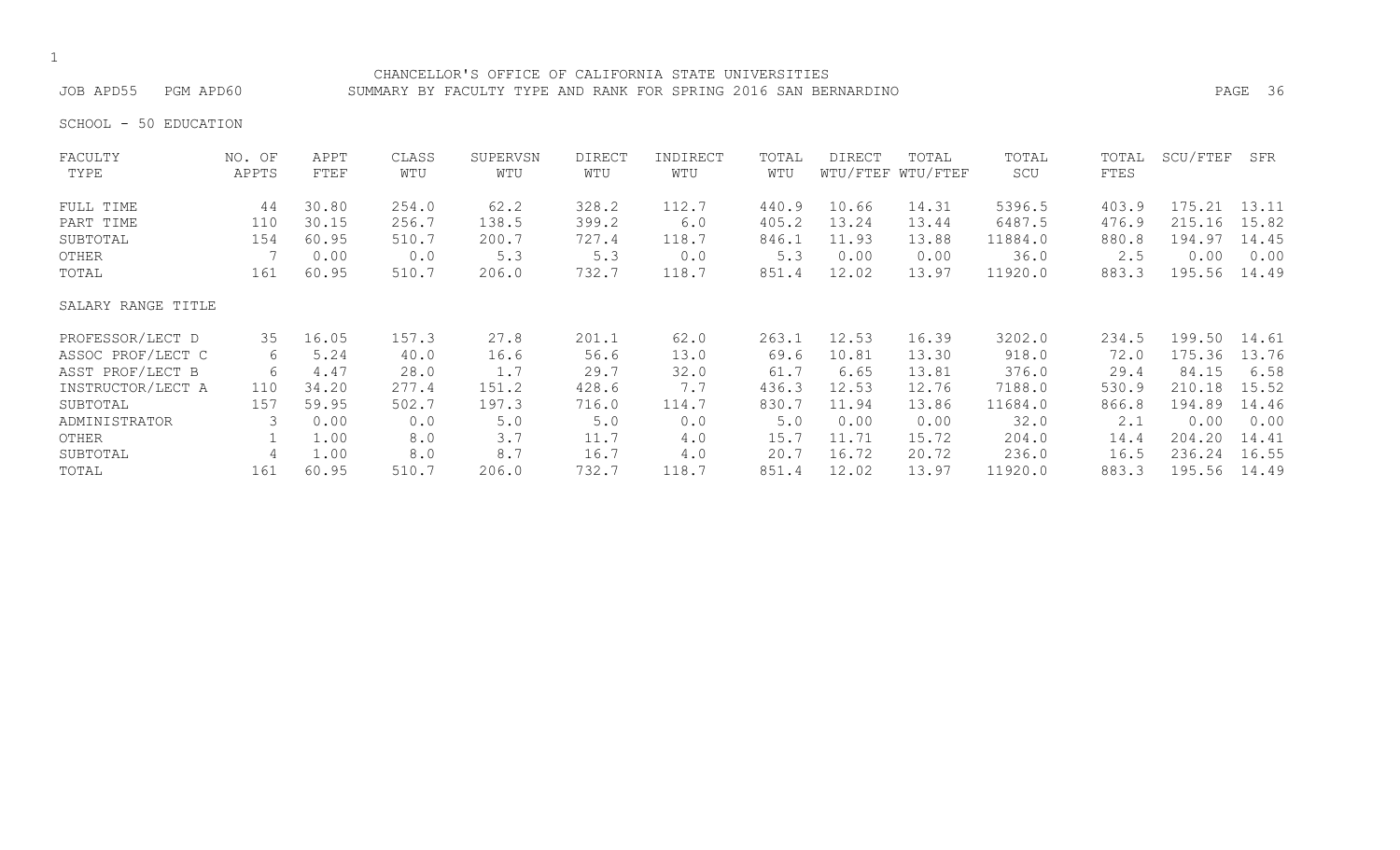#### CHANCELLOR'S OFFICE OF CALIFORNIA STATE UNIVERSITIES JOB APD55 PGM APD60 SUMMARY BY FACULTY TYPE AND RANK FOR SPRING 2016 SAN BERNARDINO PAGE 37

SCHOOL - 66 NATURAL SCI AND MATH DEPARTMENT - 145 BIOLOGY

| FACULTY            | NO. OF | APPT  | CLASS | SUPERVSN | <b>DIRECT</b> | INDIRECT | TOTAL | DIRECT | TOTAL             | TOTAL  | TOTAL | SCU/FTEF | SFR   |
|--------------------|--------|-------|-------|----------|---------------|----------|-------|--------|-------------------|--------|-------|----------|-------|
| TYPE               | APPTS  | FTEF  | WTU   | WTU      | WTU           | WTU      | WTU   |        | WTU/FTEF WTU/FTEF | SCU    | FTES  |          |       |
| FULL TIME          | 17     | 14.73 | 128.7 | 27.9     | 176.5         | 40.0     | 216.5 | 11.98  | 14.56             | 3339.0 | 225.3 | 226.65   | 15.29 |
| PART TIME          | 26     | 9.27  | 125.0 | 0.0      | 130.0         | 6.0      | 136.0 | 14.03  | 14.67             | 4085.0 | 272.3 | 440.72   | 29.38 |
| SUBTOTAL           | 43     | 24.00 | 253.7 | 27.9     | 306.5         | 46.0     | 352.5 | 12.77  | 14.60             | 7424.0 | 497.6 | 309.32   | 20.73 |
| TOTAL              | 43     | 24.00 | 253.7 | 27.9     | 306.5         | 46.0     | 352.5 | 12.77  | 14.60             | 7424.0 | 497.6 | 309.32   | 20.73 |
| SALARY RANGE TITLE |        |       |       |          |               |          |       |        |                   |        |       |          |       |
| PROFESSOR/LECT D   | 9      | 7.33  | 70.0  | 21.5     | 105.0         | 24.0     | 129.0 | 14.32  | 17.59             | 2587.0 | 174.3 | 352.84   | 23.77 |
| ASSOC PROF/LECT C  |        | 1.00  | 12.5  | 0.8      | 13.3          | 0.0      | 13.3  | 13.30  | 13.30             | 45.0   | 3.3   | 45.00    | 3.31  |
| ASST PROF/LECT B   |        | 5.00  | 34.2  | 5.6      | 46.2          | 10.0     | 56.2  | 9.24   | 11.24             | 537.0  | 36.4  | 107.40   | 7.27  |
| INSTRUCTOR/LECT A  | 13     | 4.80  | 61.0  | 0.0      | 66.0          | 6.0      | 72.0  | 13.74  | 14.57             | 3482.0 | 232.1 | 724.96   | 48.33 |
| TCHNG ASSOCIATE    | 15     | 5.87  | 76.0  | 0.0      | 76.0          | 6.0      | 82.0  | 12.96  | 13.98             | 773.0  | 51.5  | 131.78   | 8.78  |
| SUBTOTAL           | 43     | 24.00 | 253.7 | 27.9     | 306.5         | 46.0     | 352.5 | 12.77  | 14.60             | 7424.0 | 497.6 | 309.32   | 20.73 |
| TOTAL              | 43     | 24.00 | 253.7 | 27.9     | 306.5         | 46.0     | 352.5 | 12.77  | 14.60             | 7424.0 | 497.6 | 309.32   | 20.73 |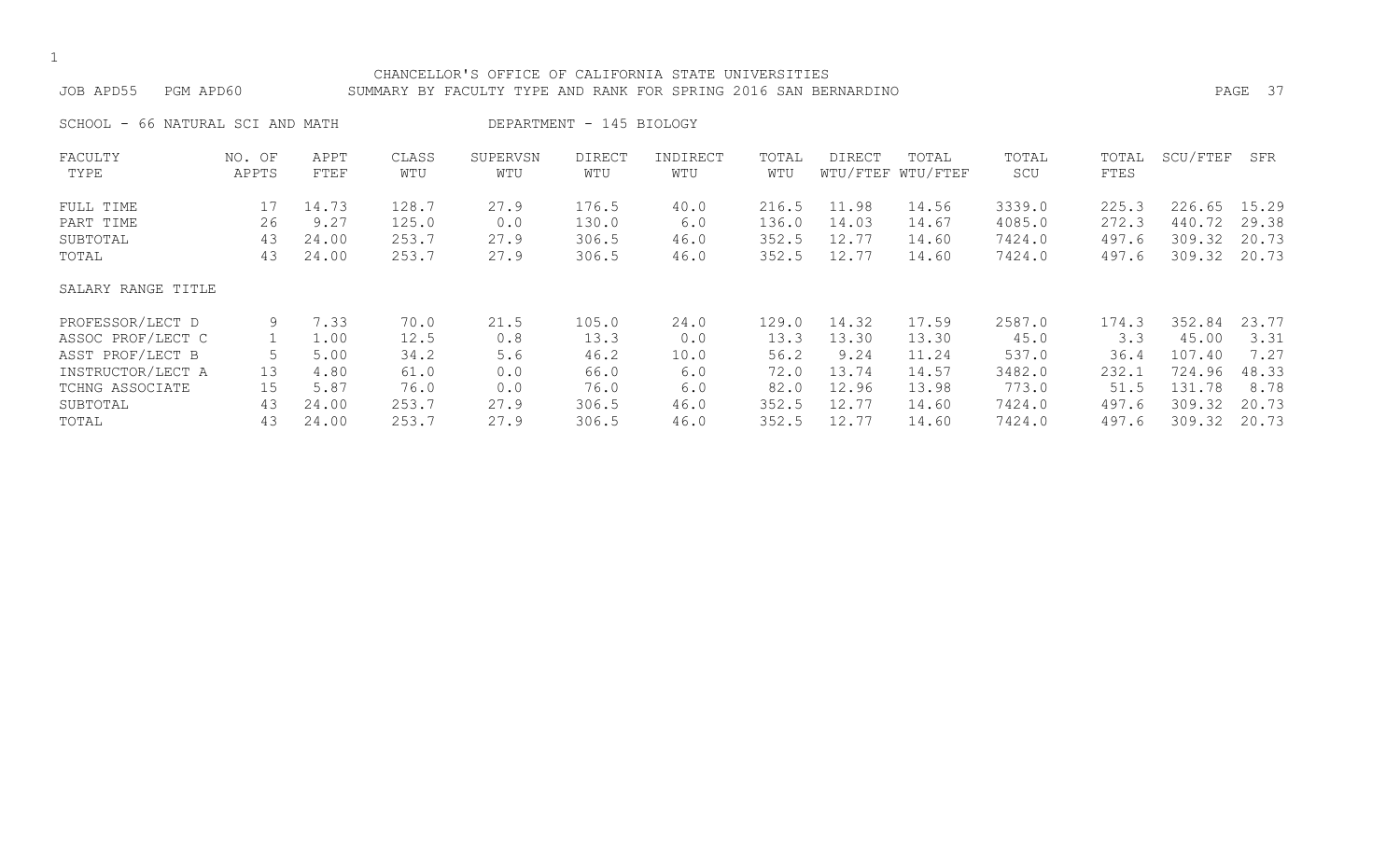# CHANCELLOR'S OFFICE OF CALIFORNIA STATE UNIVERSITIES JOB APD55 PGM APD60 SUMMARY BY FACULTY TYPE AND RANK FOR SPRING 2016 SAN BERNARDINO PAGE 38

SCHOOL - 66 NATURAL SCI AND MATH DEPARTMENT - 168 CHEMISTRY AND BIOCHEMISTRY

| FACULTY            | NO. OF | APPT  | CLASS | SUPERVSN | <b>DIRECT</b> | INDIRECT | TOTAL | DIRECT | TOTAL             | TOTAL  | TOTAL | SCU/FTEF | SFR   |
|--------------------|--------|-------|-------|----------|---------------|----------|-------|--------|-------------------|--------|-------|----------|-------|
| TYPE               | APPTS  | FTEF  | WTU   | WTU      | WTU           | WTU      | WTU   |        | WTU/FTEF WTU/FTEF | SCU    | FTES  |          |       |
| FULL TIME          | 11     | 8.42  | 96.0  | 6.5      | 103.5         | 21.0     | 124.5 | 12.29  | 14.79             | 3043.0 | 203.4 | 361.40   | 24.15 |
| PART TIME          | 16     | 8.08  | 115.0 | 0.3      | 120.3         | 4.0      | 124.3 | 14.89  | 15.39             | 3637.0 | 242.5 | 450.18   | 30.01 |
| SUBTOTAL           | 27     | 16.50 | 211.0 | 6.8      | 223.8         | 25.0     | 248.8 | 13.56  | 15.08             | 6680.0 | 445.8 | 404.87   | 27.02 |
| TOTAL              | 27     | 16.50 | 211.0 | 6.8      | 223.8         | 25.0     | 248.8 | 13.56  | 15.08             | 6680.0 | 445.8 | 404.87   | 27.02 |
| SALARY RANGE TITLE |        |       |       |          |               |          |       |        |                   |        |       |          |       |
| PROFESSOR/LECT D   | 8      | 5.67  | 68.0  | 3.2      | 72.2          | 16.0     | 88.2  | 12.73  | 15.55             | 2210.0 | 147.7 | 389.70   | 26.05 |
| ASSOC PROF/LECT C  |        | 2.67  | 28.0  | 1.3      | 30.3          | 3.0      | 33.3  | 11.37  | 12.49             | 1088.0 | 72.6  | 408.10   | 27.24 |
| ASST PROF/LECT B   |        | 1.00  | 9.0   | 2.3      | 11.3          | 3.0      | 14.3  | 11.31  | 14.31             | 274.0  | 18.3  | 274.27   | 18.29 |
| INSTRUCTOR/LECT A  | 12     | 6.50  | 96.0  | 0.0      | 100.0         | 3.0      | 103.0 | 15.40  | 15.86             | 2978.0 | 198.5 | 458.51   | 30.57 |
| TCHNG ASSOCIATE    |        | 0.67  | 10.0  | 0.0      | 10.0          | 0.0      | 10.0  | 14.97  | 14.97             | 130.0  | 8.7   | 194.61   | 12.98 |
| SUBTOTAL           | 27     | 16.50 | 211.0 | 6.8      | 223.8         | 25.0     | 248.8 | 13.56  | 15.08             | 6680.0 | 445.8 | 404.87   | 27.02 |
| TOTAL              | 27     | 16.50 | 211.0 | 6.8      | 223.8         | 25.0     | 248.8 | 13.56  | 15.08             | 6680.0 | 445.8 | 404.87   | 27.02 |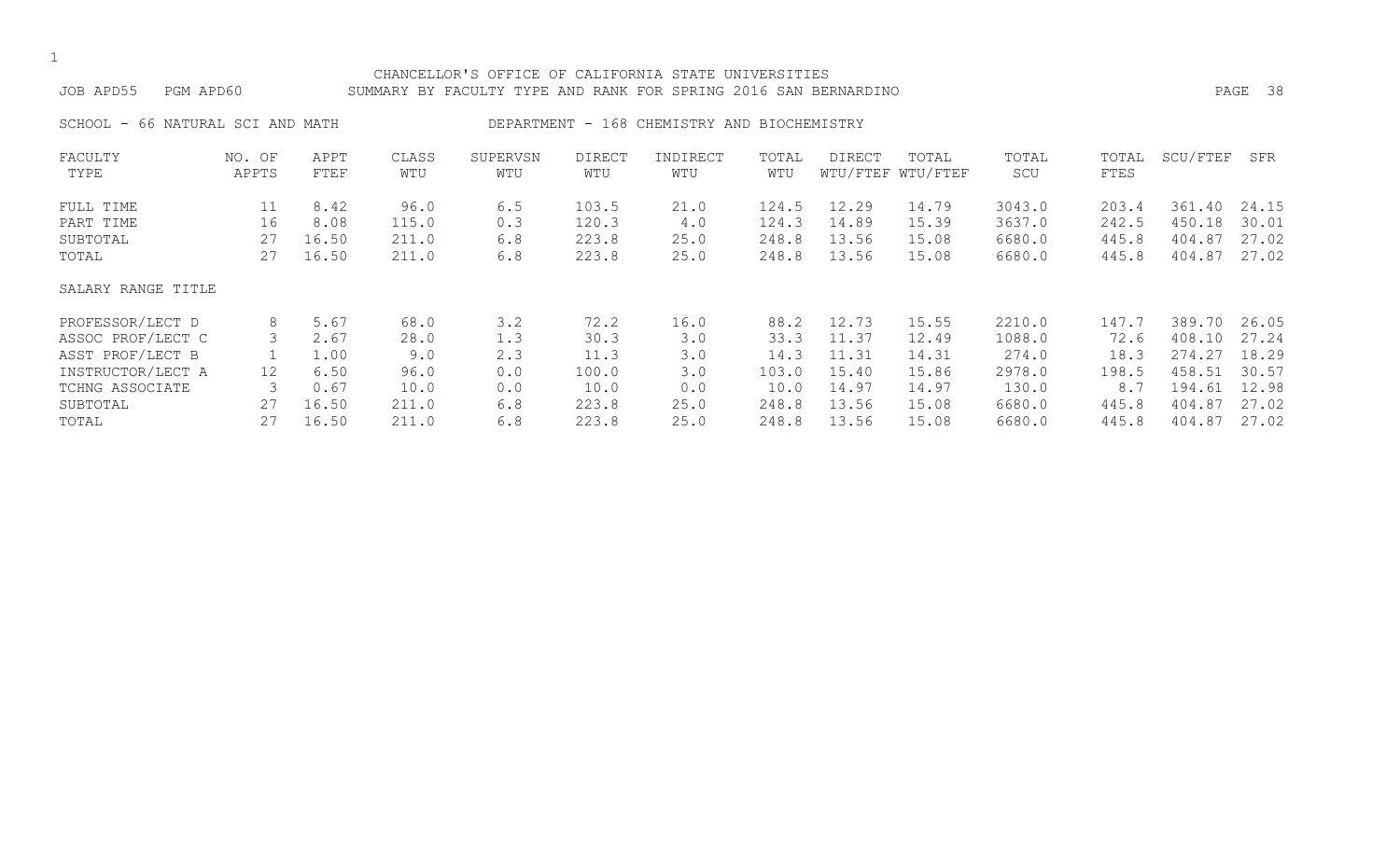#### CHANCELLOR'S OFFICE OF CALIFORNIA STATE UNIVERSITIES JOB APD55 PGM APD60 SUMMARY BY FACULTY TYPE AND RANK FOR SPRING 2016 SAN BERNARDINO PAGE 39

SCHOOL - 66 NATURAL SCI AND MATH DEPARTMENT - 189 COMPUTER SCIENCE

| FACULTY            | NO. OF          | APPT  | CLASS | SUPERVSN | <b>DIRECT</b> | INDIRECT | TOTAL | DIRECT | TOTAL             | TOTAL  | TOTAL | SCU/FTEF | SFR   |
|--------------------|-----------------|-------|-------|----------|---------------|----------|-------|--------|-------------------|--------|-------|----------|-------|
| TYPE               | APPTS           | FTEF  | WTU   | WTU      | WTU           | WTU      | WTU   |        | WTU/FTEF WTU/FTEF | SCU    | FTES  |          |       |
| FULL TIME          | 13              | 9.93  | 84.6  | 16.4     | 105.0         | 53.0     | 158.0 | 10.57  | 16.11             | 3525.0 | 240.6 | 354.95   | 24.23 |
| PART TIME          |                 | 1.32  | 19.8  | 0.0      | 19.8          | 0.0      | 19.8  | 14.98  | 14.98             | 712.0  | 47.5  | 538.58   | 35.95 |
| SUBTOTAL           | 16              | 11.25 | 104.4 | 16.4     | 124.8         | 53.0     | 177.8 | 11.09  | 15.98             | 4237.0 | 288.1 | 376.52   | 25.60 |
| OTHER              |                 | 0.00  | 0.0   | 0.0      | 0.0           | 0.0      | 0.0   | 0.00   | 0.00              | 0.0    | 0.0   | 0.00     | 0.00  |
| TOTAL              | 17              | 11.25 | 104.4 | 16.4     | 124.8         | 53.0     | 177.8 | 11.09  | 15.98             | 4237.0 | 288.1 | 376.52   | 25.60 |
| SALARY RANGE TITLE |                 |       |       |          |               |          |       |        |                   |        |       |          |       |
| PROFESSOR/LECT D   | 10 <sup>°</sup> | 7.33  | 64.6  | 13.8     | 81.4          | 30.0     | 111.4 | 11.10  | 15.20             | 2337.0 | 161.1 | 318.78   | 21.98 |
| ASSOC PROF/LECT C  |                 | 0.00  | 0.0   | 0.0      | 0.0           | 12.0     | 12.0  | 0.00   | 0.00              | 0.0    | 0.0   | 0.00     | 0.00  |
| ASST PROF/LECT B   | 2               | 2.00  | 10.0  | 2.6      | 12.6          | 11.0     | 23.6  | 6.30   | 11.80             | 349.0  | 23.6  | 174.50   | 11.78 |
| INSTRUCTOR/LECT A  | 4               | 1.92  | 29.8  | 0.0      | 30.8          | 0.0      | 30.8  | 16.02  | 17.07             | 1551.0 | 103.5 | 806.97   | 53.83 |
| SUBTOTAL           | 17              | 11.25 | 104.4 | 16.4     | 124.8         | 53.0     | 177.8 | 11.09  | 15.98             | 4237.0 | 288.1 | 376.52   | 25.60 |
| TOTAL              |                 | 11.25 | 104.4 | 16.4     | 124.8         | 53.0     | 177.8 | 11.09  | 15.98             | 4237.0 | 288.1 | 376.52   | 25.60 |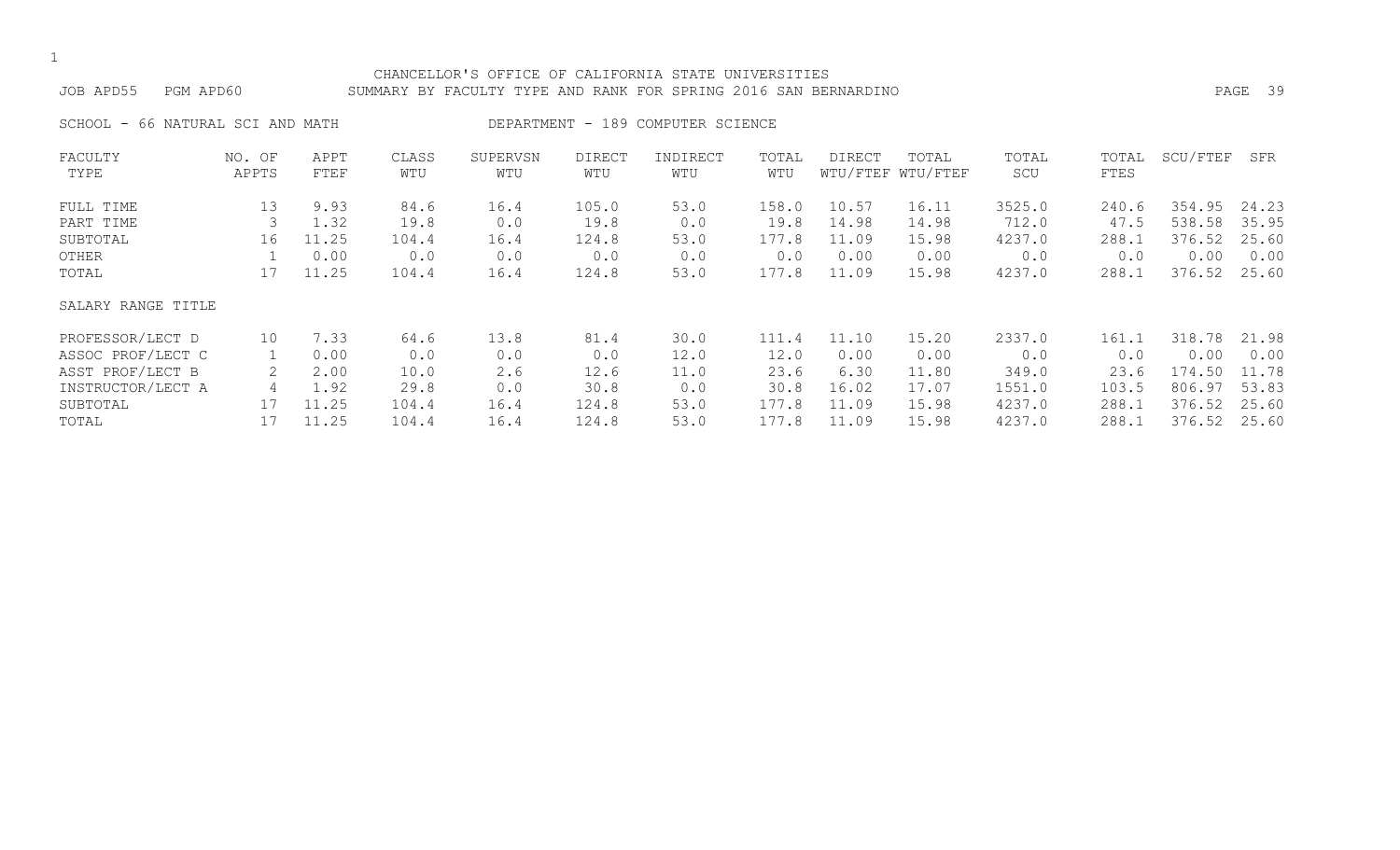#### CHANCELLOR'S OFFICE OF CALIFORNIA STATE UNIVERSITIES JOB APD55 PGM APD60 SUMMARY BY FACULTY TYPE AND RANK FOR SPRING 2016 SAN BERNARDINO PAGE 40

SCHOOL - 66 NATURAL SCI AND MATH DEPARTMENT - 308 GEOLOGICAL SCIENCES

| FACULTY            | NO. OF | APPT | CLASS | SUPERVSN | <b>DIRECT</b> | INDIRECT | TOTAL | DIRECT | TOTAL             | TOTAL  | TOTAL | SCU/FTEF | SFR   |
|--------------------|--------|------|-------|----------|---------------|----------|-------|--------|-------------------|--------|-------|----------|-------|
| TYPE               | APPTS  | FTEF | WTU   | WTU      | WTU           | WTU      | WTU   |        | WTU/FTEF WTU/FTEF | SCU    | FTES  |          |       |
| FULL TIME          |        | 4.28 | 31.0  | 6.8      | 41.8          | 23.3     | 65.1  | 9.77   | 15.21             | 466.0  | 31.1  | 108.90   | 7.28  |
| PART TIME          | 8      | 3.27 | 45.0  | 0.0      | 49.0          | 1.0      | 50.0  | 15.00  | 15.31             | 2066.0 | 137.7 | 632.58   | 42.17 |
| SUBTOTAL           | 15     | 7.55 | 76.0  | 6.8      | 90.8          | 24.3     | 115.1 | 12.03  | 15.26             | 2532.0 | 168.9 | 335.59   | 22.38 |
| TOTAL              | 15     | 7.55 | 76.0  | 6.8      | 90.8          | 24.3     | 115.1 | 12.03  | 15.26             | 2532.0 | 168.9 | 335.59   | 22.38 |
| SALARY RANGE TITLE |        |      |       |          |               |          |       |        |                   |        |       |          |       |
| PROFESSOR/LECT D   | 5      | 2.28 | 12.0  | 4.1      | 20.1          | 19.3     | 39.4  | 8.82   | 17.29             | 232.0  | 15.5  | 101.80   | 6.81  |
| ASSOC PROF/LECT C  |        | 1.00 | 12.0  | 0.3      | 12.3          | 0.0      | 12.3  | 12.30  | 12.30             | 147.0  | 9.8   | 147.00   | 9.80  |
| ASST PROF/LECT B   |        | 1.00 | 7.0   | 2.4      | 9.4           | 4.0      | 13.4  | 9.40   | 13.40             | 87.0   | 5.8   | 87.00    | 5.80  |
| INSTRUCTOR/LECT A  |        | 3.13 | 43.0  | 0.0      | 47.0          | 1.0      | 48.0  | 15.00  | 15.32             | 2039.0 | 135.9 | 650.81   | 43.39 |
| TCHNG ASSOCIATE    |        | 0.13 | 2.0   | 0.0      | 2.0           | 0.0      | 2.0   | 15.04  | 15.04             | 27.0   | 1.8   | 203.01   | 13.53 |
| SUBTOTAL           | 15     | 7.55 | 76.0  | 6.8      | 90.8          | 24.3     | 115.1 | 12.03  | 15.26             | 2532.0 | 168.9 | 335.59   | 22.38 |
| TOTAL              | 15     | 7.55 | 76.0  | 6.8      | 90.8          | 24.3     | 115.1 | 12.03  | 15.26             | 2532.0 | 168.9 | 335.59   | 22.38 |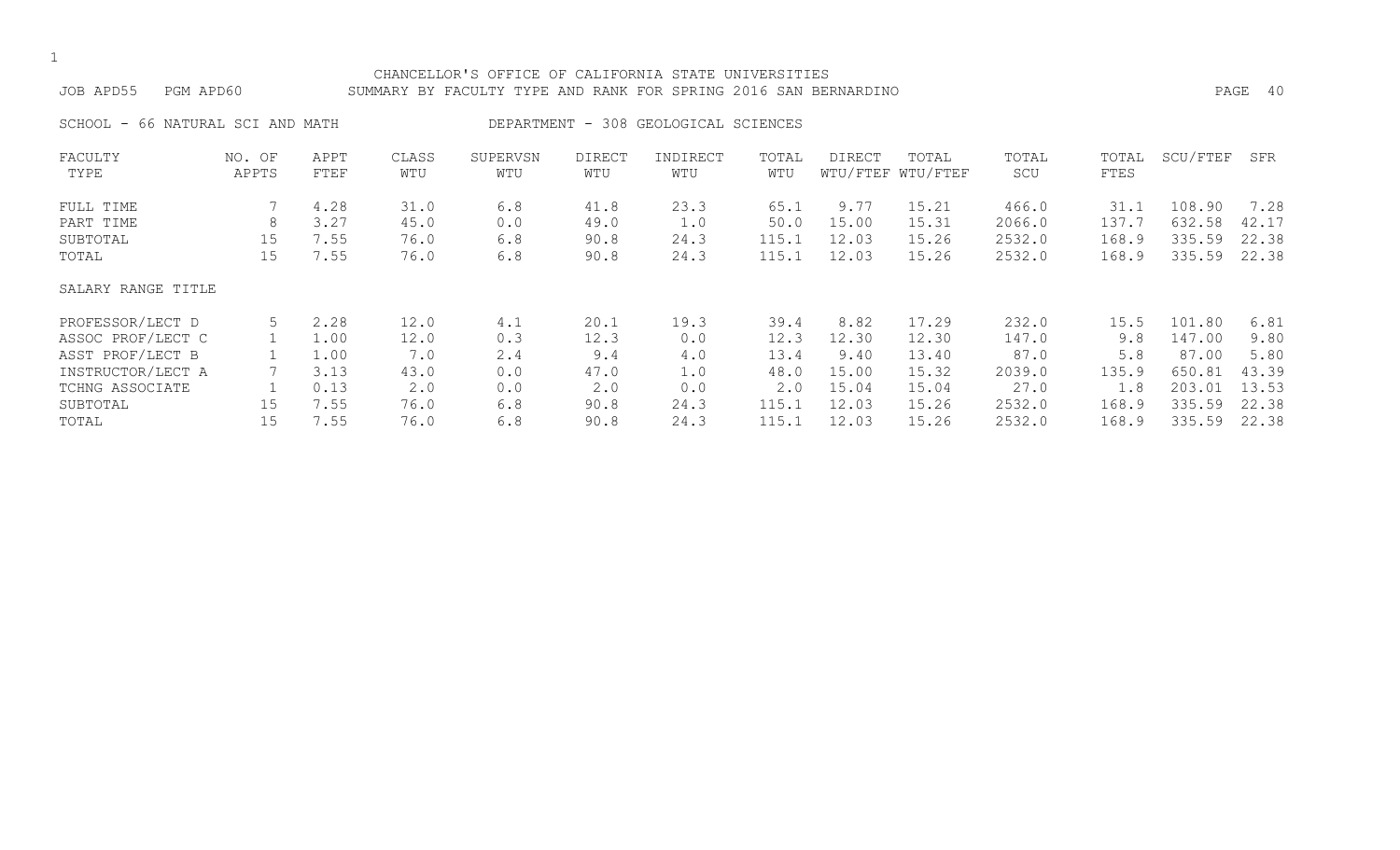#### CHANCELLOR'S OFFICE OF CALIFORNIA STATE UNIVERSITIES JOB APD55 PGM APD60 SUMMARY BY FACULTY TYPE AND RANK FOR SPRING 2016 SAN BERNARDINO PAGE 41

SCHOOL - 66 NATURAL SCI AND MATH DEPARTMENT - 337 HEALTH SCIENCE

| FACULTY            | NO. OF | APPT  | CLASS | SUPERVSN | <b>DIRECT</b> | INDIRECT | TOTAL | <b>DIRECT</b> | TOTAL             | TOTAL  | TOTAL | SCU/FTEF | SFR   |
|--------------------|--------|-------|-------|----------|---------------|----------|-------|---------------|-------------------|--------|-------|----------|-------|
| TYPE               | APPTS  | FTEF  | WTU   | WTU      | WTU           | WTU      | WTU   |               | WTU/FTEF WTU/FTEF | SCU    | FTES  |          |       |
| FULL TIME          | 11     | 10.00 | 98.0  | 2.7      | 108.7         | 26.0     | 134.7 | 10.87         | 13.47             | 4431.0 | 295.8 | 443.06   | 29.58 |
| PART TIME          | 20     | 6.67  | 92.0  | 0.0      | 92.0          | 2.0      | 94.0  | 13.80         | 14.10             | 2570.0 | 174.1 | 385.42   | 26.11 |
| SUBTOTAL           | 31     | 16.67 | 190.0 | 2.7      | 200.7         | 28.0     | 228.7 | 12.04         | 13.72             | 7001.0 | 469.9 | 420.00   | 28.19 |
| TOTAL              | 31     | 16.67 | 190.0 | 2.7      | 200.7         | 28.0     | 228.7 | 12.04         | 13.72             | 7001.0 | 469.9 | 420.00   | 28.19 |
| SALARY RANGE TITLE |        |       |       |          |               |          |       |               |                   |        |       |          |       |
| PROFESSOR/LECT D   | 2      | 1.67  | 26.0  | 0.0      | 26.0          | 0.0      | 26.0  | 15.60         | 15.60             | 1155.0 | 77.1  | 692.86   | 46.23 |
| ASSOC PROF/LECT C  |        | 0.33  | 0.0   | 2.7      | 2.7           | 4.0      | 6.7   | 8.11          | 20.12             | 14.0   | 0.9   | 42.04    | 2.79  |
| ASST PROF/LECT B   |        | 5.00  | 44.0  | 0.0      | 48.0          | 20.0     | 68.0  | 9.60          | 13.60             | 1765.0 | 117.7 | 353.00   | 23.53 |
| INSTRUCTOR/LECT A  | 19     | 9.14  | 112.0 | 0.0      | 116.0         | 4.0      | 120.0 | 12.70         | 13.13             | 3977.0 | 268.2 | 435.26   | 29.35 |
| TCHNG ASSOCIATE    | 4      | 0.53  | 8.0   | 0.0      | 8.0           | 0.0      | 8.0   | 15.04         | 15.04             | 90.0   | 6.0   | 169.17   | 11.28 |
| SUBTOTAL           | 31     | 16.67 | 190.0 | 2.7      | 200.7         | 28.0     | 228.7 | 12.04         | 13.72             | 7001.0 | 469.9 | 420.00   | 28.19 |
| TOTAL              | 31     | 16.67 | 190.0 | 2.7      | 200.7         | 28.0     | 228.7 | 12.04         | 13.72             | 7001.0 | 469.9 | 420.00   | 28.19 |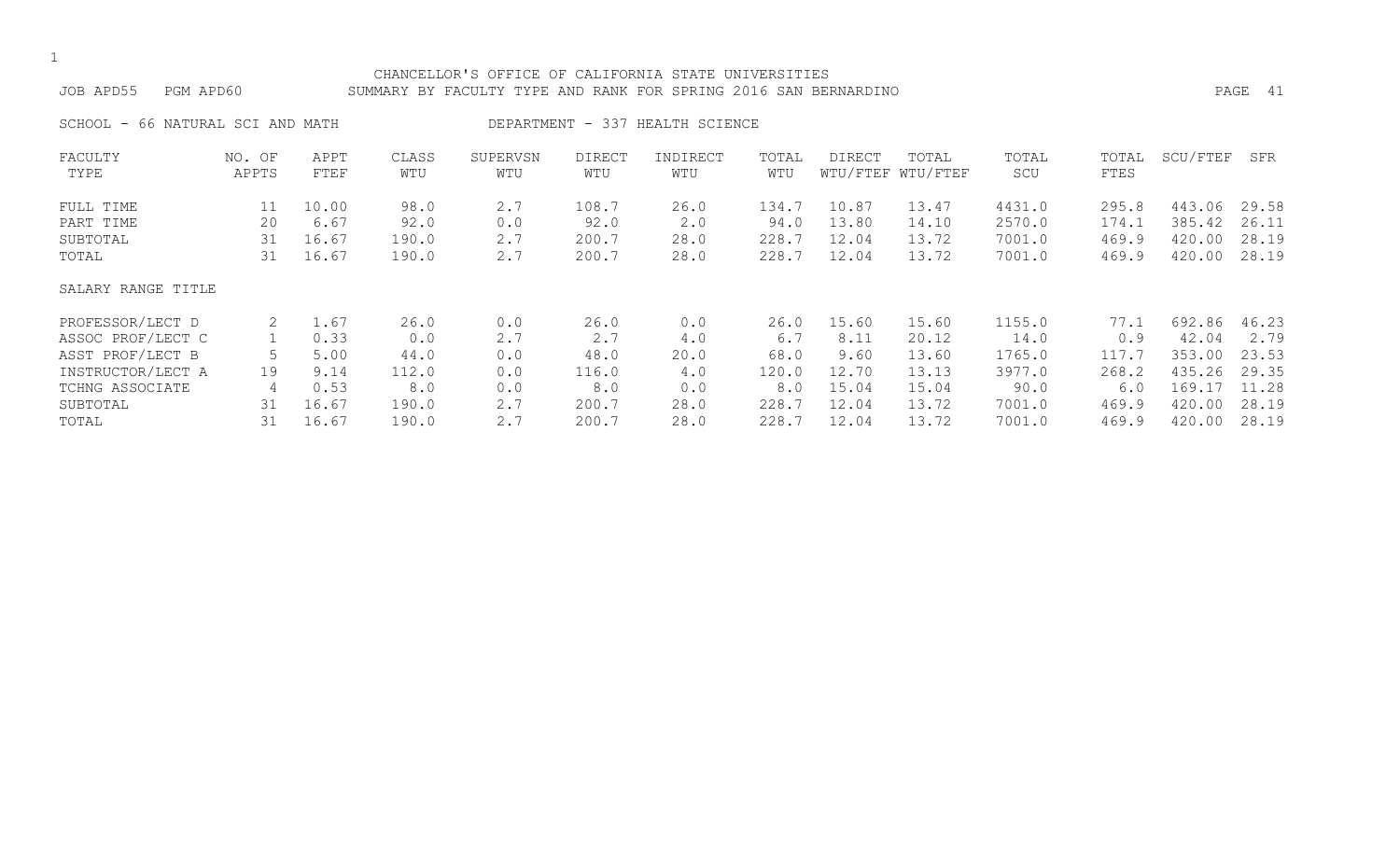#### CHANCELLOR'S OFFICE OF CALIFORNIA STATE UNIVERSITIES JOB APD55 PGM APD60 SUMMARY BY FACULTY TYPE AND RANK FOR SPRING 2016 SAN BERNARDINO PAGE 42

SCHOOL - 66 NATURAL SCI AND MATH DEPARTMENT - 421 KINESIOLOGY

| FACULTY            | NO. OF | APPT  | CLASS | SUPERVSN | <b>DIRECT</b> | INDIRECT | TOTAL | DIRECT | TOTAL             | TOTAL  | TOTAL | SCU/FTEF | SFR   |
|--------------------|--------|-------|-------|----------|---------------|----------|-------|--------|-------------------|--------|-------|----------|-------|
| TYPE               | APPTS  | FTEF  | WTU   | WTU      | WTU           | WTU      | WTU   |        | WTU/FTEF WTU/FTEF | SCU    | FTES  |          |       |
| FULL TIME          | 14     | 12.33 | 138.2 | 30.5     | 169.7         | 31.8     | 201.5 | 13.76  | 16.34             | 4581.0 | 305.5 | 371.41   | 24.77 |
| PART TIME          | 18     | 7.82  | 115.0 | 0.0      | 120.0         | 4.0      | 124.0 | 15.36  | 15.87             | 4346.0 | 289.8 | 556.11   | 37.09 |
| SUBTOTAL           | 32     | 20.15 | 253.2 | 30.5     | 289.7         | 35.8     | 325.5 | 14.38  | 16.15             | 8927.0 | 595.3 | 443.05   | 29.55 |
| TOTAL              | 32     | 20.15 | 253.2 | 30.5     | 289.7         | 35.8     | 325.5 | 14.38  | 16.15             | 8927.0 | 595.3 | 443.05   | 29.55 |
| SALARY RANGE TITLE |        |       |       |          |               |          |       |        |                   |        |       |          |       |
| PROFESSOR/LECT D   | 4      | 1.33  | 12.8  | 5.0      | 19.8          | 16.0     | 35.8  | 14.85  | 26.86             | 372.0  | 24.8  | 279.07   | 18.60 |
| ASSOC PROF/LECT C  |        | 1.00  | 12.0  | 0.0      | 12.0          | 0.0      | 12.0  | 12.01  | 12.01             | 332.0  | 22.1  | 332.33   | 22.15 |
| ASST PROF/LECT B   |        | 5.00  | 43.8  | 25.2     | 69.0          | 14.8     | 83.8  | 13.80  | 16.76             | 1323.0 | 88.2  | 264.55   | 17.64 |
| INSTRUCTOR/LECT A  | 22     | 12.82 | 184.6 | 0.3      | 188.9         | 5.0      | 193.9 | 14.74  | 15.13             | 6900.0 | 460.2 | 538.39   | 35.91 |
| SUBTOTAL           | 32     | 20.15 | 253.2 | 30.5     | 289.7         | 35.8     | 325.5 | 14.38  | 16.15             | 8927.0 | 595.3 | 443.05   | 29.55 |
| TOTAL              | 32     | 20.15 | 253.2 | 30.5     | 289.7         | 35.8     | 325.5 | 14.38  | 16.15             | 8927.0 | 595.3 | 443.05   | 29.55 |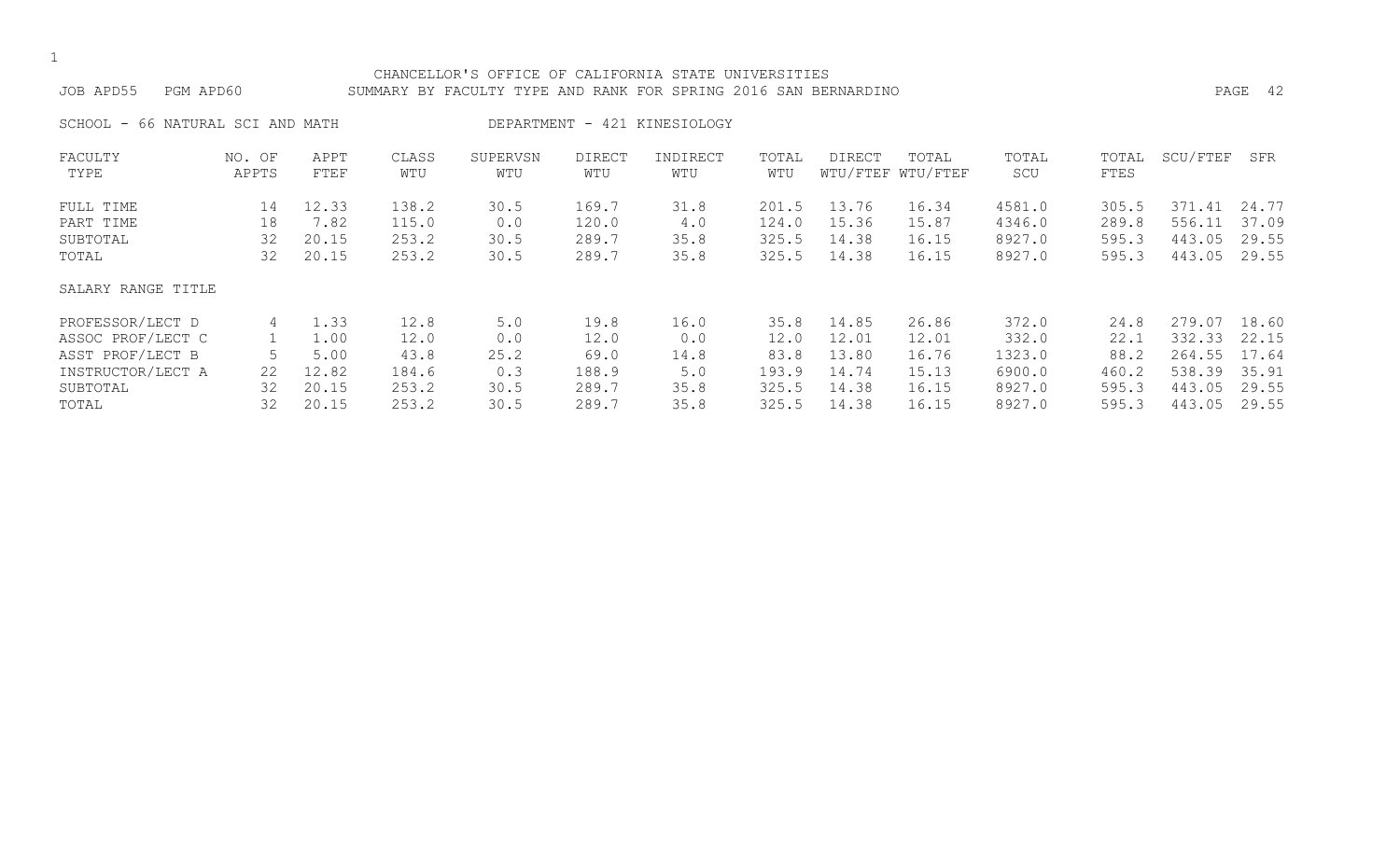#### CHANCELLOR'S OFFICE OF CALIFORNIA STATE UNIVERSITIES JOB APD55 PGM APD60 SUMMARY BY FACULTY TYPE AND RANK FOR SPRING 2016 SAN BERNARDINO PAGE 43

SCHOOL - 66 NATURAL SCI AND MATH CHART AND DEPARTMENT - 487 MATHEMATICS

| FACULTY            | NO. OF | APPT  | CLASS | SUPERVSN | <b>DIRECT</b> | INDIRECT | TOTAL | DIRECT | TOTAL             | TOTAL   | TOTAL | SCU/FTEF | SFR   |
|--------------------|--------|-------|-------|----------|---------------|----------|-------|--------|-------------------|---------|-------|----------|-------|
| TYPE               | APPTS  | FTEF  | WTU   | WTU      | WTU           | WTU      | WTU   |        | WTU/FTEF WTU/FTEF | SCU     | FTES  |          |       |
| FULL TIME          | 22     | 19.67 | 169.5 | 18.3     | 187.8         | 85.5     | 273.3 | 9.55   | 13.90             | 4811.0  | 324.7 | 244.65   | 16.51 |
| PART TIME          | 37     | 17.11 | 239.0 | 0.5      | 239.5         | 0.0      | 239.5 | 14.00  | 14.00             | 7991.0  | 532.8 | 467.06   | 31.14 |
| SUBTOTAL           | 59     | 36.77 | 408.5 | 18.8     | 427.3         | 85.5     | 512.8 | 11.62  | 13.94             | 12802.0 | 857.4 | 348.13   | 23.32 |
| OTHER              |        | 0.00  | 0.0   | 0.6      | 0.6           | 0.0      | 0.6   | 0.00   | 0.00              | 6.0     | 0.4   | 0.00     | 0.00  |
| TOTAL              | 60     | 36.77 | 408.5 | 19.4     | 427.9         | 85.5     | 513.4 | 11.64  | 13.96             | 12808.0 | 857.9 | 348.29   | 23.33 |
| SALARY RANGE TITLE |        |       |       |          |               |          |       |        |                   |         |       |          |       |
| PROFESSOR/LECT D   | 15     | 12.25 | 117.0 | 12.0     | 129.0         | 42.0     | 171.0 | 10.53  | 13.96             | 3109.0  | 210.5 | 253.82   | 17.19 |
| ASSOC PROF/LECT C  | 3      | 2.67  | 16.0  | 3.8      | 19.8          | 16.0     | 35.8  | 7.42   | 13.42             | 499.0   | 33.8  | 187.03   | 12.66 |
| ASST PROF/LECT B   | 3      | 3.00  | 24.0  | 3.6      | 27.6          | 12.0     | 39.6  | 9.21   | 13.21             | 786.0   | 52.6  | 262.17   | 17.56 |
| INSTRUCTOR/LECT A  | 22     | 12.52 | 163.5 | 0.0      | 163.5         | 11.5     | 175.0 | 13.06  | 13.98             | 5370.0  | 358.0 | 428.88   | 28.59 |
| TCHNG ASSOCIATE    | 15     | 5.34  | 76.0  | 0.0      | 76.0          | 0.0      | 76.0  | 14.23  | 14.23             | 2684.0  | 178.9 | 502.72   | 33.51 |
| SUBTOTAL           | 58     | 35.78 | 396.5 | 19.4     | 415.9         | 81.5     | 497.4 | 11.63  | 13.90             | 12448.0 | 833.9 | 347.95   | 23.31 |
| OTHER              |        | 1.00  | 12.0  | 0.0      | 12.0          | 4.0      | 16.0  | 12.01  | 16.02             | 360.0   | 24.0  | 360.36   | 24.02 |
| SUBTOTAL           | 2      | 1.00  | 12.0  | 0.0      | 12.0          | 4.0      | 16.0  | 12.01  | 16.02             | 360.0   | 24.0  | 360.36   | 24.02 |
| TOTAL              | 60     | 36.77 | 408.5 | 19.4     | 427.9         | 85.5     | 513.4 | 11.64  | 13.96             | 12808.0 | 857.9 | 348.29   | 23.33 |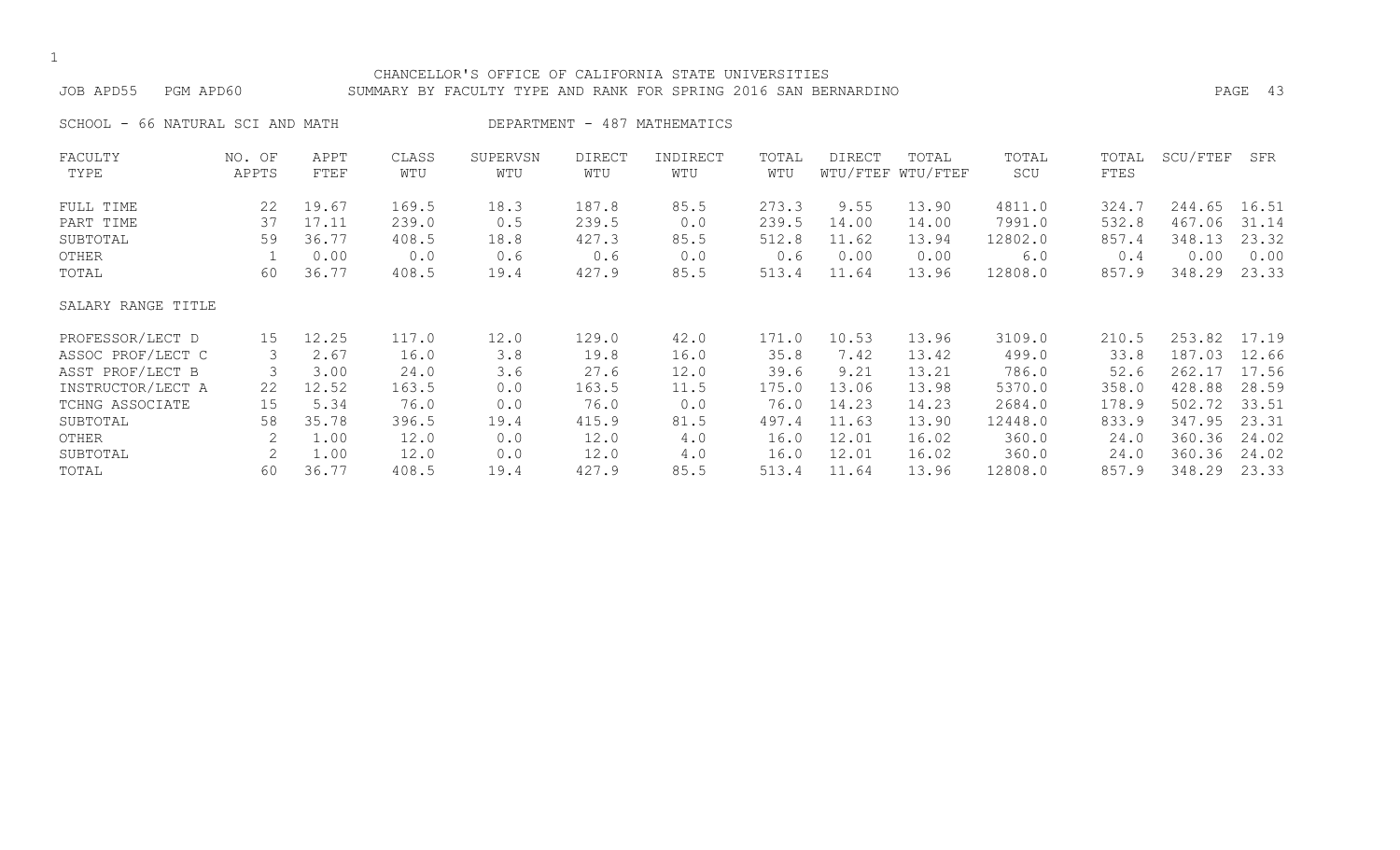#### CHANCELLOR'S OFFICE OF CALIFORNIA STATE UNIVERSITIES JOB APD55 PGM APD60 SUMMARY BY FACULTY TYPE AND RANK FOR SPRING 2016 SAN BERNARDINO PAGE 44

SCHOOL - 66 NATURAL SCI AND MATH DEPARTMENT - 510 NATURAL SCIENCE

| FACULTY            | NO. OF | APPT | CLASS | SUPERVSN | <b>DIRECT</b> | INDIRECT | TOTAL | <b>DIRECT</b> | TOTAL             | TOTAL  | TOTAL | SCU/FTEF | SFR   |
|--------------------|--------|------|-------|----------|---------------|----------|-------|---------------|-------------------|--------|-------|----------|-------|
| TYPE               | APPTS  | FTEF | WTU   | WTU      | WTU           | WTU      | WTU   |               | WTU/FTEF WTU/FTEF | SCU    | FTES  |          |       |
| FULL TIME          |        | 0.50 | 0.0   | 0.0      | 0.0           | 0.0      | 0.0   | 0.00          | 0.00              | 0.0    | 0.0   | 0.00     | 0.00  |
| PART TIME          | 8      | 3.17 | 32.0  | 0.0      | 36.0          | 0.0      | 36.0  | 11.35         | 11.35             | 2844.0 | 189.6 | 896.31   | 59.75 |
| SUBTOTAL           | 9      | 3.67 | 32.0  | 0.0      | 36.0          | 0.0      | 36.0  | 9.80          | 9.80              | 2844.0 | 189.6 | 774.30   | 51.62 |
| TOTAL              | 9      | 3.67 | 32.0  | 0.0      | 36.0          | 0.0      | 36.0  | 9.80          | 9.80              | 2844.0 | 189.6 | 774.30   | 51.62 |
| SALARY RANGE TITLE |        |      |       |          |               |          |       |               |                   |        |       |          |       |
| PROFESSOR/LECT D   |        | 0.50 | 0.0   | 0.0      | 0.0           | 0.0      | 0.0   | 0.00          | 0.00              | 0.0    | 0.0   | 0.00     | 0.00  |
| INSTRUCTOR/LECT A  | 8      | 3.17 | 32.0  | 0.0      | 36.0          | 0.0      | 36.0  | 11.35         | 11.35             | 2844.0 | 189.6 | 896.31   | 59.75 |
| SUBTOTAL           | 9      | 3.67 | 32.0  | 0.0      | 36.0          | 0.0      | 36.0  | 9.80          | 9.80              | 2844.0 | 189.6 | 774.30   | 51.62 |
| TOTAL              | 9      | 3.67 | 32.0  | 0.0      | 36.0          | 0.0      | 36.0  | 9.80          | 9.80              | 2844.0 | 189.6 | 774.30   | 51.62 |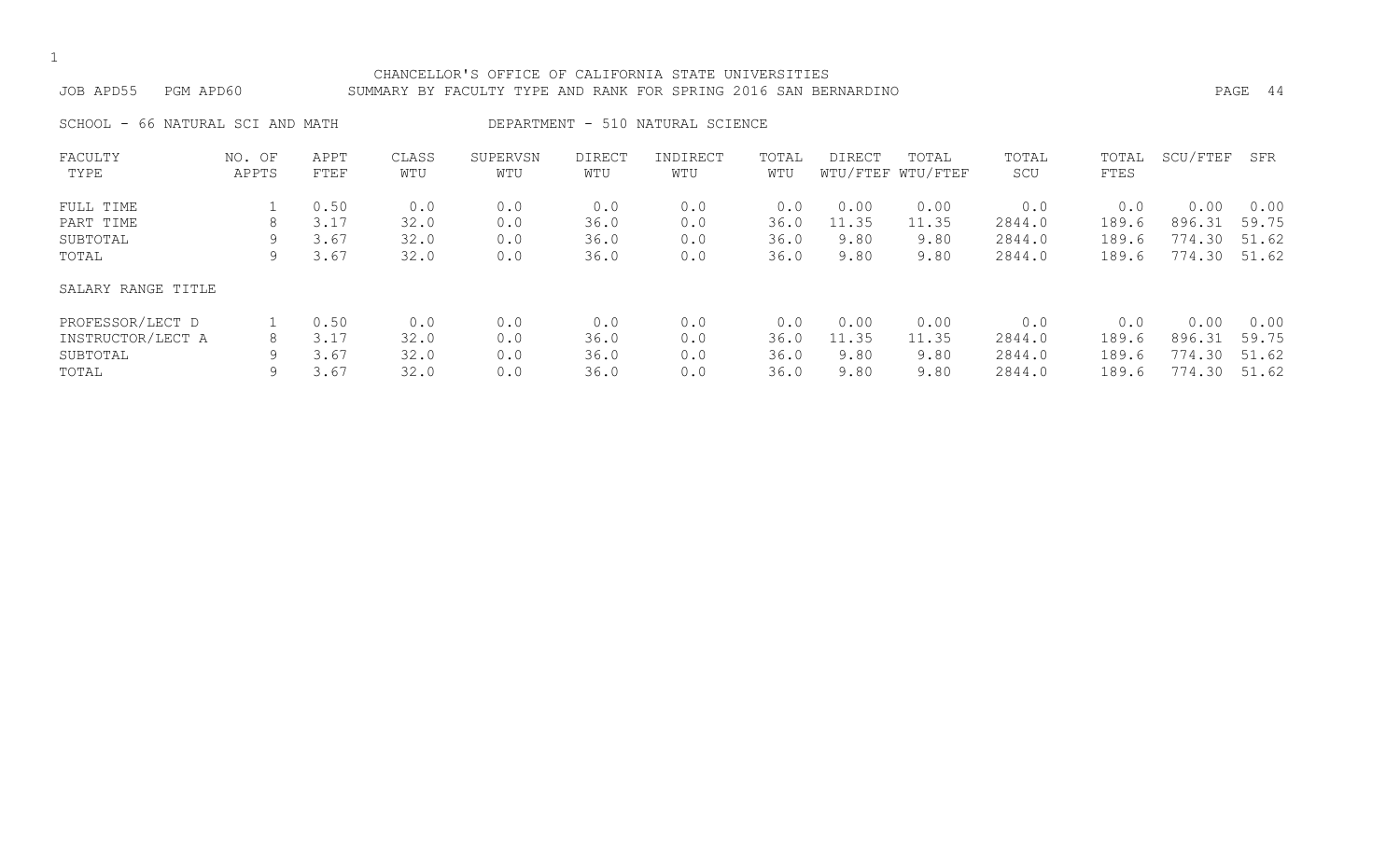#### CHANCELLOR'S OFFICE OF CALIFORNIA STATE UNIVERSITIES JOB APD55 PGM APD60 SUMMARY BY FACULTY TYPE AND RANK FOR SPRING 2016 SAN BERNARDINO PAGE 45

SCHOOL - 66 NATURAL SCI AND MATH DEPARTMENT - 515 NURSING

| FACULTY            | NO. OF | APPT  | CLASS | SUPERVSN | <b>DIRECT</b> | INDIRECT | TOTAL | DIRECT   | TOTAL    | TOTAL  | TOTAL | SCU/FTEF | SFR   |
|--------------------|--------|-------|-------|----------|---------------|----------|-------|----------|----------|--------|-------|----------|-------|
| TYPE               | APPTS  | FTEF  | WTU   | WTU      | WTU           | WTU      | WTU   | WTU/FTEF | WTU/FTEF | SCU    | FTES  |          |       |
| FULL TIME          | 11     | 10.00 | 110.0 | 0.0      | 113.0         | 34.0     | 147.0 | 11.30    | 14.70    | 1726.0 | 116.3 | 172.62   | 11.63 |
| PART TIME          | 33     | 14.37 | 201.4 | 10.0     | 211.4         | 4.0      | 215.4 | 14.71    | 14.99    | 1742.0 | 117.8 | 121.24   | 8.20  |
| SUBTOTAL           | 44     | 24.37 | 311.4 | 10.0     | 324.4         | 38.0     | 362.4 | 13.31    | 14.87    | 3468.0 | 234.2 | 142.32   | 9.61  |
| OTHER              |        | 0.00  | 0.0   | 0.3      | 0.3           | 0.0      | 0.3   | 0.00     | 0.00     | 6.0    | 0.5   | 0.00     | 0.00  |
| TOTAL              | 45     | 24.37 | 311.4 | 10.3     | 324.7         | 38.0     | 362.7 | 13.33    | 14.88    | 3474.0 | 234.7 | 142.57   | 9.63  |
| SALARY RANGE TITLE |        |       |       |          |               |          |       |          |          |        |       |          |       |
| PROFESSOR/LECT D   |        | 0.40  | 6.0   | 0.3      | 6.3           | 0.0      | 6.3   | 15.75    | 15.75    | 39.0   | 3.3   | 97.50    | 8.13  |
| ASSOC PROF/LECT C  | 2      | 1.00  | 12.0  | 0.0      | 15.0          | 5.0      | 20.0  | 15.02    | 20.02    | 252.0  | 17.6  | 252.25   | 17.62 |
| ASST PROF/LECT B   |        | 3.00  | 24.0  | 0.0      | 24.0          | 12.0     | 36.0  | 8.00     | 12.00    | 676.0  | 45.5  | 225.33   | 15.18 |
| INSTRUCTOR/LECT A  | 37     | 19.70 | 265.4 | 10.0     | 275.4         | 21.0     | 296.4 | 13.98    | 15.04    | 2471.0 | 165.9 | 125.42   | 8.42  |
| SUBTOTAL           | 44     | 24.10 | 307.4 | 10.3     | 320.7         | 38.0     | 358.7 | 13.31    | 14.88    | 3438.0 | 232.3 | 142.65   | 9.64  |
| OTHER              |        | 0.27  | 4.0   | 0.0      | 4.0           | 0.0      | 4.0   | 15.04    | 15.04    | 36.0   | 2.4   | 135.34   | 9.02  |
| SUBTOTAL           |        | 0.27  | 4.0   | 0.0      | 4.0           | 0.0      | 4.0   | 15.04    | 15.04    | 36.0   | 2.4   | 135.34   | 9.02  |
| TOTAL              | 45     | 24.37 | 311.4 | 10.3     | 324.7         | 38.0     | 362.7 | 13.33    | 14.88    | 3474.0 | 234.7 | 142.57   | 9.63  |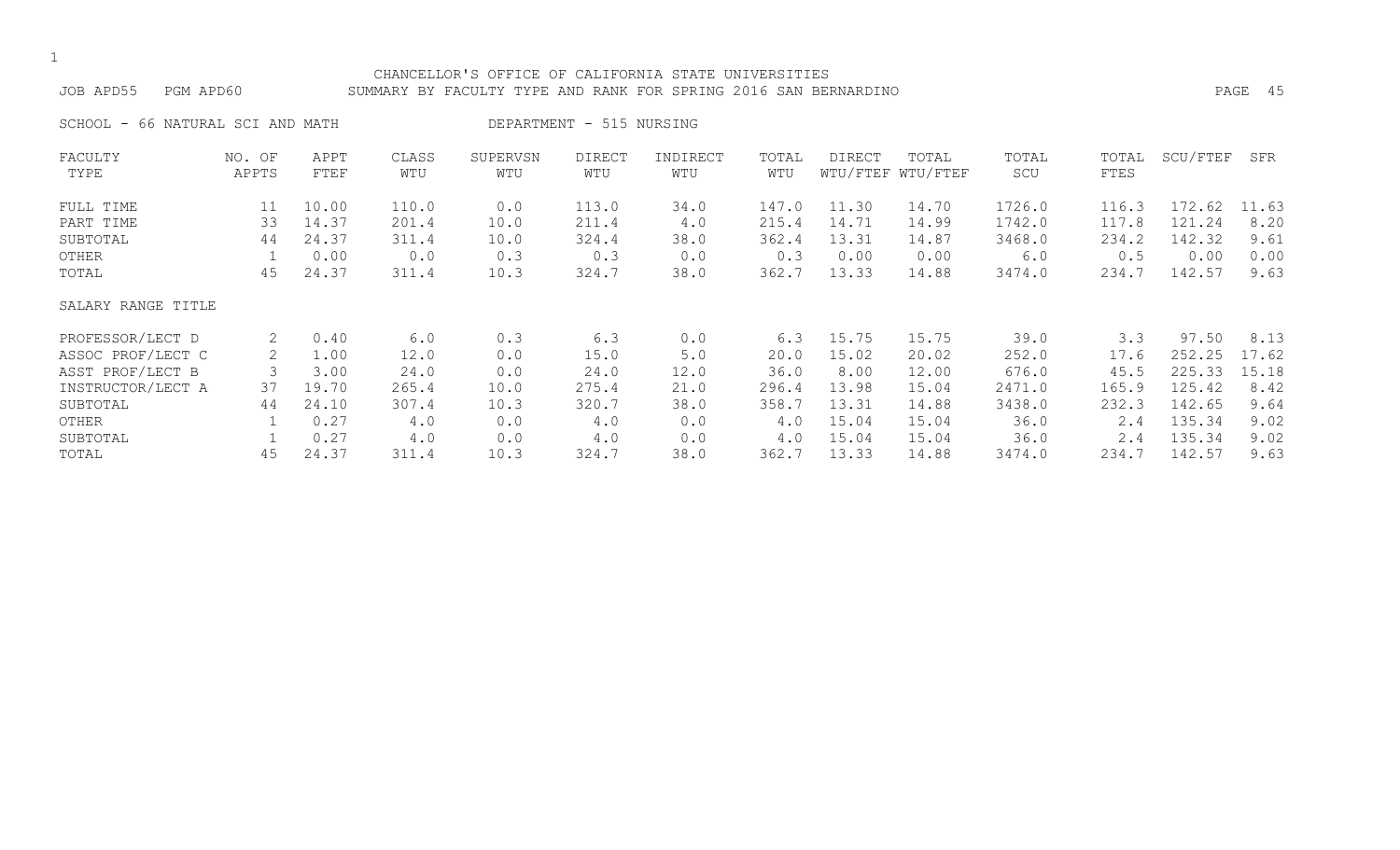#### CHANCELLOR'S OFFICE OF CALIFORNIA STATE UNIVERSITIES JOB APD55 PGM APD60 SUMMARY BY FACULTY TYPE AND RANK FOR SPRING 2016 SAN BERNARDINO PAGE 46

SCHOOL - 66 NATURAL SCI AND MATH DEPARTMENT - 571 PHYSICS

| FACULTY            | NO. OF | APPT  | CLASS | SUPERVSN | <b>DIRECT</b> | INDIRECT | TOTAL | DIRECT | TOTAL             | TOTAL  | TOTAL | SCU/FTEF | SFR   |
|--------------------|--------|-------|-------|----------|---------------|----------|-------|--------|-------------------|--------|-------|----------|-------|
| TYPE               | APPTS  | FTEF  | WTU   | WTU      | WTU           | WTU      | WTU   |        | WTU/FTEF WTU/FTEF | SCU    | FTES  |          |       |
| FULL TIME          |        | 6.00  | 55.5  | 0.3      | 57.8          | 20.5     | 78.3  | 9.63   | 13.05             | 2550.0 | 170.1 | 425.00   | 28.34 |
| PART TIME          |        | 4.26  | 61.0  | 0.0      | 63.0          | 1.0      | 64.0  | 14.79  | 15.02             | 1638.0 | 109.2 | 384.42   | 25.63 |
| SUBTOTAL           | 14     | 10.26 | 116.5 | 0.3      | 120.8         | 21.5     | 142.3 | 11.77  | 13.87             | 4188.0 | 279.3 | 408.15   | 27.22 |
| TOTAL              | 14     | 10.26 | 116.5 | 0.3      | 120.8         | 21.5     | 142.3 | 11.77  | 13.87             | 4188.0 | 279.3 | 408.15   | 27.22 |
| SALARY RANGE TITLE |        |       |       |          |               |          |       |        |                   |        |       |          |       |
| PROFESSOR/LECT D   | 5      | 4.00  | 38.5  | 0.0      | 40.5          | 13.5     | 54.0  | 10.13  | 13.50             | 1619.0 | 108.0 | 404.75   | 27.00 |
| ASST PROF/LECT B   | 2      | 2.00  | 17.0  | 0.3      | 17.3          | 7.0      | 24.3  | 8.65   | 12.15             | 931.0  | 62.1  | 465.50   | 31.04 |
| INSTRUCTOR/LECT A  | 6      | 3.99  | 57.0  | 0.0      | 59.0          | 1.0      | 60.0  | 14.78  | 15.03             | 1590.0 | 106.0 | 398.20   | 26.55 |
| SUBTOTAL           | 13     | 9.99  | 112.5 | 0.3      | 116.8         | 21.5     | 138.3 | 11.69  | 13.84             | 4140.0 | 276.1 | 414.29   | 27.63 |
| OTHER              |        | 0.27  | 4.0   | 0.0      | 4.0           | 0.0      | 4.0   | 14.93  | 14.93             | 48.0   | 3.2   | 179.10   | 11.94 |
| SUBTOTAL           |        | 0.27  | 4.0   | 0.0      | 4.0           | 0.0      | 4.0   | 14.93  | 14.93             | 48.0   | 3.2   | 179.10   | 11.94 |
| TOTAL              | 14     | 10.26 | 116.5 | 0.3      | 120.8         | 21.5     | 142.3 | 11.77  | 13.87             | 4188.0 | 279.3 | 408.15   | 27.22 |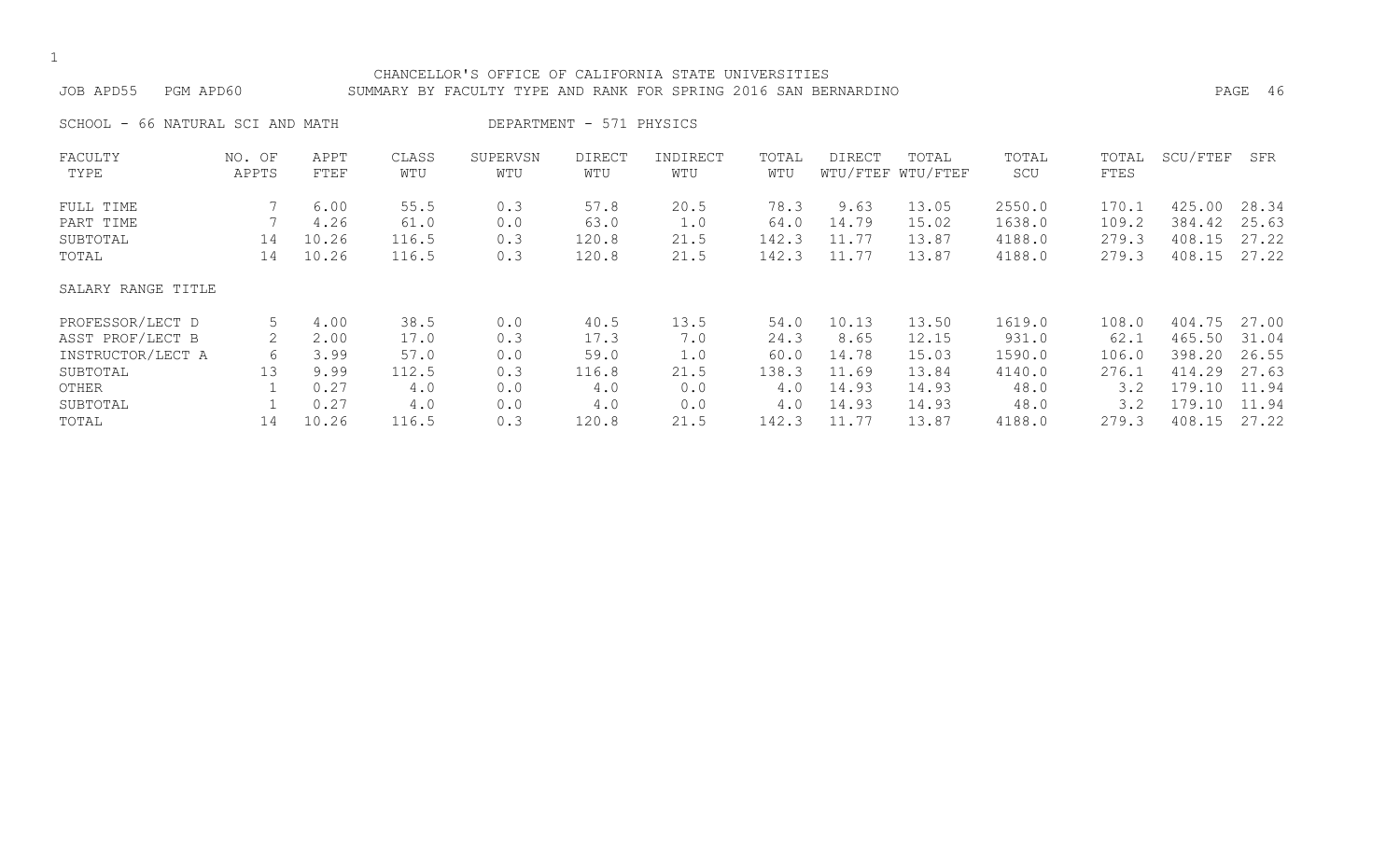### CHANCELLOR'S OFFICE OF CALIFORNIA STATE UNIVERSITIES JOB APD55 PGM APD60 SUMMARY BY FACULTY TYPE AND RANK FOR SPRING 2016 SAN BERNARDINO PAGE 47

SCHOOL - 66 NATURAL SCI AND MATH

| FACULTY            | NO. OF | APPT   | CLASS  | SUPERVSN | <b>DIRECT</b> | INDIRECT | TOTAL  | <b>DIRECT</b> | TOTAL             | TOTAL   | TOTAL  | SCU/FTEF | SFR   |
|--------------------|--------|--------|--------|----------|---------------|----------|--------|---------------|-------------------|---------|--------|----------|-------|
| TYPE               | APPTS  | FTEF   | WTU    | WTU      | WTU           | WTU      | WTU    |               | WTU/FTEF WTU/FTEF | SCU     | FTES   |          |       |
| FULL TIME          | 114    | 95.86  | 911.5  | 109.4    | 1063.8        | 335.1    | 1398.9 | 11.10         | 14.59             | 28472.0 | 1912.7 | 297.01   | 19.95 |
| PART TIME          | 176    | 75.33  | 1045.2 | 10.8     | 1081.0        | 22.0     | 1103.0 | 14.35         | 14.64             | 31631.0 | 2113.4 | 419.90   | 28.05 |
| SUBTOTAL           | 290    | 171.19 | 1956.7 | 120.2    | 2144.8        | 357.1    | 2501.9 | 12.53         | 14.61             | 60103.0 | 4026.1 | 351.09   | 23.52 |
| OTHER              |        | 0.00   | 0.0    | 0.9      | 0.9           | 0.0      | 0.9    | 0.00          | 0.00              | 12.0    | 0.9    | 0.00     | 0.00  |
| TOTAL              | 293    | 171.19 | 1956.7 | 121.1    | 2145.7        | 357.1    | 2502.8 | 12.53         | 14.62             | 60115.0 | 4027.0 | 351.16   | 23.52 |
| SALARY RANGE TITLE |        |        |        |          |               |          |        |               |                   |         |        |          |       |
| PROFESSOR/LECT D   | 61     | 42.76  | 414.9  | 59.9     | 500.3         | 160.8    | 661.1  | 11.70         | 15.46             | 13660.0 | 922.3  | 319.44   | 21.57 |
| ASSOC PROF/LECT C  | 13     | 9.67   | 92.5   | 8.9      | 105.4         | 40.0     | 145.4  | 10.91         | 15.04             | 2377.0  | 160.2  | 245.94   | 16.58 |
| ASST PROF/LECT B   | 27     | 27.00  | 213.0  | 42.0     | 265.4         | 93.8     | 359.2  | 9.83          | 13.30             | 6728.0  | 450.1  | 249.20   | 16.67 |
| INSTRUCTOR/LECT A  | 150    | 77.70  | 1044.3 | 10.3     | 1082.6        | 52.5     | 1135.1 | 13.93         | 14.61             | 33202.0 | 2218.0 | 427.34   | 28.55 |
| TCHNG ASSOCIATE    | 38     | 12.54  | 172.0  | 0.0      | 172.0         | 6.0      | 178.0  | 13.72         | 14.20             | 3704.0  | 246.9  | 295.42   | 19.69 |
| SUBTOTAL           | 289    | 169.66 | 1936.7 | 121.1    | 2125.7        | 353.1    | 2478.8 | 12.53         | 14.61             | 59671.0 | 3997.4 | 351.71   | 23.56 |
| OTHER              | 4      | 1.53   | 20.0   | 0.0      | 20.0          | 4.0      | 24.0   | 13.05         | 15.66             | 444.0   | 29.6   | 289.63   | 19.31 |
| SUBTOTAL           | 4      | 1.53   | 20.0   | 0.0      | 20.0          | 4.0      | 24.0   | 13.05         | 15.66             | 444.0   | 29.6   | 289.63   | 19.31 |
| TOTAL              | 293    | 171.19 | 1956.7 | 121.1    | 2145.7        | 357.1    | 2502.8 | 12.53         | 14.62             | 60115.0 | 4027.0 | 351.16   | 23.52 |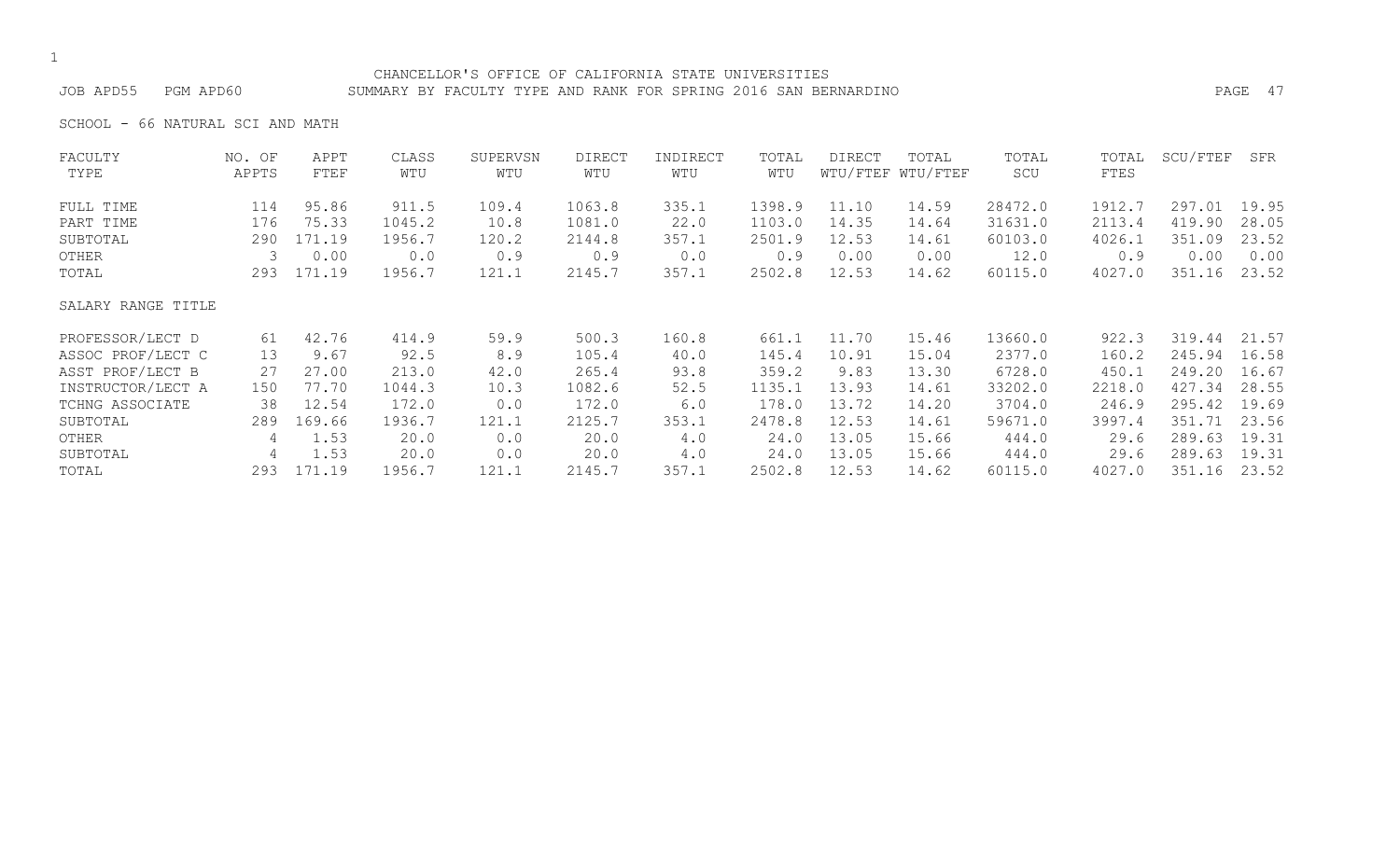#### CHANCELLOR'S OFFICE OF CALIFORNIA STATE UNIVERSITIES JOB APD55 PGM APD60 SUMMARY BY FACULTY TYPE AND RANK FOR SPRING 2016 SAN BERNARDINO PAGE 48

# SCHOOL - 99 ALL COLLEGE THE RESOLUTION DEPARTMENT - 373 INTERDISCIPLINARY STUDIES IN EDUCATION

| FACULTY            | NO. OF | APPT | CLASS | SUPERVSN | DIRECT | INDIRECT | TOTAL | DIRECT | TOTAL             | TOTAL | TOTAL | SCU/FTEF | SFR   |
|--------------------|--------|------|-------|----------|--------|----------|-------|--------|-------------------|-------|-------|----------|-------|
| TYPE               | APPTS  | FTEF | WTU   | WTU      | WTU    | WTU      | WTU   |        | WTU/FTEF WTU/FTEF | SCU   | FTES  |          |       |
| FULL TIME          |        | 0.16 | 4.0   | 1.0      | 5.0    | 0.0      | 5.0   | 31.25  | 31.25             | 50.0  | 3.6   | 312.50   | 22.31 |
| PART TIME          |        | 1.58 | 19.8  | 0.0      | 19.8   | 0.0      | 19.8  | 12.56  | 12.56             | 294.0 | 19.6  | 186.55   | 12.44 |
| SUBTOTAL           | 8      | 1.74 | 23.8  | 1.0      | 24.8   | 0.0      | 24.8  | 14.29  | 14.29             | 344.0 | 23.2  | 198.16   | 13.35 |
| OTHER              | 13     | 0.00 | 12.4  | 0.0      | 12.4   | 0.0      | 12.4  | 0.00   | 0.00              | 322.0 | 21.5  | 0.00     | 0.00  |
| TOTAL              | 21     | 1.74 | 36.2  | 1.0      | 37.2   | 0.0      | 37.2  | 21.43  | 21.43             | 666.0 | 44.6  | 383.64   | 25.71 |
| SALARY RANGE TITLE |        |      |       |          |        |          |       |        |                   |       |       |          |       |
| INSTRUCTOR/LECT A  | 4      | 1.06 | 12.0  | 0.0      | 12.0   | 0.0      | 12.0  | 11.35  | 11.35             | 204.0 | 13.6  | 193.00   | 12.87 |
| TCHNG ASSOCIATE    | 5      | 0.00 | 5.2   | 0.0      | 5.2    | 0.0      | 5.2   | 0.00   | 0.00              | 132.0 | 8.8   | 0.00     | 0.00  |
| SUBTOTAL           | 9      | 1.06 | 17.2  | 0.0      | 17.2   | 0.0      | 17.2  | 16.27  | 16.27             | 336.0 | 22.4  | 317.88   | 21.19 |
| ADMINISTRATOR      |        | 0.16 | 4.0   | 1.0      | 5.0    | 0.0      | 5.0   | 31.25  | 31.25             | 54.0  | 3.8   | 337.50   | 24.00 |
| OTHER              | 9      | 0.52 | 15.0  | 0.0      | 15.0   | 0.0      | 15.0  | 28.90  | 28.90             | 276.0 | 18.4  | 531.79   | 35.45 |
| SUBTOTAL           | 12     | 0.68 | 19.0  | 1.0      | 20.0   | 0.0      | 20.0  | 29.46  | 29.46             | 330.0 | 22.2  | 486.01   | 32.75 |
| TOTAL              |        | 1.74 | 36.2  | 1.0      | 37.2   | 0.0      | 37.2  | 21.43  | 21.43             | 666.0 | 44.6  | 383.64   | 25.71 |